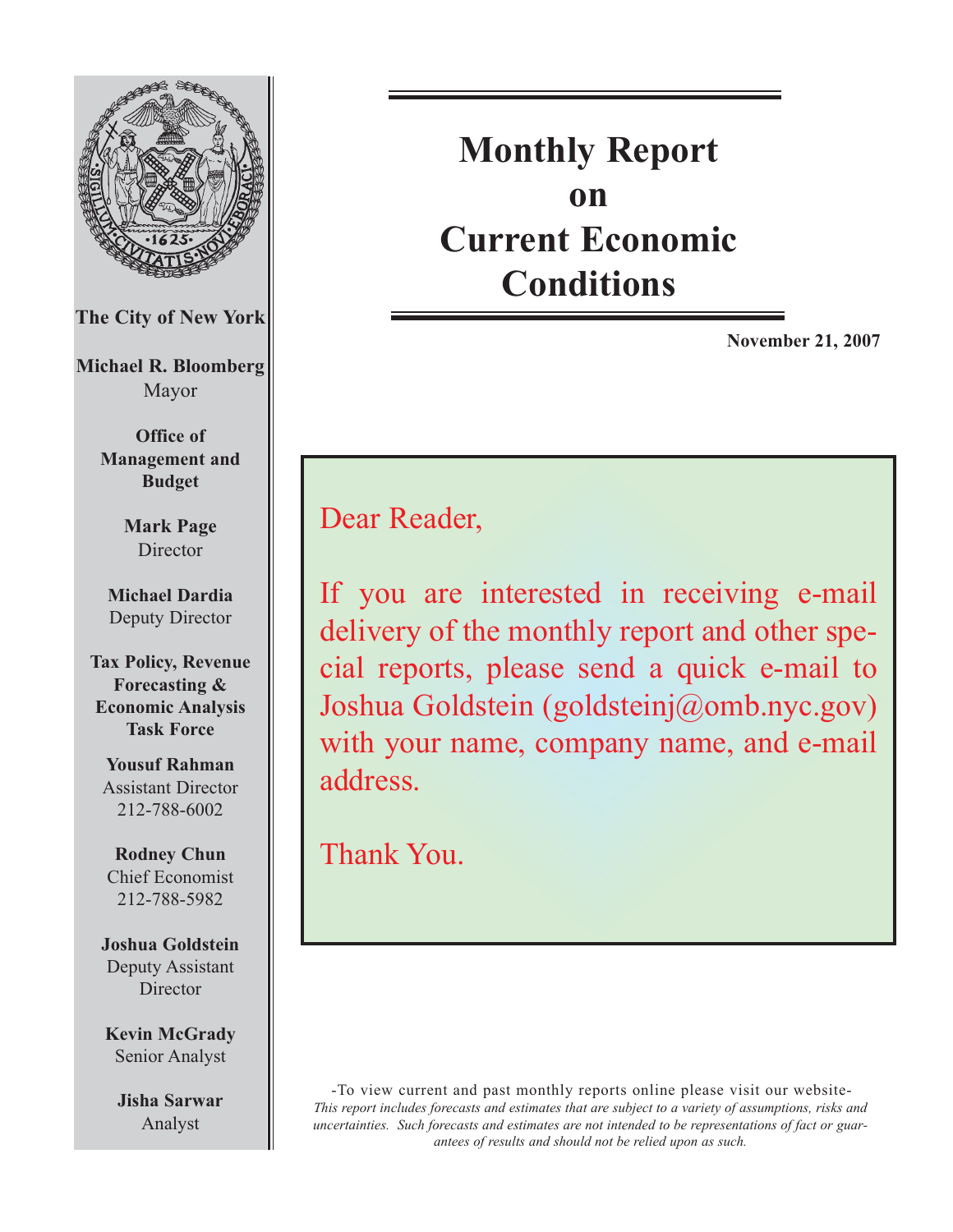

Deputy Assistant **Director** 

**Kevin McGrady** Senior Analyst

**Jisha Sarwar** Analyst

# **Monthly Report on Current Economic Conditions**

**November 21, 2007**

# *Highlights*

• **U.S. Economy**: GDP excluding residential fixed investment rose 5.1 percent in Q3 2007. However, overall conditions remain unsteady as credit market turmoil persists, housing market conditions worsen and oil prices escalate.

**• Financial Markets**: Wall Street suffered a bleak third quarter due to the summer's credit crunch, although equities were still up in October.

• **Inflation**: Core PCE remained within the Fed's target rate of one to two percent year-over-year although headline CPI climbed to 2.8 percent due to soaring energy and commodities prices. New York Area headline CPI grew slower than the nation, increasing at a 3.1 percent rate compared to the nation's 3.5 percent rate.

• **New York City Labor Market**: Mild labor market weakness was evident in the October. The seasonally adjusted, three-month moving average of NYC unemployed residents was up 19.8 percent year-over-year. Also, the number of unemployment insurance beneficiaries were up on a year-over-year basis for the first time in four years.

• **Commercial Real Estate**: Asking rents continued to escalate through October, with the average Midtown rent up 30 percent from a year ago. Conditions are not expected to remain as strong due to the credit crunch. It is likely that demand for office space will decline, reflecting an anticipated reduction in financial sector employment.

• **Housing**: While Manhattan's condo market remains robust, the local market for 1-3 family homes has been slowing. Through Q2 2007, single-family sales in the City have declined by 30 percent year-over-year, the sharpest decline in the past 30 years.

• **Special Section-NY Metropolitan Statistical Area (MSA) GDP:** The Bureau of Economic Analysis released a new measure for GDP for MSAs. The NY MSA ranked first in GDP. Furthermore, when compared to states and countries, the NY MSA ranked 2nd and 10th, respectively.

-To view current and past monthly reports online please visit our website-*NYC.gov/omb*

*This report includes forecasts and estimates that are subject to a variety of assumptions, risks and uncertainties. Such forecasts and estimates are not intended to be representations of fact or guarantees of results and should not be relied upon as such.*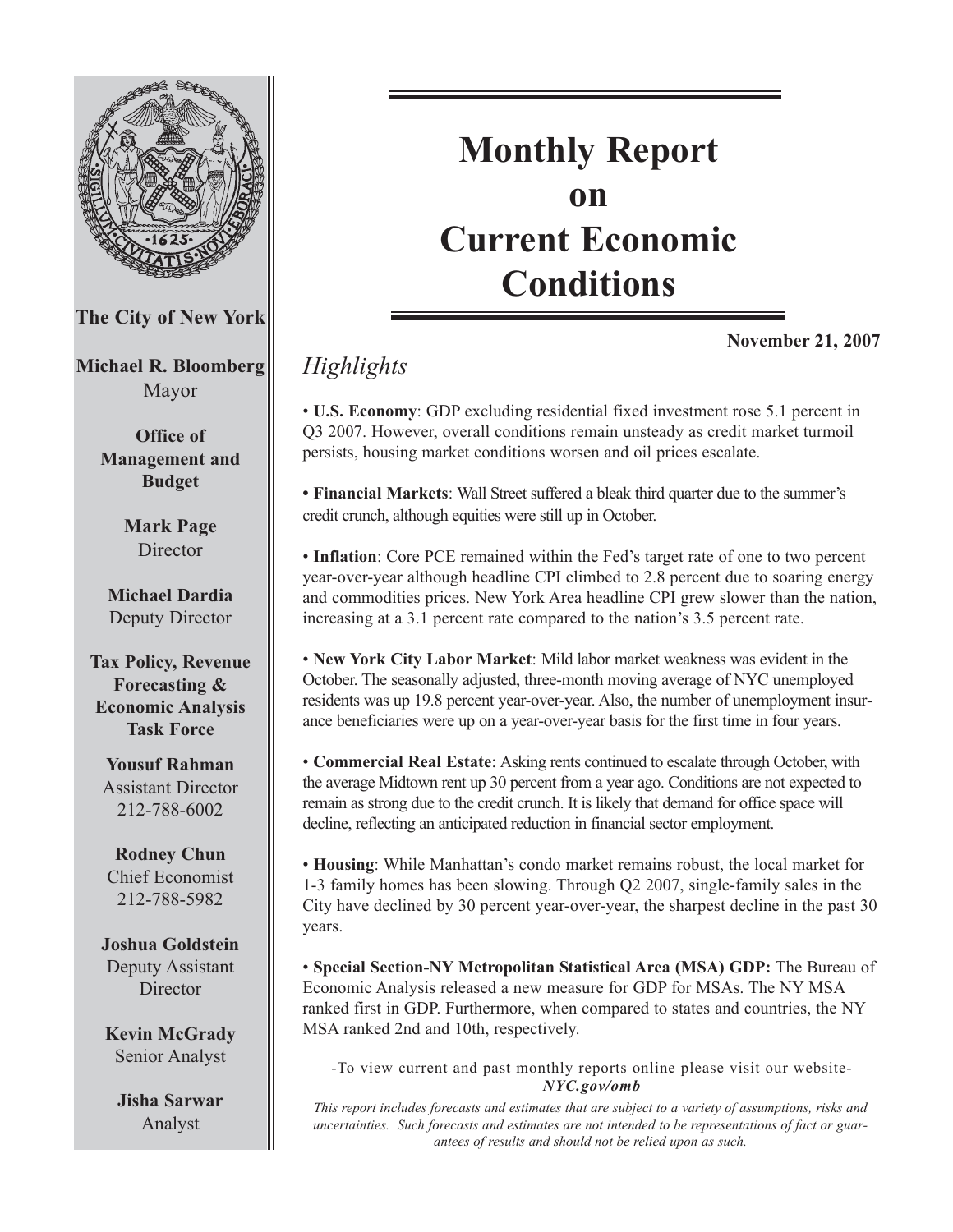### **U.S. Economy**

After four consecutive quarters of GDP growth below potential, the pick up in the second and third quarter does not yet confirm that a soft-landing has been successfully achieved. Credit market turmoil persists, the housing market continues to dwindle and oil prices are escalating, potentially leading to a protracted period of sluggish growth.

The third quarter GDP figures reflect the resiliency of the U.S. economy. Excluding the drag from the housing market, GDP (less residential fixed investment) rose 5.1 percent. Most noticeable was the 16.2 percent growth in exports, which contributed about 1.8 percentage points to the economic expansion in this quarter. As expected, the weakened dollar has caused the trade deficit to narrow by about \$90 billion from a year ago. However, even as exporters benefit from the fall in the value of the dollar, overall demand at home remains lackluster, as reflected in the 2.5 percent growth in final sales to domestic purchasers.

As the holiday season approaches, consumption is particularly vulnerable to the housing market crisis. Although retail sales grew 5.2 percent in October on a year-over-year basis (3.9 percent excluding gasoline), the weekly ICSC-UBS retail sales index through the first week of November shows early signs of retrenchment.<sup>1</sup> Moreover, mortgage equity will be hard to tap due to falling home prices and tighter credit standards.

Escalating energy prices for gasoline, electricity, natural gas and home heating oil have also strained consumers' purchasing power. In the past five years, the percentage of disposable income devoted to energy purchases has risen from roughly 4 percent to 6 percent (figure 1). The U.S. Energy Information Administration forecasts that prices of all types of energy used by households will rise further during the winter heating season due to persistently low surplus production capacity, weak petroleum inventories and strong demand worldwide. The combination of rising oil prices and falling home prices has resulted in a 5.4 percentage point drop (to 64.7) in the early November reading of the Michigan consumer expectations index.

Coming out of the August credit market turmoil, business conditions appear to have stabilized but the signals remain mixed. Payroll employment in October is estimated to have risen by 166,000, although the strong influence of technical corrections makes this initial estimate a strong candidate for future revisions.<sup>2</sup> Encouragingly, professional & business services, a relatively high income sector, added 24,000 jobs. It is too early to tell whether the 20,000 addition in temporary hiring is a reversal of several months of erosion in this sector. The household survey, which reported a decrease of 250,000 employed persons after a 463,000 gain in September, was not consistent with the payroll survey. The October non-manufacturing ISM index of employment dropped to 51.8 from last month's reading of 52.7. The NFIB (National Federation of Independent Business) Small Business Optimism Index shows that only 14 percent of its members plan to hire during the next few months. The same survey, however, is considerably more optimistic on capital expansion, with 29 percent of respondents planning to increase capital outlays. Indeed, orders for non-defense capital goods gained 4.4 percent in September after the steep 12.2 percent drop in August.



*Figure 1: The Share of Disposable Income Spent on Energy Has Risen Precipitously.*

*<sup>1.</sup> Published by the International Council of Shopping Centers (ICSC) along with UBS, this weekly index measures comparable store sales at major retail chains.*

*<sup>2.</sup> The Bureau of Labor Statistics (BLS) correction for firm births has had an increasingly large effect on payroll growth, and the underlying model only uses data for the past five years. The BLS notes that the birth-death model is not likely to capture inflection points well.*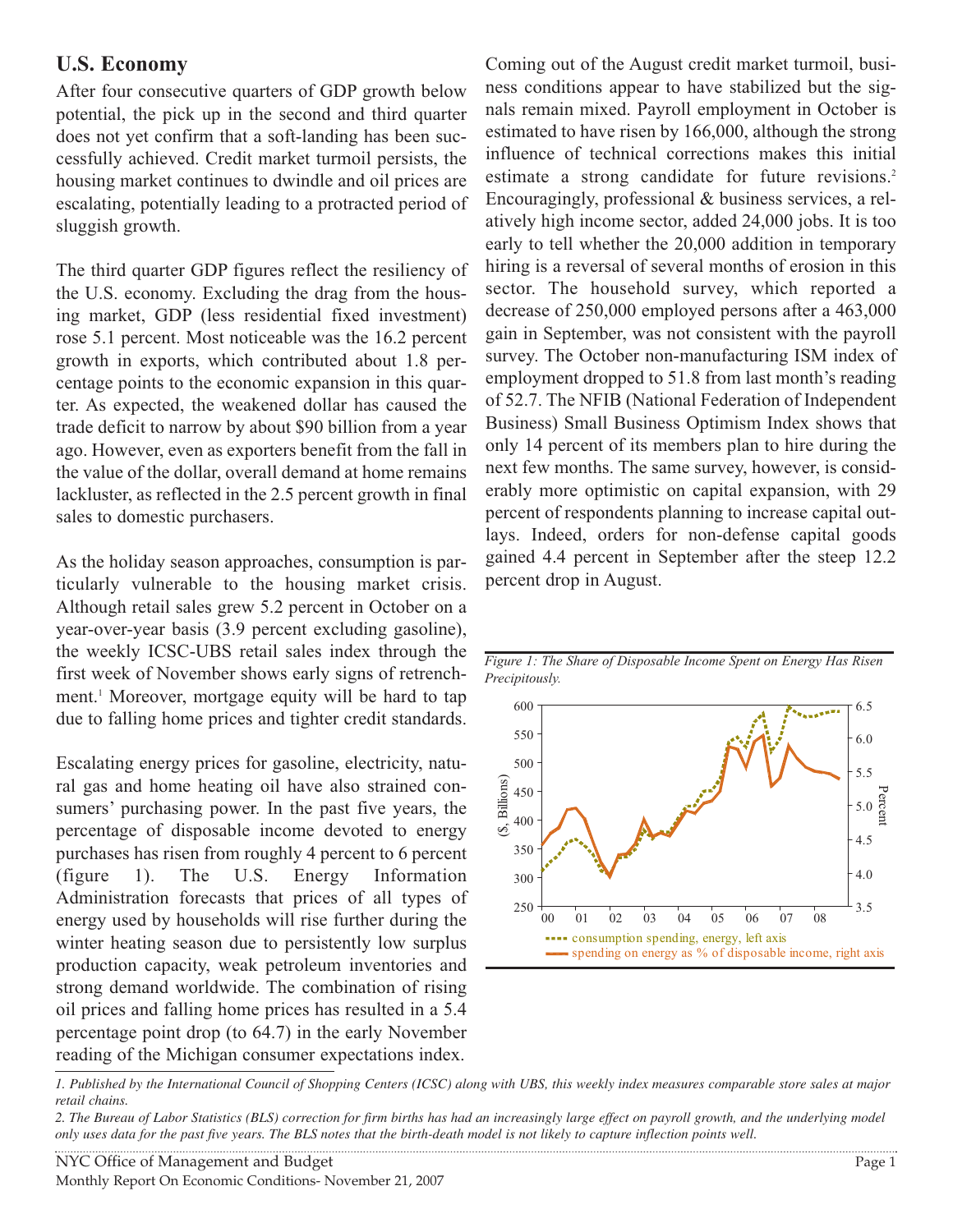## **Financial Markets**

The fallout from the summer's credit market turmoil continued to reverberate through financial markets, resulting in a dismal third quarter for most Wall Street investment firms, and ultimately claimed the jobs of the CEOs of both Merrill Lynch and Citigroup. The grim news from these two blue-chip Wall Street firms underscored the current difficulty in evaluating the prices and risks of mortgage securities. Merrill Lynch announced that it had written down \$7.9 billion of holdings, mainly due to revaluations of mortgage backed securities. Overall, it recorded a loss of \$2.3 billion for the quarter  $-$  its first reported loss in six years. Likewise, Citigroup revealed that it had taken a \$1.6 billion write-down on mortgage related securities in the third quarter and later announced that it expected an additional \$8 to \$11 billion of write-downs in the fourth quarter. By way of comparison, the previous record in recent history for a single firm write-down was the \$6 billion loss suffered in 2006 by Amaranth Advisors. Predictably, the S&P 500 Investment Banking & Brokerage subgroup index is down approximately 15 percent, year-to-date, compared to a 4 percent gain by the broad S&P 500 index.

The central element in the unfolding drama is the valuation of asset backed securities tied to deteriorating subprime mortgages and the stability of the products and financial institutions that have exposure to these risky assets. As housing prices continue to decline, the default rate on underlying loans mounts. The percentage of subprime mortgages more than 60 days behind

*Figure 2: The perceived riskiness of asset backed commercial paper has led to a severe contraction of the outstanding stock.* 



in payments topped 20 percent in August. The implications are wide ranging. In October, Moody's, Fitch Ratings and Standard & Poor's downgraded more than \$100 billion of collateralized debt obligations (CDOs) and related securities. At the same time, investors have become much more risk averse, preferring pedestrian treasuries over risky asset backed instruments. This has created a particularly tight situation for structured investment vehicles (SIVs). SIVs are off-balance sheet entities affiliated with banks that used short-term borrowing in the commercial paper market to purchase longer maturity, asset backed securities like CDOs. Their long-term assets have been downgraded and they have been unable to roll over their short-term financing as investors shunned asset backed commercial paper (figure 2). If SIVs were to liquidate their holdings en masse, the resulting fire sale would further depress the value of their remaining asset holdings. Moreover, this action would negatively impact the balance sheets of other institutions and most likely lead to another round of write-downs. To help avoid such a destructive sell off, a consortium of banks lead by Citigroup, Bank of America and JPMorgan Chase, have floated plans for a \$75 billion "super SIV" that would function as a bailout fund for distressed SIVs.

The one bright spot in October was the continued rise of equity prices, albeit with a healthy dose of volatility. In October, the S&P 500 and the Dow were up by 1.5 and 0.25 percent, respectively, year to date. Through the end of the month, the S&P had grown 9.2 percent and the Dow increased 11.8 percent since the beginning of the year. Over the same period, share prices for tech companies such as Apple and Google have been standouts, and as a result, the tech-heavy NASDAQ index has climbed 18 percent. However, it has not been a smooth ride. In the first two weeks of November both the Dow and the S&P 500 have declined by 5%. The CBOE volatility index (VIX) – which tracks investors' expectations of future volatility in the  $S\&P$  – has been fluctuating between 20 and 30. On November 12, the VIX closed at 31, the highest level so far in 2007. The implication is that equity markets will probably remain turbulent for the rest of the year.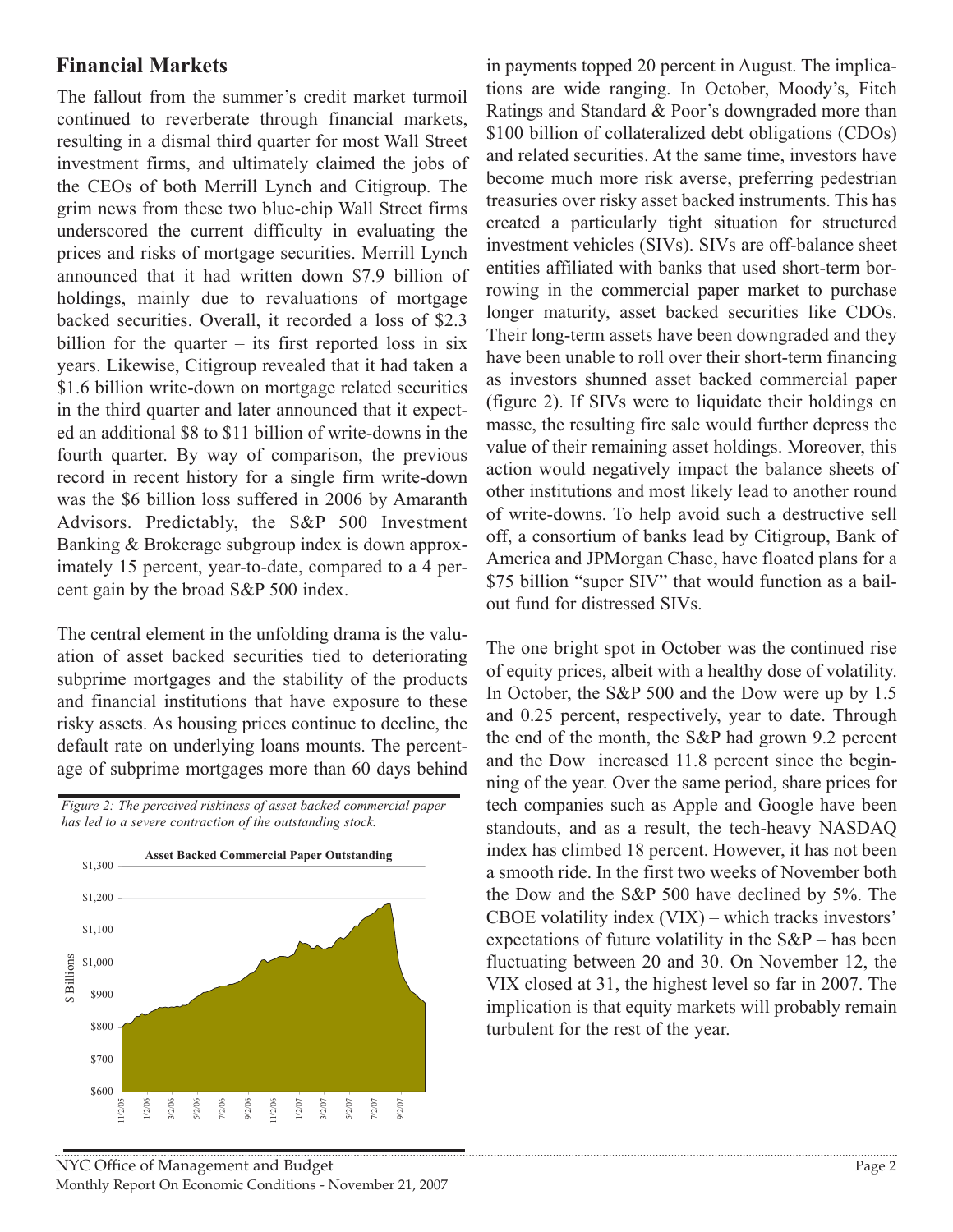# **Inflation**

The housing market crisis and credit market fragility were central concerns in the Federal Open Market Committee (FOMC) decision to cut the Fed Funds target rate a quarter point, from 4.75 percent to 4.5 percent at the end of October. While the statement accompanying their 50 basis-point cut in September indicated concern about flagging growth, the emphasis in their most recent statement returned to a neutral posture. Specifically, the FOMC stated that "after this [rate cut], the upside risks to inflation roughly balance the downside risks to growth." Most Fed watchers interpreted this statement to mean that, absent compelling evidence of economic weakness, Chairman Bernanke will most likely pause at the next meeting in December.

The core inflation indices, excluding volatile food and energy components, continue to show remarkable restraint. September and October's core CPI reading held at 2.1 percent (year-over-year).The Fed's preferred inflation measure, core PCE, remained at 1.8 percent in September, comfortably within the Fed's implicit target band of one to two percent. However, soaring energy and commodities prices are starting to affect the headline measures. Headline CPI in September and October climbed to 2.8 and 3.5 percent (y/y) respectively, up from 2 percent in August. Likewise, overall PCE inflation climbed to a six-month high of 2.4 percent in September. The danger posed by lofty oil prices, which have risen nearly 30 percent in two months, will clearly constrain Fed policy options

*Figure 3: Steep increases in oil prices have not yet translated into higher gasoline prices.*



for the rest of the year. The current price of approximately \$92/bbl is close to the inflation-adjusted peak oil price of \$101.70 set in April 1980. Fortunately, due to the seasonal drop in demand for gasoline, the jump in oil prices has not yet been reflected entirely in the price of gasoline (figure 3).

New York Area headline inflation grew slower than the nation, increasing from 1.9 percent  $(y/y)$  in August to 2.4 percent in September and 3.1 percent in October. Out of the last seven months, there was only one month where the area's inflation rate exceeded the nation's. The area core CPI reading for October was 0.1 percent lower than the nation at 2.0 percent. The major component of the New York area CPI that has helped moderate inflation is housing, which accounts for over 40 percent of the overall index and has been growing slower than its national counterpart for the last six months. On the other hand, area costs for medical care and education have been climbing faster than the nation.

## **New York City's Labor Market**

Mild labor market weakness was evident in the most recent data for New York City. According to the October household survey, the seasonally adjusted, three-month moving average of NYC unemployed residents was up 19.8 percent year-over-year, effectively reversing the positive gains that the labor market realized in 2006.<sup>3</sup> As a result, the number of unemployed residents in October 2007 was much closer to late 2005 levels than 2006 (figure 4).



*Figure 4: NYC Unemployed Residents mid 2005-2007.*

*3. Source NYS DOL/BLS: The Current Population Survey (CPS) is a monthly survey of labor market data by household. Because the survey is volatile month-to-month, a three month moving average is calculated.*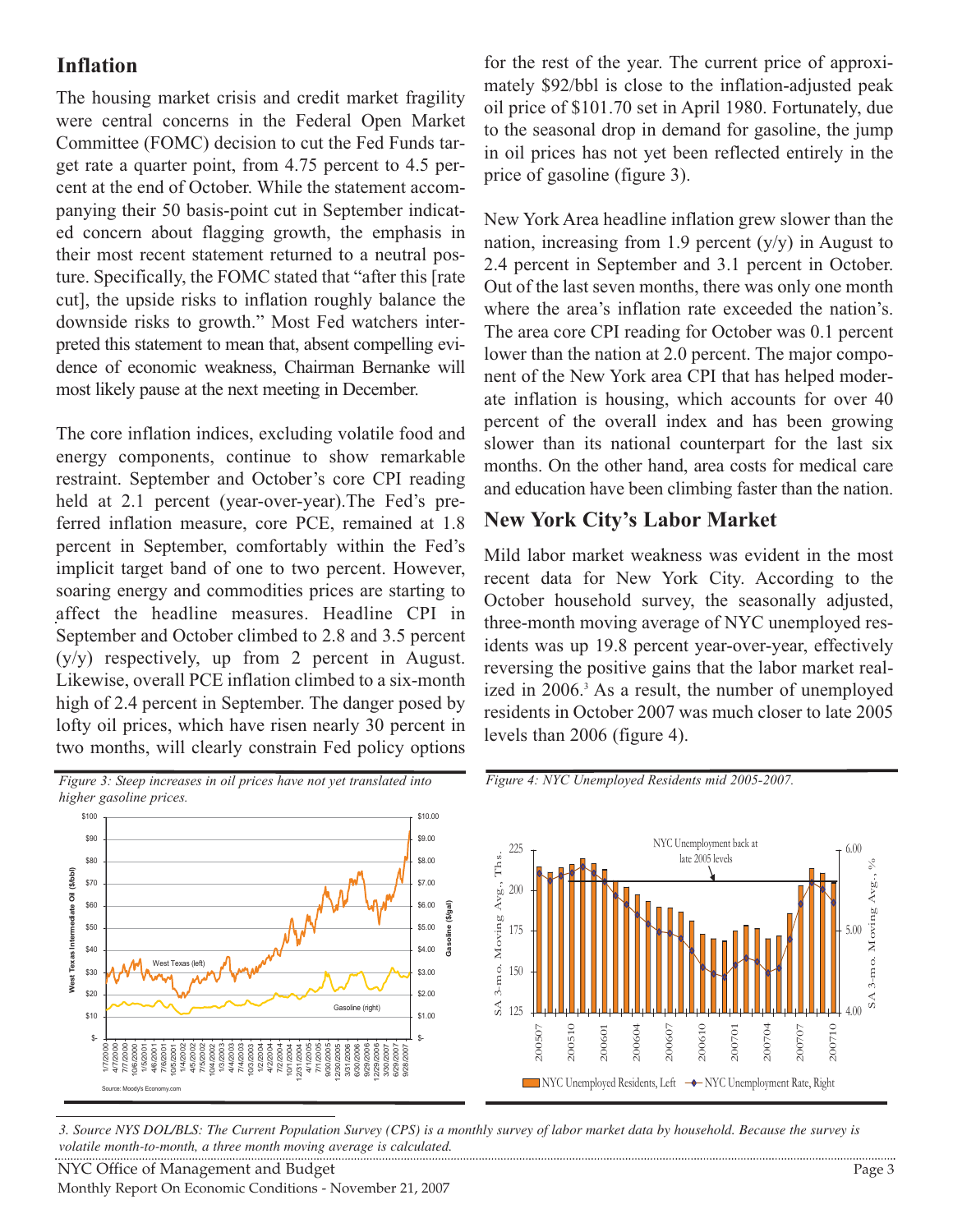The NYC unemployment insurance (UI) beneficiaries data tell a similar story.4 The three-month moving average of NYC UI beneficiaries was up on a year-overyear basis for the first time in four years. The average number of NYC UI beneficiaries has increased three out of the last four months.

The October payroll data for the City indicate a deceleration in hiring.<sup>5</sup> On a year-over-year basis, private employment rose by 54,200 jobs. This is 9,000 jobs less than the increase from October 2005 to October 2006. The data for financial activities, a sector of primary importance to the City, exhibited a similar pattern. The sector has expanded in 2007, but added 1,300 fewer jobs over the past 12 months compared to the previous year. The employment numbers for banking, a sub-sector of financial activities, have been especially sluggish. The October data show that the year-overyear change has become negative, which has not occurred since September 2004. This may be the first sector in the NYC payroll data to reflect a contraction due to the summer's credit crunch.

Even though the data suggest that the local labor markets have weakened, a regional comparison shows that the City's employment growth has still outpaced that of the Northeast (NE) region. $6 \text{ In } Q3$  2007, private sector employment rose 0.44 percent in NYC versus 0.24 percent in the NE (figure 5). On a year-over-year basis the difference is more pronounced. NYC private employment is up 1.75 percent whereas the region only expanded 0.99 percent. Relative strength in the City's construction, financial activities and leisure & hospitality sectors has more than offset its contracting manufacturing sector.

|  |  | Figure 5: NYC has outpaced the the North East region. |  |  |  |
|--|--|-------------------------------------------------------|--|--|--|
|  |  |                                                       |  |  |  |

| 03 2007 PayrollEm ployment         | g<br>$ChangeO$ $\Diamond$ | (SA)     | g.<br>C hange $Y$ $\Lambda$ | $NSA$ )  |
|------------------------------------|---------------------------|----------|-----------------------------|----------|
| Supersectors                       | NYC                       | NΕ       | NYC                         | NΕ       |
| Total Nonfarm                      | 0.42%                     | 0.23%    | 1.47%                       | 0.90%    |
| Private                            | 0.44%                     | 0.24%    | 1.75%                       | 0.99%    |
| C onstruction                      | 0.94%                     | $-0.22%$ | 5.58%                       | 1.16%    |
| M anufacturing                     | $-0.90%$                  | $-0.41%$ | $-6.25%$                    | $-1.82%$ |
| Trade, Transportation & U tilities | 0.06%                     | 0.14%    | 1.11%                       | 0.63%    |
| Th form at ion                     | 0.06%                     | 0.03%    | 0.08%                       | $-0.51%$ |
| E inancial A chylties              | 0.66%                     | 0.23%    | 2.52%                       | 0.67%    |
| Professional & Business Services   | 0.93%                     | 0.43%    | 2.43%                       | 2.15%    |
| Educational & Health Services      | 0.37%                     | 0.44%    | 1.86%                       | 2.19%    |
| Leisure and Hospitality            | 1.05%                     | 0.68%    | 3.16%                       | 1.24%    |
| O ther Services                    | $-0.23%$                  | 0.31%    | 0.31%                       | 0.75%    |
| G overnm ent                       | 0.28%                     | 0.22%    | $-0.11%$                    | 0.38%    |

### **Commercial Real Estate**

The recent closing on the sale of 450 Park Avenue for a record \$1,566 per square foot (psf) epitomized the New York City office market prior to the credit crunch. The deal was based on expectations of future rent hikes and a strong local job market. According to Bloomberg News, the buyers, Somerset Partners LLC, represented European clients who benefited considerably from the depressed dollar. In addition, the new landlord anticipates that many of the current leases will expire within the next few years, allowing them to increase rents in their first class location to market rates. According to Cushman & Wakefield the October 2007 average direct asking rent for a Class A office building on the Park Avenue corridor is \$118 psf. In comparison, the October 2006 asking was \$85 psf and it was \$62 psf in 2005. While the rapid escalation of rents is most obvious in prime Manhattan locations, increases have occurred market wide. The average Midtown rent is now above \$81 psf, up a remarkable 30 percent compared to a year ago and considerably above the last peak in the late 1990s (figure 6).



*Figure 6: Midtown rents have risen by 30 percent over the past year.* 

The condition of the market following the credit crunch will not be as strong. Tighter credit conditions are certain to impact the commercial loan industry. More importantly, the recent crisis could result in a contrac-

### *4. Source NYS DOL*

*5 Source NYS DOL/BLS: The Current Employment Statistics (CES) program surveys businesses and government agencies, in order to provide detailed industry data on employment, hours, and earnings of workers on non-farm payrolls. 6 Source Census Bureau: New York, New Jersey, Pennsylvania, Maine, New Hampshire, Vermont, Massachusetts, Rhode Island, Connecticut.*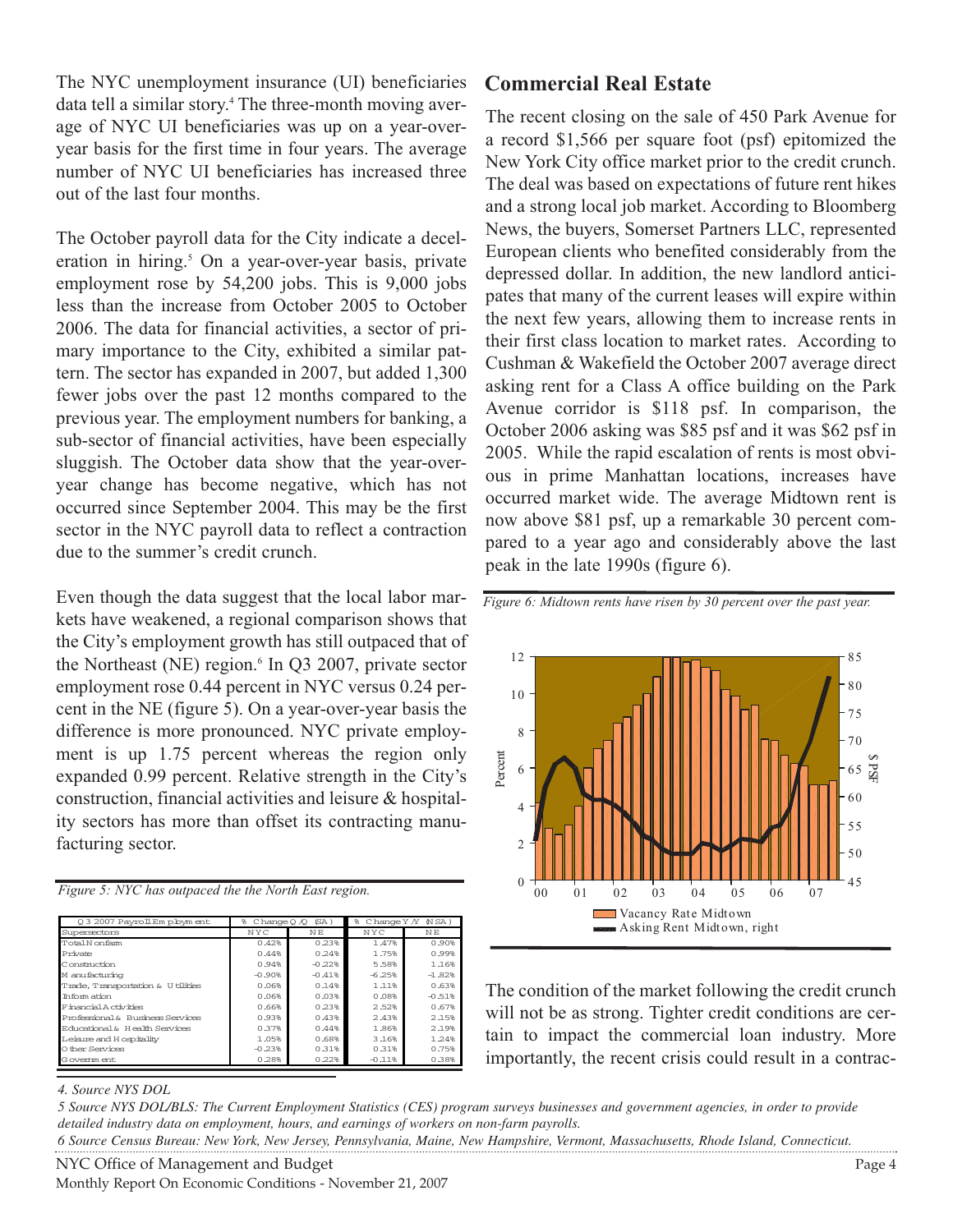tion in financial sector employment. Several financial firms have announced layoffs totaling over 5,000 local jobs. Bank of America (BOA) recently announced that it will cut 3,000 employees and according to Crain's, "losses will occur primarily from the Manhattan based investment banking unit." BOA is expected to move into a new office building at 1 Bryant Park early next year as the anchor tenant. In 2004, the firm originally committed to lease nearly half of the 2.1 million square foot tower. In early 2006, BOA agreed to take an additional 522,000 square feet, accounting for nearly 1.6 million square feet in total. However, the loss of 3,000 employees would diminish their needs. Assuming an average of 200 square feet per worker, the absence of 3,000 investment bankers would leave BOA needing to fill approximately 600,000 sf. This could then negatively impact the entire office market if, as expected, more financial sector layoffs are added in the next few months.

# **Housing**

As conditions in the national housing market continue to deteriorate, the question is when will the market hit bottom. Evidence suggests that conditions will worsen. In September, existing home sales fell to the lowest level since January 1998. The decline in sales volume coupled with the pipeline of new completions has created a glut of inventory. The supply of homes rose a record of 10.5 months in October. Consequently, the median transaction price of single family homes fell significantly for the first time (down by almost 5 percent), indicating homeowners are finally yielding on prices.

Further evidence that the national housing market has not yet reached its trough can be seen in the latest housing market index (HMI).<sup>7</sup> The HMI fell two points to 18 in October, its lowest point since the series began in January 1985. The HMI indicates that builders' confidence deteriorated even more in October, owing to continued mortgage market problems, surging inventories, and poor public perception. According to the same survey, traffic of prospective buyers also declined in October.

While prospects of the national housing market are extremely pessimistic, views of the NYC housing market are mixed. Manhattan's condo market continues to be robust. Demand for recently completed condos has

outpaced supply, resulting in a decline in inventory. In fact, according to Miller Samuel data, the combined condo and co-op inventory dropped 31.7 percent in Q3 2007 from a year ago. In addition, the average sales price rose 6.3 percent over the past 12 months to a staggering \$1.37 million.

The market for 1-3 family homes (largely outside of Manhattan) however, is behaving much more like the rest of the nation, as has been the case in past market cycles (figure 7). In the late 1980s-early 1990s cycle, both the nation and the City's housing markets peaked in late 1986 before slowing considerably over the next six years. Current conditions appear more severe. Through Q3 2007, the volume of single-family sales in the City was down by 30 percent year-over-year, the sharpest decline in the past 30 years. It is likely that the market in the City, as in the nation, will have a tough road ahead. Even with the Fed pursuing a looser monetary policy, the era of easy credit has past. In addition, the City's real estate market is vulnerable to any worsening of the Wall Street employment situation.



*Figure 7: The NYC and U.S. housing markets for single family homes have been following the same trend*

*7. The HMI is derived from a survey conducted by NAHB. The HMI translates builders' perceptions of current single family home sales and sales expectations for the next six months as either "good", "fair" or "poor". The survey also asks builders to rate traffic of prospective buyers as "high to very high", average or "low to very low".*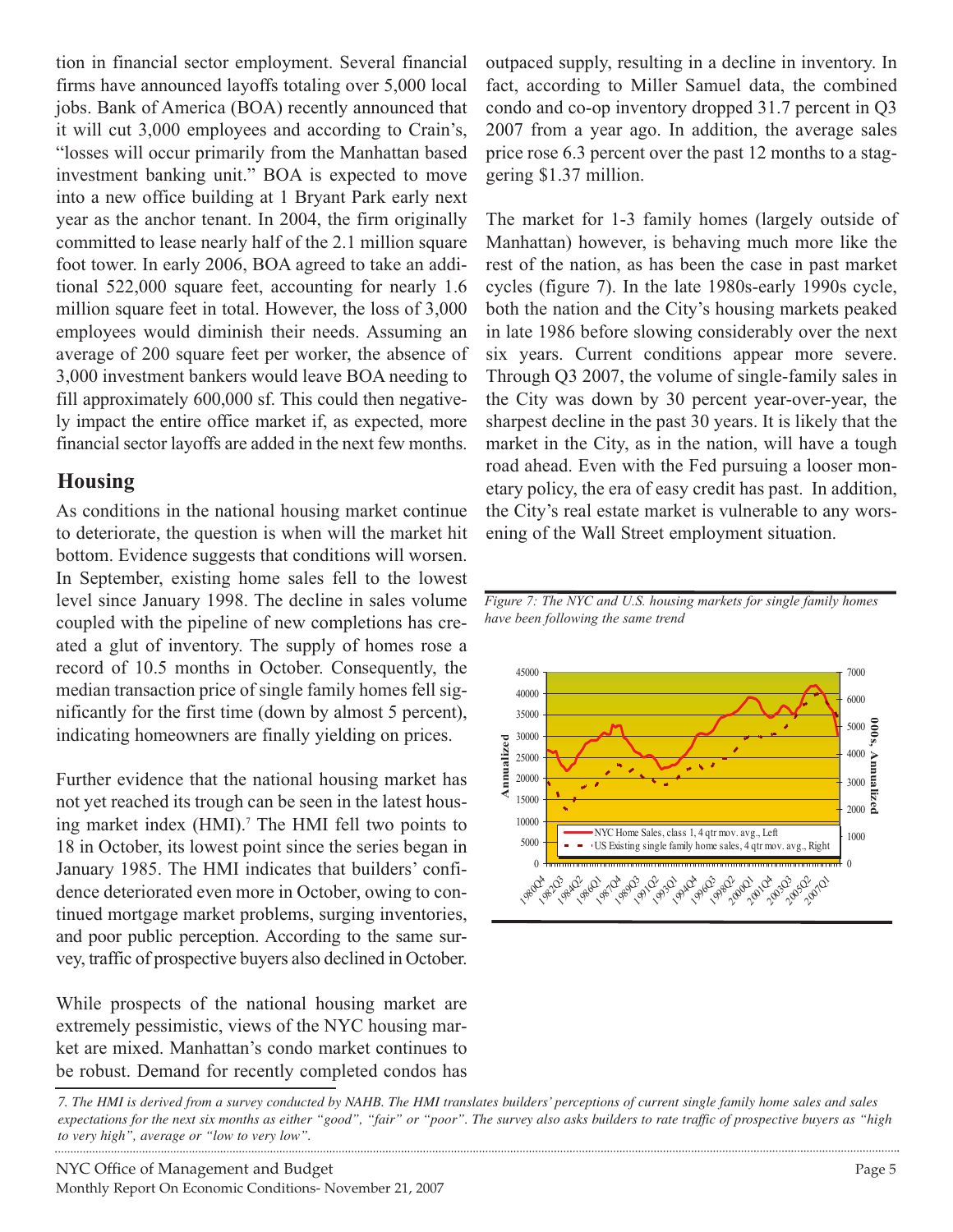# **Special Section: NY Metropolitan Statistical Area (MSA) GDP**

The Bureau of Economic Analysis (BEA) released an experimental new measure of economic output or GDP for Metropolitan Statistical Areas (MSAs).<sup>8</sup> GDP for each MSA is broken down by major industry detail. According to the BEA, MSA GDP estimates are calculated by distributing state GDP (previously called Gross State Product) according to industry earnings. MSA GDP estimates are available in both current and real dollars. A detailed methodology will be published in the BEA's November Survey of Current Business.

*Figure 8: The NY MSA is the largest MSA ranked by GDP.* 

| <b>COMPARISON OF REAL GDP (2006 \$ in Millions)</b>  |                 |                               |                                   |
|------------------------------------------------------|-----------------|-------------------------------|-----------------------------------|
| <b>MSA</b>                                           | <b>Real GDP</b> | Per Capita<br><b>Real GDP</b> | $MSA$ as $%$<br>of US Real<br>GDP |
| 1 New York-Northern New Jersey-Long Island, NY-NJ-PA | 973.521         | 51,745                        | 9.7%                              |
| Los Angeles-Long Beach-Santa Ana, CA                 | 577,604         | 44,658                        | 5.8%                              |
| 3 Chicago-Naperville-Joliet, IL-IN-WI                | 419.187         | 44.375                        | 4.2%                              |
| 4 Washington-Arlington-Alexandria, DC-VA-MD-WV       | 313.430         | 59,682                        | 3.1%                              |
| Dallas-Fort Worth-Arlington, TX                      | 284,553         | 48.867                        | 2.8%                              |

Among MSAs, the New York MSA ranked first in GDP (figure  $8$ ). Furthermore, when compared to states and countries, the NY MSA ranked 2nd and 10th, respectively. Based on the new estimates of economic output, the NY MSA expanded by 2.9 percent in 2005, following growth of 3.9 percent in 2004. As expected, financial activities accounted for the largest percentage of economic activity in 2005 (30.7 percent). Within this sector, real estate and rental & leasing made up 17.5 percent and finance & insurance contributed 13.2 percent. Owing to the continual loss of manufacturing jobs in NY, goods-producing industries as a share of total NY MSA GDP fell to 9.0 percent in 2005, the lowest in five years. On the other hand, service-producing industries' contribution to GDP continues to trend upward. Other sectors that contributed significantly to the NY MSA's GDP growth include professional & business services (15.0 percent), education & health services (8.3 percent), information (7.5 percent), and leisure & hospitality (3.1 percent).

The New York City Office of Management and Budget (OMB) estimates GDP for the City (commonly referred to as Gross City Product or GCP), which is a geographic subset of the NY MSA.10 Even though the geographic areas differ and some methodological differences exist, the overall trend between the NY-MSA GDP and New York City GCP is similar from 2001 to 2005 (figure 9). The variation in the two estimates is likely related to the more concentrated impact of the volatile securities industry earnings in the City.<sup>11</sup>

*Figure 9: The growth in NY MSA GDP and NYC GCP trends closely.*



NYC Office of Management and Budget **Page 6** and Page 6 Monthly Report On Economic Conditions- November 21, 2007

*<sup>8.</sup> Metropolitan statistical areas, defined by the U.S. OMB, are standardized county-based areas having at least one urbanized area of 50,000 or more population, plus adjacent territory that has a high degree of social and economic integration with the core, as measured by commuting ties. 9. The NY MSA includes 23 counties: Kings, Queens, New York, Bronx, Richmond, Westchester, Bergen, Hudson, Passaic, Rockland, Putnam, Suffolk, Nassau, Middlesex, Monmouth, Ocean, Somerset, Essex, Union, Morris, Sussex, Hunterdon, and Pike.*

*<sup>10.</sup> OMB's methodology estimating GCP is based on sharing down U.S. GDP. The sharing down factor uses QCEW New York City wage earnings in the numerator and U.S. BEA wage & salary disbursements (a component of personal income) in the denominator. Before carrying out the computations, OMB corrects for the timing of securities industry bonuses.* 

*<sup>11.</sup> OMB incorporated the latest QCEW data for 2006 to estimate the impact of bonuses on 2005, which is likely the reason why the City's GCP growth rate in that year is higher than the Metro Area GDP estimate produced by the BEA.*  . . . . . . . . . . . . . . . .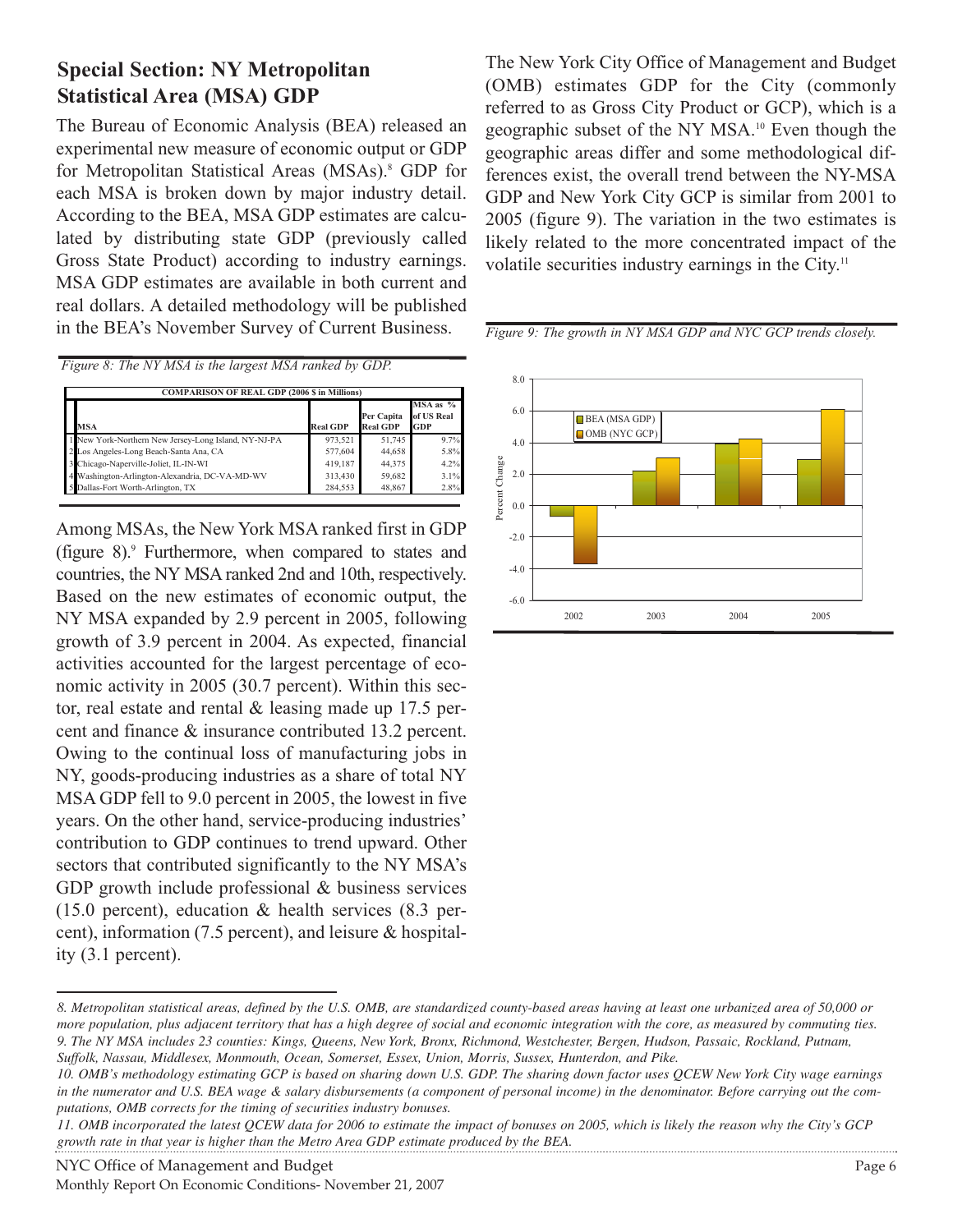|                                                                                              |        |        | Q1 Mod 2008    |        |        |                |             |
|----------------------------------------------------------------------------------------------|--------|--------|----------------|--------|--------|----------------|-------------|
|                                                                                              | 2006   | 2007   | 2008           | 2009   | 2010   | 2011           | 1974-2006*  |
| NATIONAL ECONOMY<br>Real GDP                                                                 |        |        |                |        |        |                |             |
| Bil of 2000 Dollars                                                                          | 11,319 | 11,542 | 11,778         | 12,123 | 12,460 | 12,805         |             |
| Percent Change                                                                               | 2.9    | 2      | $\overline{c}$ | 2.9    | 2.8    | 2.8            | 3.1         |
| Non-agricultural Empl                                                                        |        |        |                |        |        |                |             |
| Millions of Jobs                                                                             | 136.2  | 137.9  | 138.9          | 140.7  | 142.4  | 144            |             |
| Change from Prev Yr                                                                          | 2.5    | 1.7    | 1              | 1.7    | 1.7    | 1.6            |             |
| Percent Change                                                                               | 1.9    | 1.3    | 0.7            | 1.2    | 1.2    | 1.1            | 1.8         |
| <b>Consumer Price Index</b>                                                                  |        |        |                |        |        |                |             |
| All Urban (1982-84=100)                                                                      | 201.6  | 207.0  | 210.8          | 214.5  | 218.6  | 222.5          |             |
| Percent Change                                                                               | 3.2    | 2.7    | 1.8            | 1.8    | 1.9    | 1.8            | 4.3         |
| Wage Rate                                                                                    |        |        |                |        |        |                |             |
| Dollars Per Year                                                                             | 44,195 | 46,405 | 48,081         | 49,759 | 51,580 | 53,460         |             |
| Percent Change                                                                               | 4.2    | 5      | 3.6            | 3.5    | 3.7    | 3.6            | 4.6         |
| Personal Income                                                                              |        |        |                |        |        |                |             |
| <b>Billions of Dollars</b>                                                                   | 10,983 | 11,695 | 12,255         | 12,875 | 13,550 | 14,241         |             |
| Percent Change                                                                               | 6.6    | 6.5    | 4.8            | 5.1    | 5.2    | 5.1            | 6.9         |
| Before-Tax Corp Profits                                                                      |        |        |                |        |        |                |             |
| <b>Billions of Dollars</b>                                                                   | 1,806  | 1,863  | 1,843          | 1,909  | 1,893  | 1,899          |             |
| Percent Change<br><b>Unemployment Rate</b>                                                   | 14.3   | 3.2    | $-1.1$         | 3.6    | $-0.8$ | 0.3            | 8           |
| Percent                                                                                      | 4.6    | 4.6    | 5              | 4.9    | 4.7    | 4.6            | $6.2$ (avg) |
| 10-Year Treasury Bond Rate                                                                   |        |        |                |        |        |                |             |
| Percent                                                                                      | 4.8    | 4.7    | 4.6            | 5      | 5.3    | 5.3            | 7.7 (avg)   |
| <b>Federal Funds Rate</b>                                                                    |        |        |                |        |        |                |             |
| Percent                                                                                      | 5      | 5      | 4.3            | 4.6    | 4.8    | 4.8            | 6.6 (avg)   |
| NEW YORK CITY ECONOMY                                                                        |        |        |                |        |        |                |             |
| Real Gross City Product**                                                                    |        |        |                |        |        |                |             |
| Bil of 2000 Dollars                                                                          | 490    | 487.4  | 476.6          | 487.1  | 501.9  | 514.7          |             |
| Percent Change                                                                               | 6      | $-0.5$ | $-2.2$         | 2.2    | 3      | 2.6            | 3.4         |
| Non-agricultural Empl                                                                        |        |        |                |        |        |                |             |
| Thousands of Jobs                                                                            | 3,664  | 3,715  | 3,727          | 3,753  | 3,787  | 3,816          |             |
| Change from Prev Yr                                                                          | 62.2   | 50.6   | 12.1           | 26.2   | 33.9   | 28.6           |             |
| Percent Change                                                                               | 1.7    | 1.4    | 0.3            | 0.7    | 0.9    | 0.8            | 0.4         |
| Consumer Price Index                                                                         |        |        |                |        |        |                |             |
| All Urban (1982-84=100)                                                                      | 220.7  | 227.2  | 232            | 236.6  | 241.6  | 246.5          |             |
| Percent Change                                                                               | 3.8    | 2.9    | 2.1            | 2      | 2.1    | $\overline{c}$ | 4.4         |
| Wage Rate                                                                                    |        |        |                |        |        |                |             |
| Dollars Per Year                                                                             | 73,508 | 79,149 | 79,256         | 79,898 | 83.381 | 87,173         |             |
| Percent Change<br>Personal Income                                                            | 8.2    | 7.7    | 0.1            | 0.8    | 4.4    | 4.5            | 5.9         |
|                                                                                              | 370.2  |        |                |        | 440    |                |             |
| <b>Billions of Dollars</b>                                                                   |        | 396.5  | 406.2          | 419.2  |        | 461.6          |             |
| Percent Change                                                                               | 7.8    | 7.1    | 2.5            | 3.2    | 4.9    | 4.9            | 6.3         |
| NEW YORK CITY REAL ESTATE MARKET<br>Manhattan Primary Office Market<br>Asking Rental Rate*** |        |        |                |        |        |                |             |
| Dollars per sq ft                                                                            | 53.93  | 71.7   | 79.89          | 82.56  | 90.35  | 94.79          |             |
| Percent Change                                                                               | 12.9   | 32.9   | 11.4           | 3.3    | 9.4    | 4.9            | NA          |
| Vacancy Rate***<br>Percent                                                                   | 7.3    | 5.3    | 5.9            |        | 5.5    | 5.8            | NA          |
|                                                                                              |        |        |                | 6      |        |                |             |

### **Forecasts of Selected United States and New York City Economic Indicators Calendar Year 2006-2011**

\* Compound annual growth rates for 1976-2006. Compound growth rate for Real Gross City Product covers the period 1980-2005; for NYC wage rate, 1976-2005. for NYC personal income, 1976-2004.

\*\* GCP estimated by OMB.

\*\*\* Office market data are based on statistics published by Cushman & Wakefield. Data for 1995 and beyond are not directly comparable to prior years due to a reclassification of many buildings by Cushman & Wakefield.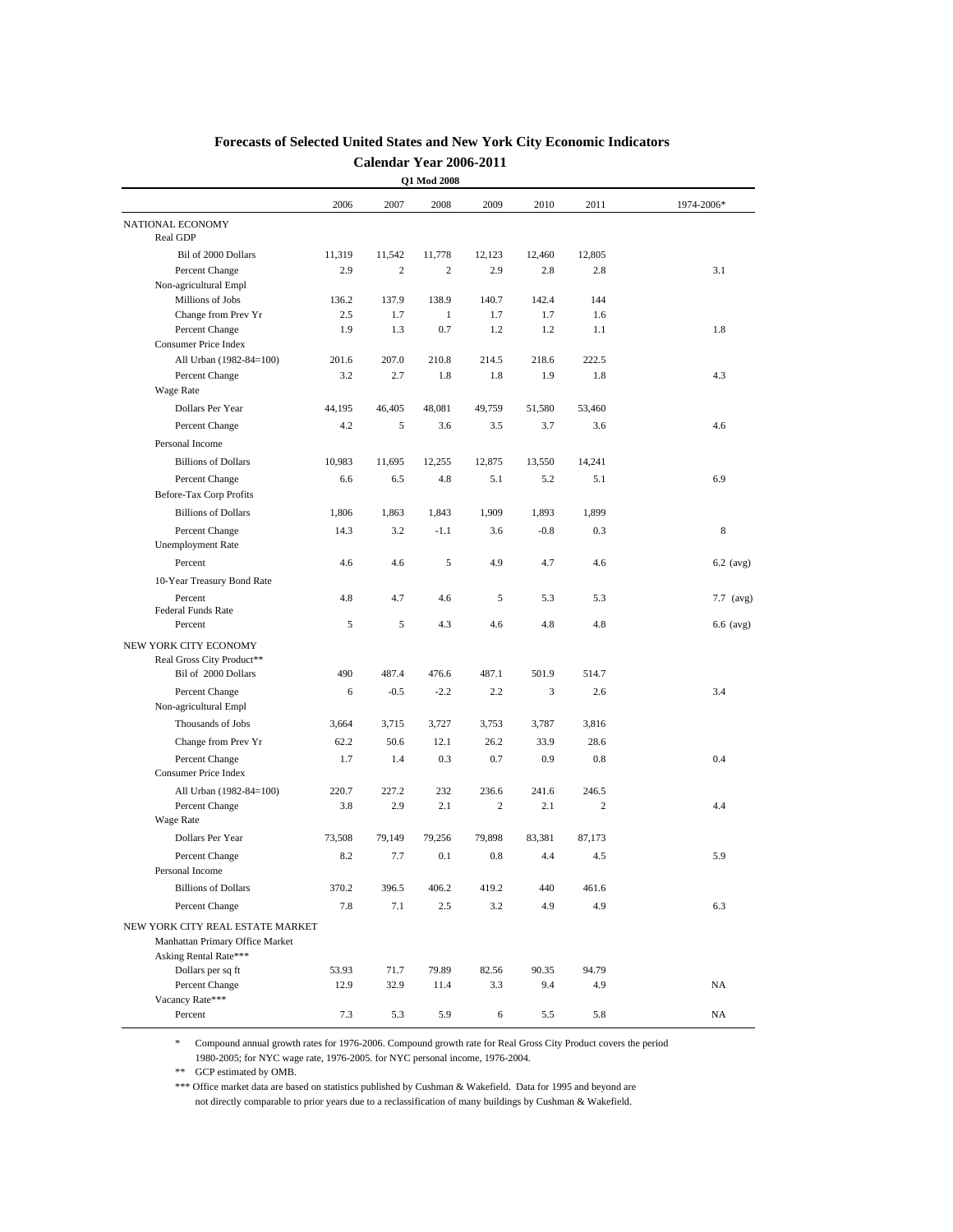#### **The U.S. Economy**

|                                                     |                | <b>Jul-06</b> | Aug-06                  | Sep-06       | <b>Oct-06</b>  | <b>Nov-06</b> | Dec-06           | $Jan-07$     | Feb-07     | Mar-07       | Apr-07       | May-07         | Jun-07         | <b>Jul-07</b> | Aug-07       | Sep-07       | <b>Oct-07</b> |
|-----------------------------------------------------|----------------|---------------|-------------------------|--------------|----------------|---------------|------------------|--------------|------------|--------------|--------------|----------------|----------------|---------------|--------------|--------------|---------------|
| <b>General Economic Indicators</b>                  |                |               |                         |              |                |               |                  |              |            |              |              |                |                |               |              |              |               |
| Nominal GDP                                         | Sbil           |               |                         | 13,267.0     |                |               | 13,392.0         |              |            | 13,552.0     |              |                | 13,769.0       |               |              | 13,927.0     |               |
| Real GDP (Chain-Wt)                                 | \$2000 bil     |               |                         | 11,337.0     |                |               | 11,396.0         |              |            | 11,413.0     |              |                | 11,520.0       |               |              | 11,631.0     |               |
|                                                     | $q/q$ SAAR     |               |                         | 1.1          |                |               | 2.1              |              |            | 0.6          |              |                | 3.8            |               |              | 3.9          |               |
|                                                     | $\%$           |               |                         | 2.4          |                |               | 2.6              |              |            | 1.5          |              |                | 1.9            |               |              | 2.6          |               |
| Nominal Change in Inventories                       | Sbil           |               |                         | 62.8         |                |               | 20.0             |              |            | $-1.6$       |              |                | 5.1            |               |              | 16.7         |               |
| Real Change in Inventories                          | \$2000 bil     |               |                         | 53.9         |                |               | 17.4             |              |            | 0.1          |              |                | 5.8            |               |              | 15.7         |               |
| <b>Real Final Sales</b>                             | \$2000 bil     |               |                         | 11,283.0     |                |               | 11,378.0         |              |            | 11,413.0     |              |                | 11,514.0       |               |              | 11,615.0     |               |
|                                                     | %              |               |                         | 1.0          |                |               | 3.4              |              |            | 1.2          |              |                | 3.6            |               |              | 3.5          |               |
|                                                     | 96             |               |                         | 1.9          |                |               | 2.9              |              |            | 1.9          |              |                | 2.3            |               |              | 2.9          |               |
| <b>Consumption Expenditures</b>                     | \$2000 bil     |               |                         | 8,064.0      |                |               | 8,141.0          |              |            | 8,216.0      |              |                | 8,244.0        |               |              | 8,305.0      |               |
|                                                     | 96             |               |                         | 2.7          |                |               | 3.9              |              |            | 3.7          |              |                | 1.4            |               |              | 3.0          |               |
|                                                     | %              |               |                         | 2.7          |                |               | 3.4              |              |            | 3.2          |              |                | 2.9            |               |              | 3.0          |               |
| Nonres Fixed Investments                            | \$2000 bil     |               |                         | 1,319.0      |                |               | 1,315.0          |              |            | 1,322.0      |              |                | 1,357.0        |               |              | 1,383.0      |               |
|                                                     | $96$           |               |                         | 5.1          |                |               | $-1.4$           |              |            | 2.1          |              |                | 11.0           |               |              | 7.9          |               |
|                                                     | 96             |               |                         | 6.4          |                |               | 5.2              |              |            | 2.5          |              |                | 4.1            |               |              | 4.8          |               |
| <b>Invesment Proc Machines</b>                      | \$2000 bil     |               |                         | 602.0        |                |               | 599.6            |              |            | 623.3        |              |                | 638.5          |               |              | 647.1        |               |
|                                                     | 96             |               |                         | 6.9          |                |               | $-1.6$           |              |            | 16.8         |              |                | 10.1           |               |              | 5.5          |               |
|                                                     | 96             |               |                         | 7.4          |                |               | 5.1              |              |            | 5.7          |              |                | 7.8            |               |              | 7.5          |               |
| Residential Fixed Inv                               | \$2000 bil     |               |                         | 555.0        |                |               | 529.4            |              |            | 506.3        |              |                | 490.7          |               |              | 463.9        |               |
|                                                     | %              |               |                         | $-20.4$      |                |               | $-17.2$          |              |            | $-16.3$      |              |                | $-11.8$        |               |              | $-20.1$      |               |
|                                                     | 96             |               |                         | $-8.5$       |                |               | $-12.8$          |              |            | $-16.5$      |              |                | $-16.5$        |               |              | $-16.4$      |               |
| Net Exports                                         | \$2000 bil     |               |                         | $-633.8$     |                |               | $-597.3$         |              |            | $-612.1$     |              |                | $-573.9$       |               |              | $-546.2$     |               |
| Corporate Profits                                   | Sbil           |               |                         | 1,816.0      |                |               | 1,768.0          |              |            | 1,776.0      |              |                | 1,877.0        |               |              |              |               |
| Employment                                          | % chg y/y      |               |                         | 21.5         |                |               | 10.1             |              |            | 3.9          |              |                | 5.2            |               |              |              |               |
| NAICS Non-Ag Series                                 |                |               |                         |              |                |               |                  |              |            |              |              |                |                |               |              |              |               |
| Total                                               | 000s           | 136,252       | 136,438                 | 136,636      | 136,745        | 136,941       | 137,167          | 137,329      | 137,419    | 137,594      | 137,716      | 137,904        | 137,973        | 138,066       | 138,159      | 138,255      | 138,421       |
|                                                     | 000s           | 222           | 186                     | 198          | 109            | 196           | 226              | 162          | 90         | 175          | 122          | 188            | 69             | 93            | 93           | 96           | 166           |
|                                                     | 96             | 1.7           | 1.7                     | 1.8          | 1.8            | 1.7           | 1.7              | 1.6          | 1.5        | 1.4          | 1.4          | 1.5            | 1.4            | 1.3           | 1.3          | 1.2          | 1.2           |
| Private                                             | 000s           | 114,262       | 114,415                 | 114,560      | 114,645        | 114,835       | 115,053          | 115,189      | 115,245    | 115,397      | 115,487      | 115,668        | 115,739        | 115,856       | 115,886      | 115,959      | 116,089       |
|                                                     | 000s           | 200           | 153                     | 145          | 85             | 190           | 218              | 136          | 56         | 152          | 90           | 181            | 71             | 117           | 30           | 73           | 130           |
| Construction                                        | 000s           | 7,703         | 7,719                   | 7,725        | 7,707          | 7,683         | 7,684            | 7,718        | 7,641      | 7,692        | 7,671        | 7,659          | 7,665          | 7,649         | 7,620        | 7,606        | 7,601         |
|                                                     | 000s           | 12            | 16                      | 6            | $-18$          | $-24$         | $\overline{1}$   | 34           | $-77$      | 51           | $-21$        | $-12$          | 6              | $-16$         | $-29$        | $-14$        | k)            |
| Manufacturing                                       | 000s           | 14,229        | 14,218                  | 14,206       | 14,166         | 14,143        | 14,131           | 14,130       | 14,113     | 14,090       | 14,072       | 14,069         | 14,050         | 14,046        | 14,001       | 13,984       | 13,963        |
|                                                     | 000s           | $-9$          | $-11$                   | $-12$        | $-40$          | $-23$         | $-12$            | $-1$         | $-17$      | $-23$        | $-18$        | $-3$           | $-19$          | $-4$          | $-45$        | $-17$        | $-21$         |
| Trade, Transportation & Utilities                   | 000s           | 26,226        | 26,227                  | 26,241       | 26,258         | 26,320        | 26,345           | 26,378       | 26,393     | 26,436       | 26,427       | 26,459         | 26,465         | 26,489        | 26,494       | 26,505       | 26,495        |
|                                                     | 000s           | 30            | $\overline{1}$          | 14           | 17             | 62            | 25               | 33           | 15         | 43           | $-9$         | 32             | $\overline{7}$ | 24            | 5            | 11           | $-10$         |
| Information                                         | 000s           | 2,576         | 2,583                   | 2,581        | 2,584          | 2,584         | 2,598            | 2,596        | 2,607      | 2,605        | 2,613        | 2,610          | 2,605          | 2,600         | 2.594        | 2,600        | 2,596         |
|                                                     | 000s           | $-2$          | 6.8                     | $-1.2$       | 2.4            | 0.4           | 13.8             | $-1.9$       | 10.5       | $^{\circ2}$  | 8.1          | $-2.6$         | $-4.8$         | $-5.7$        | $-5.9$       | 6.1          | $-4.1$        |
| Financial Activities                                | 000s           | 8,368         | 8,379                   | 8,408        | 8,415          | 8,422         | 8,438            | 8,440        | 8,446      | 8,445        | 8,448        | 8,464          | 8,460          | 8,476         | 8,463        | 8,450        | 8,452         |
|                                                     | 000s           | 20.7          | 11.1                    | 28.4         | 6.8            | 7.2           | 16               | 2.6          | 6          | $-1.3$       | $2.8\,$      | 15.6           | $-3.4$         | 15.7          | $-13$        | $-13.3$      | 2.5           |
| Professional and Business Services                  | 000s           | 17,592        | 17,617                  | 17,636       | 17,662         | 17,726        | 17,792           | 17,804       | 17,840     | 17,834       | 17,859       | 17,893         | 17,886         | 17,911        | 17,942       | 17,965       | 18,030        |
|                                                     | 000s           | 52.6          | 25.5                    | 19.3         | 25.2           | 64.9          | 65.8             | 11.5         | 36.2       | $-5.6$       | 24.6         | 34.2           | $-7.4$         | 25.2          | 30.8         | 23.2         | 65.2          |
| <b>Educational and Health Services</b>              | 000s           | 17,828        | 17,894                  | 17,946       | 17,976         | 18,018        | 18,063           | 18,102       | 18,138     | 18,188       | 18,246       | 18,293         | 18,364         | 18,422        | 18,484       | 18,513       | 18,556        |
|                                                     | 000s           | 343           | 66.1                    | 51.5         | 29.9           | 41.8          | 45               | 39.6         | 35.5       | 50.7         | 57.2         | 47.6           | 70.7           | 58.5          | 61.3         | 29.3         | 42.6          |
| Leisure and Hospitality Services                    | 000s           | 13,156        | 13,188                  | 13,209       | 13,257         | 13,324        | 13,373           | 13,396       | 13,425     | 13,449       | 13,481       | 13,537         | 13,554         | 13,566        | 13,589       | 13,639       | 13,695        |
|                                                     | 000s           | 63.8          | 31.3                    | 21           | 48.3           | 67.4          | 48.9             | 23.1         | 28.4       | 24.6         | 32.2         | 55.6           | 16.6           | 12.2          | 23.6         | 49.4         | 56.2          |
| Other Services                                      | 000s           | 5,427         | 5,430                   | 5,443        | 5,450          | 5,443         | 5,449            | 5,444        | 5,454      | 5,462        | 5,470        | 5,479          | 5,481          | 5,480         | 5,478        | 5,474        | 5,475         |
|                                                     | 000s           | $-4$          | $\overline{\mathbf{3}}$ | 13           | $\overline{7}$ | $-7$          | 6                | $-5$         | $10\,$     | 8            | 8            | $\overline{q}$ | $\overline{2}$ | $^{\rm -1}$   | $\cdot 2$    | $-4$         |               |
| Government                                          | 000s           | 21,990        | 22,023                  | 22,076       | 22,100         | 22,106        | 22,114           | 22,140       | 22,174     | 22,197       | 22,229       | 22,236         | 22,234         | 22,210        | 22,273       | 22,296       | 22,332        |
|                                                     | 000s<br>000/wk | 22            | 33                      | 53           | 24             | 6             | $\boldsymbol{8}$ | 26           | 34         | 23           | 32           | $\overline{7}$ | $-2$           | $-24$         | 63           | 23           | 36            |
| Initial Claims for Unemployment                     | 96             | 312.7<br>2.3  | 316.3<br>2.3            | 315.3<br>2.3 | 314.1<br>2.3   | 327.4<br>2.4  | 320<br>2.3       | 310.3<br>2.3 | 335<br>2.4 | 318.4<br>2.3 | 328.8<br>2.4 | 304.3<br>2.2   | 317.8<br>2.3   | 306<br>2.2    | 325.3<br>2.4 | 313.2<br>2.3 |               |
| Unemployment Rate, Civ                              | %              | 4.8           | 4.7                     | 4.6          | 4.4            | 4.5           | 4.5              | 4.6          | 4.5        | 4.4          | 4.5          | 4.5            | 4.5            | 4.6           | 4.6          | 4.7          | 4.7           |
| Weekly Hours                                        | hrs/wk         | 34.2          | 34.1                    | 33.9         | 34.2           | 33.8          | 33.9             | 33.4         | 33.4       | 33.7         | 33.9         | 33.7           | 34             | 34.2          | 34           | 34.2         | 33.8          |
| JOLTS (Job Openings and Labor Turnover Survey), NSA |                |               |                         |              |                |               |                  |              |            |              |              |                |                |               |              |              |               |
| <b>Total Job Openings</b>                           | 000s           | 3,891         | 4,188                   | 4,177        | 4,157          | 4,200         | 4,401            | 4,222        | 4,149      | 4,176        | 4,170        | 4,095          | 4,280          | 4,186         | 4,168        | 4,148        |               |
|                                                     | %chg y/y       | 6.8           | 15.3                    | 12           | 6.5            | 4.5           | 13.4             | 6.9          | 4.5        | 4.4          | 4.3          | 1.4            | 7.1            | 7.6           | $-0.5$       | $-0.7$       |               |
| <b>Total Job Separations</b>                        | 000s           | 4,643         | 4,463                   | 4,470        | 4,613          | 4,844         | 4,540            | 4,602        | 4,556      | 4,741        | 4,524        | 4,544          | 4,543          | 4,507         | 4,446        | 4,355        |               |
|                                                     | %chg y/y       | 4.2           | $-3.5$                  | $-7.4$       | 5              | 9.1           | 1.1              | 2.8          | $-1$       | $-2.2$       | 2.7          | $-8.3$         | $-2.4$         | $-2.9$        | $-0.4$       | $-2.6$       |               |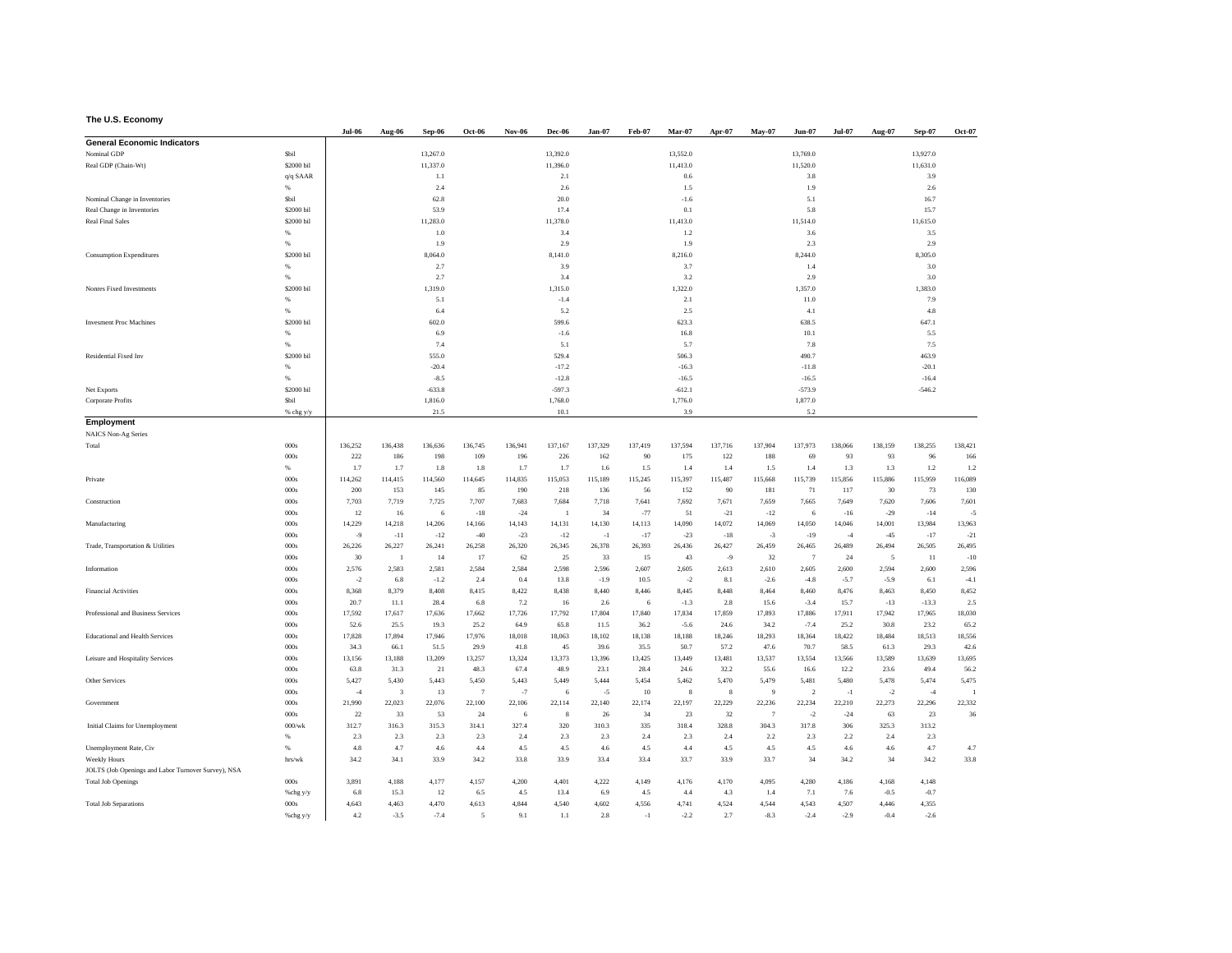|                                               |                        | May-06         | Jun-06            | Jul-06        | Aug-06         | Sep-06         | <b>Oct-06</b>  | <b>Nov-06</b> | Dec-06       | Jan-07       | Feb-07       | Mar-07        | Apr-07       | $Mav-07$      | <b>Jun-07</b>  | <b>Jul-07</b>  | Aug-07        | <b>Sep-07</b> | Oct-07 |
|-----------------------------------------------|------------------------|----------------|-------------------|---------------|----------------|----------------|----------------|---------------|--------------|--------------|--------------|---------------|--------------|---------------|----------------|----------------|---------------|---------------|--------|
| <b>Consumer</b>                               |                        |                |                   |               |                |                |                |               |              |              |              |               |              |               |                |                |               |               |        |
| Personal Income                               | <b>Sbil</b>            | 10,894         | 10,979            | 10,988        | 11,028         | 11,077         | 11,140         | 11,187        | 11,273       | 11,376       | 11,468       | 11,565        | 11,565       | 11,620        | 11,673         | 11,733         | 11,786        | 11,834        |        |
|                                               | % chg m/m              | 0.2            | 0.8               | 0.1           | 0.4            | 0.4            | 0.6            | 0.4           | 0.8          | 0.9          | 0.8          | 0.8           | 0.0          | 0.5           | 0.5            | 0.5            | 0.4           | 0.4           |        |
|                                               | % chg y/y              | 6.5            | 6.7               | 6.0           | 8.6            | 5.8            | 5.9            | 6.0           | 6.1          | 5.8          | 6.3          | 6.8           | 6.4          | 6.7           | 6.3            | 6.8            | 6.9           | 6.8           |        |
| <b>Consumption Expenditures</b>               | <b>Sbil</b>            | 9.191          | 9.222             | 9,308         | 9.309          | 9.300          | 9,331          | 9.356         | 9,434        | 9.498        | 9.551        | 9,573         | 9,632        | 9,685         | 9,706          | 9,741          | 9,793         | 9,823         |        |
|                                               | $%$ chg m/m            | 0.6            | 0.3               | 0.9           | 0.0            | $-0.1$         | 0.3            | 0.3           | 0.8          | 0.7          | 0.6          | 0.2           | 0.6          | 0.5           | 0.2            | 0.4            | 0.5           | 0.3           |        |
|                                               |                        | 6.9            | 6.                | 5.9           | 5.9            | 5.1            | 5.0            | 5.3           | 5.7          | 5.6          | 5.6          | 5.6           | 5.4          | 5.4           | 5.2            | 4.7            | 5.2           | 5.6           |        |
| Wage Rate                                     | $\frac{S}{Y}$          | 43,614         | 44.016            | 43,985        | 44,020         | 44,268         | 44,723         | 44.911        | 45,149       | 45,499       | 45,781       | 46,104        | 46,007       | 46,130        | 46.340         | 46,480         | 46,613        | 46,855        |        |
|                                               | $%$ chg m/m            | $-0.6$         | 0.9               | $-0.1$        | 0.1            | 0.6            | 1.0            | 0.4           | 0.5          | 0.8          | 0.6          | 0.7           | $-0.2$       | 0.3           | 0.5            | 0.3            | 0.3           | 0.5           |        |
|                                               | % chg y/y              | 3.7            | 4.4               | 3.3           | 3.3            | 3.5            | 4.5            | 4.9           | 4.8          | 3.9          | 4.1          | 4.9           | 4.8          | 5.8           | 5.3            | 5.7            | 5.9           | 5.8           |        |
| <b>Personal Savings Rate</b>                  | %                      | 0.1            | 0.5               | $-0.3$        | $-0.1$         | 0.4            | 0.4            | 0.5           | 0.3          | 0.6          | 0.9          | 1.5           | 0.7          | 0.5           | 0.6            | 0.9            | 0.8           | 0.9           |        |
| <b>Consumer Inst Credit</b>                   | <b>Sbil</b><br>chg m/m | 2,320<br>14.8  | 2,331<br>10.7     | 2,344<br>12.9 | 2,357<br>12.8  | 2,362<br>5.6   | 2,365<br>2.2   | 2,383<br>18.3 | 2,389<br>6.2 | 2,397<br>8.2 | 2,404<br>6.6 | 2,419<br>14.5 | 2,422<br>3.3 | 2,440<br>18.0 | 2,450<br>10.1  | 2,463<br>13.0  | 2,478<br>15.4 | 2,482<br>3.7  |        |
|                                               | chg y/y                | 89.8           | 86.0              | 88.9          | 90.5           | 91.5           | 91.9           | 103.6         | 104.3        | 103.0        | 106.8        | 120.1         | 116.2        | 119.4         | 118.8          | 118.9          | 121.5         | 119.7         |        |
| as % of disposable income                     | %                      | 24.3           | 24.2              | 24.3          | 24.4           | 24.3           | 24.2           | 24.3          | 24.2         | 24.1         | 24.0         | 24.0          | 24.0         | 24.1          | 24.1           | 24.1           | 24.1          | 24            |        |
| <b>Total Retail Sales</b>                     | <b>Sbil</b>            | 3.890          | 3.905             | 3,941         | 3,942          | 3,913          | 3,906          | 3,925         | 3,963        | 3,967        | 3,995        | 4,032         | 4,016        | 4,085         | 4,047          | 4,070          | 4,074         | 4,101         | 4,105  |
|                                               | $%$ chg m/m            | $-0.6$         | 0.4               | 0.9           | 0.0            | $-0.7$         | $-0.2$         | 0.5           | 1.0          | 0.1          | 0.7          | 0.9           | $-0.4$       | 1.7           | $-0.9$         | 0.6            | 0.1           | 0.7           | 0.1    |
|                                               | % chg y/y              | 6.8            | 5.2               | 4.3           | 6.1            | 5.1            | 4.4            | 4.2           | 5.2          | 2.0          | 3.5          | 4.3           | 2.6          | 5.0           | 3.7            | 3.3            | 3.4           | 4.8           | 5.1    |
| Cons Conf, Conference Bd, 1985 = 100          |                        | 104.7          | 105.4             | 107.0         | 100.2          | 105.9          | 105.1          | 105.3         | 110.0        | 110.2        | 111.2        | 108.2         | 106.3        | 108.5         | 105.3          | 111.9          | 105.6         | 99.5          | 95.6   |
| Cons. Conf. Expectations                      |                        | 85.1           | 87.5              | 88.9          | 84.4           | 91.0           | 91.9           | 91.9          | 96.3         | 94.4         | 93.8         | 87.9          | 88.2         | 90.1          | 88.8           | 94.4           | 89.2          | 85            | 80.1   |
| Auto and Light Truck Sales                    | SAAR                   |                | 16,235.0 16,247.0 | 16,886.0      | 16,105.0       | 16,547.0       | 16,258.0       | 16,086.0      | 16,564.0     | 16,601.0     | 16,499.0     | 16,218.0      | 16,210.0     | 16,273.0      | 15,628.0       | 15,234.0       | 16,201        | 16,166        |        |
| Housing                                       |                        |                |                   |               |                |                |                |               |              |              |              |               |              |               |                |                |               |               |        |
| New 1-family Homes Sold                       | 000s                   | 1,087.0        | ,073.0            | 969.0         | 1,009.0        | 1,004.0        | 952.0          | 987.0         | 1,019.0      | 890.0        | 840.0        | 830.0         | 907.0        | 861.0         | 797.0          | 798.0          | 735           | 770           |        |
|                                               | % chg m/m              | $-0.9$         | $-1.3$            | $-9.7$        | 4.1            | $-0.5$         | $-5.2$         | 3.7           | 3.2          | $-12.7$      | $-5.6$       | $-1.2$        | 9.3          | $-5.1$        | $-7.4$         | 0.1            | $-7.9$        | 4.8           |        |
| Existing 1-fam Homes Sold                     | 000s                   | 5,830          | 5,700             | 5,510         | 5,530          | 5,460          | 5,520          | 5,490         | 5,500        | 5,670        | 5,880        | 5,350         | 5,240        | 5,190         | 5,020          | 5,000          | 4,790         | 4,380         |        |
|                                               | $%$ chg m/m            | $-0.9$         | $-2.2$            | $-3.3$        | 0.4            | $-1.3$         | 1.1            | $-0.5$        | 0.2          | 3.1          | 3.7          | $-9.0$        | $-2.1$       | $-1.0$        | $-3.3$         | $-0.4$         | $-4.2$        | $-8.6$        |        |
| New & Existing Homes Sold                     | 000s                   | 6.917          | 6,773             | 6.479         | 6.539          | 6.464          | 6,472          | 6,477         | 6,519        | 6,560        | 6,720        | 6,180         | 6.147        | 6,051         | 5,817          | 5,798          | 5525          | 5150          |        |
|                                               | $y/y$ % chg            | $-0.9$         | $-2.1$            | $-4.3$        | 0.9            | $-1.1$         | 0.1            | 0.1           | 0.6          | 0.6          | 2.4          | $-8.0$        | $-0.5$       | $-1.6$        | $-3.9$         | $-0.3$         | $-4.7$        | $-6.8$        |        |
| Housing Starts (Private)                      | 000s                   | 1,582          | 1,469             | 1,434         | 1,355          | 1,391          | 1,181          | 1,273         | 1,241        | 1,123        | 1,188        | 1,205         | 1,195        | 1,155         | 1,147          | 1,058          | 980           | 963           |        |
|                                               | $%$ chg m/m            | 4.8            | $-7.1$            | $-2.4$        | $-5.5$         | 2.7            | $-15.1$        | 7.8           | $-2.5$       | $-9.5$       | 5.8          | 1.4           | $-0.8$       | $-3.3$        | $-0.7$         | $-7.8$         | $-7.4$        | $-1.7$        |        |
| Housing Permits (Private)                     | 000s                   | 1.460          | 1,405             | 1,319         | 1,285          | 1,215          | 1,170          | 1,152         | 1,181        | 1,127        | 1,099        | 1,131         | 1,075        | 1,063         | 1,019          | 1,008          | 934           | 868           |        |
|                                               | $%$ chg m/m            | $-2.1$         | $-3.8$            | $-6.1$        | $-2.6$         | $-5.4$         | $-3.7$         | $-1.5$        | 2.5          | $-4.6$       | $-2.5$       | 2.9           | $-5.0$       | $-1.1$        | $-4.1$         | $-1.1$         | $-7.3$        | $-7.1$        |        |
| <b>Effective Mortgage Rate-Existing</b>       | 000s                   | $\overline{7}$ | 7                 | -7            | $\overline{7}$ | $\overline{7}$ | $\overline{7}$ | 6             | 6            | 6            | 6            | 6             | 6            | 6             | $\overline{7}$ | $\overline{7}$ | 6.7           | 6.56          |        |
| Median New 1-family Home Price                | 0.0                    | 241.9          | 249.5             | 244.0         | 244.1          | 233.6          | 245.0          | 242.0         | 243.8        | 250.9        | 242.5        | 263.1         | 234.8        | 248.7         | 242.2          | 251.9          | 231.9         | 245.3         |        |
|                                               | $%$ chg m/m            | $-2.8$         | 3.1               | $-2.2$        | 0.0            | $-4.3$         | 4.9            | $-1.2$        | 0.8          | 2.9          | $-3.4$       | 8.5           | $-10.8$      | 5.9           | $-2.6$         | 4.0            | $-8$          | 5.8           |        |
| Avg. New 1-family Home Price                  | 0.0                    | 293.9          | 305.0             | 311.3         | 317.3          | 296.2          | 306.8          | 291.8         | 301.9        | 314.6        | 321.5        | 329.4         | 311.7        | 309.7         | 306.5          | 306.4          | 297           | 288           |        |
|                                               | $%$ chg m/m            | $-5.3$         | 3.8               | 2.1           | 1.9            | $-6.6$         | 3.6            | $-4.9$        | 3.5          | 4.2          | 2.2          | 2.5           | $-5.4$       | $-0.6$        | $-1.0$         | 0.0            | $-3.1$        | $-3$          |        |
| Median Existing 1-family Home Price           | 0.0                    | 226.6          | 219.5             | 222.1         | 219.0          | 219.3          | 219.3          | 217.9         | 220.2        | 218.2        | 222.2        | 223.2         | 221.6        | 220.0         | 218.6          | 219.7          | 218.8         | 208.5         |        |
|                                               | % chg y/y              | 5.7            | 0.5               | 1.4           | $-2.5$         | $-2.0$         | $-4.3$         | $-3.8$        | $-0.3$       | $-3.4$       | $-0.8$       | $-0.4$        | $-1.6$       | $-2.9$        | $-0.4$         | $-1.1$         | $-0.1$        | $-4.9$        |        |
| Median Existing 1-family Home Price Northeast | 0.0                    | 289.2          | 287.0             | 275.6         | 272.6          | 271.8          | 270.3          | 273.6         | 287.3        | 279.9        | 276.5        | 283.6         | 290.6        | 290.7         | 289.2          | 293.5          | 283           | 270.2         |        |
|                                               | % chg y/y              | 3.9            | 3.5               | $-2.1$        | $-5.1$         | $-5.2$         | $-5.2$         | $-4.3$        | 3.0          | $-1.1$       | $-4.3$       | 0.2           | $-0.1$       | 0.5           | 0.7            | 6.5            | 3.8           | $-0.6$        |        |
| Mortgage Loans Outstanding                    |                        |                |                   |               |                |                |                |               |              |              |              |               |              |               |                |                |               |               |        |
| 1-4 Family                                    | <b>SBil</b>            |                | 3.3               |               |                | 3.7            |                |               | 3.9          |              |              | 4.0           |              |               | 4.1            |                |               |               |        |
|                                               | % chg $q/q$            |                | 34.7              |               |                | 13.3           |                |               | 4.6          |              |              | 4.7           |              |               | 0.5            |                |               |               |        |
| $5+ Family$                                   | <b>SBil</b>            |                | 35.7              |               |                | 37.9           |                |               | 38.0         |              |              | 38.5          |              |               | 39.9           |                |               |               |        |
|                                               | % chg $q/q$            |                | 1.7               |               |                | 6.1            |                |               | 0.1          |              |              | 1.4           |              |               | 3.7            |                |               |               |        |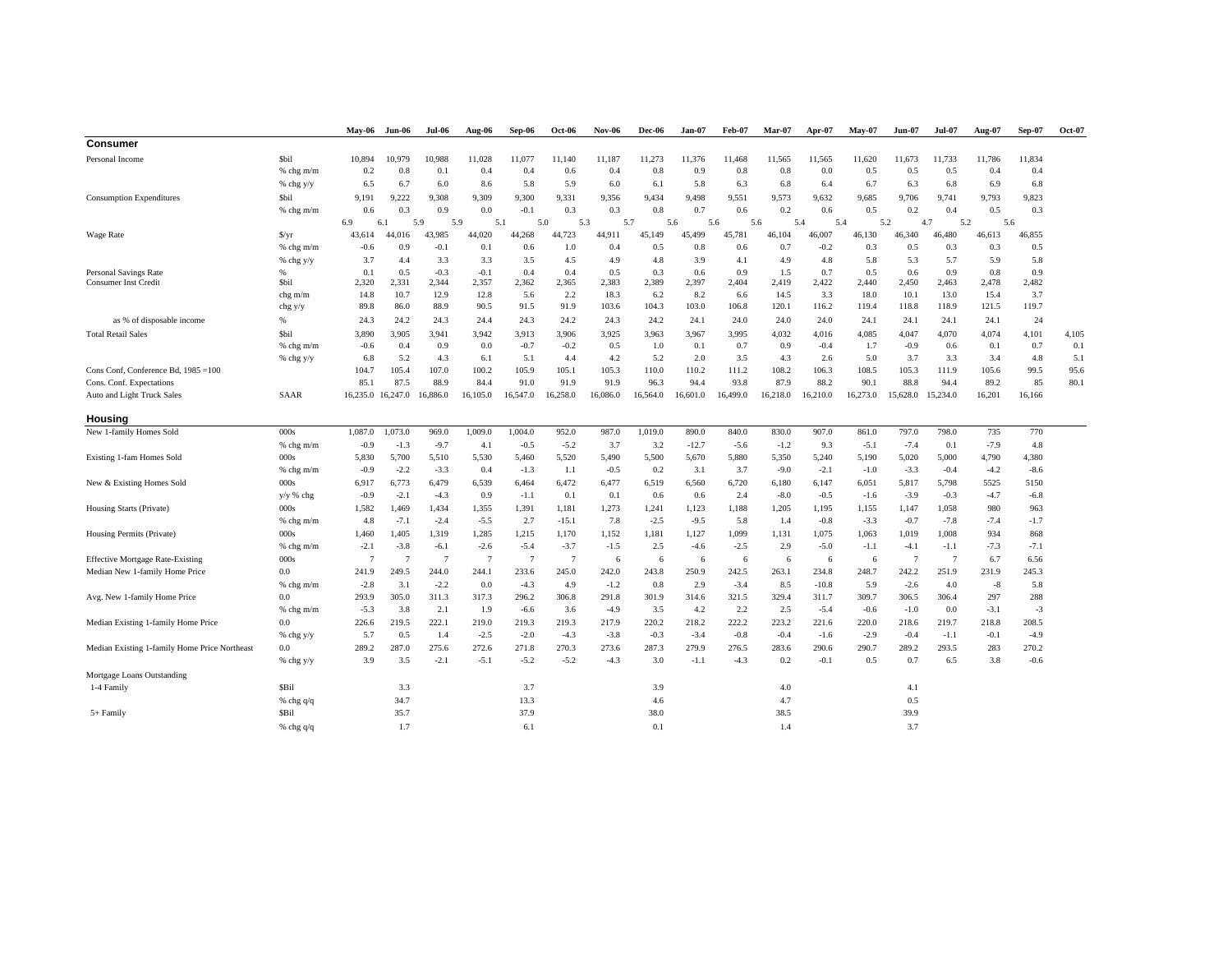|                                   |                 | <b>Jun-06</b> | $Jul-06$ | Aug-06 | Sep-06  | Oct-06  | <b>Nov-06</b> | <b>Dec-06</b> | Jan-07 | <b>Feb-07</b> | <b>Mar-07</b> | Apr-07 | $May-07$ | <b>Jun-07</b> | <b>Jul-07</b> | Aug-07  | Sep-07 | <b>Oct-07</b> |
|-----------------------------------|-----------------|---------------|----------|--------|---------|---------|---------------|---------------|--------|---------------|---------------|--------|----------|---------------|---------------|---------|--------|---------------|
| ISM Purchasing Mgrs Index         | Index           | 54.0          | 54.4     | 54.3   | 52.7    | 51.5    | 49.9          | 51.4          | 49.3   | 52.3          | 50.9          | 54.7   | 55.0     | 56.0          | 53.8          | 52.9    | 52.0   | 50.9          |
| <b>Industrial Production</b>      | $\%$            | 111.9         | 112.3    | 112.5  | 112.2   | 112.0   | 111.5         | 112.2         | 111.7  | 112.5         | 112.4         | 113.1  | 113.0    | 113.5         | 114.2         | 114.3   | 114.4  |               |
| Capacity Utilization              | $\%$            | 82.3          | 82.4     | 82.4   | 82.0    | 81.7    | 81.3          | 81.6          | 81.1   | 81.6          | 81.4          | 81.7   | 81.5     | 81.8          | 82.2          | 82.1    | 82.1   |               |
| Mfrs New Orders-Total             | \$bil           | 422.4         | 419.3    | 415.7  | 424.4   | 403.2   | 408.6         | 416.1         | 398.5  | 400.5         | 416.8         | 419.0  | 416.9    | 421.0         | 435.1         | 420.1   | 420.7  |               |
|                                   | %chg m/m        | 1.2           | $-0.7$   | $-0.9$ | 2.1     | $-5.0$  | 1.3           | 1.8           | $-4.2$ | 0.5           | 4.1           | 0.5    | $-0.5$   | 1.0           | 3.4           | $-3.5$  | 0.2    |               |
| New Orders Durable Goods          | \$bil           | 218.3         | 213.4    | 211.0  | 229.6   | 210.4   | 215.1         | 218.4         | 205.1  | 206.2         | 216.7         | 219.0  | 213.8    | 217.6         | 230.5         | 218.3   | 214.5  |               |
|                                   | %chg m/m        | 3.2           | $-2.2$   | $-1.1$ | 8.8     | $-8.4$  | 2.2           | 1.5           | $-6.1$ | 0.5           | 5.1           | 1.0    | $-2.4$   | 1.8           | 5.9           | $-5.3$  | $-1.7$ |               |
| New Orders Non-Defense            | \$bil           | 63.2          | 63.3     | 63.1   | 66.2    | 63.5    | 62.9          | 63.4          | 60.6   | 59.1          | 61.9          | 63.1   | 62.1     | 62.0          | 62.6          | 62.5    | 62.8   |               |
|                                   | %chg m/m        | 0.8           | 0.1      | $-0.2$ | 4.8     | $-4.1$  | $-1.0$        | 0.9           | $-4.4$ | $-2.4$        | 4.6           | 2.0    | $-1.5$   | $-0.2$        | 0.9           | $-0.1$  | 0.4    |               |
| New Orders Computing              | \$bil           | 5.7           | 5.8      | 5.3    | 5.7     | 4.5     | 5.6           | 5.5           | 5.2    | 5.5           | 5.4           | 5.0    | 5.8      | 5.5           | 4.9           | 5.6     | 5.6    |               |
|                                   | %chg m/m        | 3.6           | 1.6      | $-8.7$ | 6.7     | $-19.9$ | 23.0          | $-1.5$        | $-4.8$ | 5.0           | $-2.0$        | $-6.3$ | 15.3     | $-4.5$        | $-12.1$       | 14.4    | 1.1    |               |
| Mfg & Trade Inventories           | \$bil           | 1364          | 1372     | 1379   | 1384    | 1386    | 1388          | 1389          | 1392   | 1395          | 1394          | 1399   | 1407     | 1412          | 1419          | 1423    | 1429   |               |
| Mfg & Trade Sales                 | \$bil           | 1076          | 1080     | 1086   | 1064    | 1060    | 1064          | 1081          | 1070   | 1074          | 1093          | 1101   | 1115     | 1111          | 1123          | 1119    | 1126   |               |
| Inv/Sales Ratio                   | mths sup        | 1.27          | 1.27     | 1.27   | 1.30    | 1.31    | 1.30          | 1.29          | 1.30   | 1.30          | 1.28          | 1.27   | 1.26     | 1.27          | 1.26          | 1.27    | 1.3    |               |
| <b>Prices</b>                     |                 |               |          |        |         |         |               |               |        |               |               |        |          |               |               |         |        |               |
| <b>Consumer Price Index-Total</b> | $82 - 84 = 100$ | 202.4         | 203.2    | 203.8  | 202.7   | 201.8   | 201.9         | 202.8         | 203.2  | 203.9         | 205.1         | 206.0  | 207.4    | 207.8         | 208.0         | 207.7   | 208.3  |               |
| All Urban                         | %chg SAAR       | 3.0           | 4.8      | 3.6    | $-6.3$  | $-5.2$  | 0.6           | 5.5           | 2.1    | 4.5           | 7.5           | 5.1    | 8.4      | 2.3           | 1.4           | $-1.7$  | 3.2    |               |
|                                   | %chg y/y        | 4.3           | 4.2      | 3.9    | 2.1     | 1.3     | 2.0           | 2.5           | 2.1    | 2.4           | 2.8           | 2.6    | 2.7      | 2.7           | 2.4           | 1.9     | 2.8    |               |
| Consumer Price Index-Core         | $82 - 84 = 100$ | 205.9         | 206.4    | 206.9  | 207.3   | 207.6   | 207.8         | 208.1         | 208.6  | 209.1         | 209.3         | 209.6  | 209.9    | 210.4         | 210.9         | 211.3   | 211.7  |               |
|                                   | %chg SAAR       | 3.6           | 3.0      | 2.9    | 2.3     | 1.8     | 1.2           | 1.7           | 3.1    | 2.9           | 0.7           | 2.1    | 1.8      | 2.8           | 2.9           | 1.8     | 2.7    |               |
|                                   | %chg y/y        | 2.6           | 2.7      | 2.8    | 2.9     | 2.8     | 2.6           | 2.6           | 2.7    | 2.7           | 2.5           | 2.4    | 2.3      | 2.2           | 2.2           | 2.1     | 2.1    |               |
| Prod Price Index-Fin goods        | $82 = 100$      | 161.5         | 161.3    | 161.9  | 160.2   | 157.8   | 160.3         | 161.5         | 160.6  | 162.6         | 164.2         | 165.6  | 166.7    | 166.8         | 167.6         | 165.3   | 167.2  | 167.3         |
|                                   | %chg SAAR       | 6.1           | $-1.5$   | 4.6    | $-11.9$ | $-16.6$ | 20.8          | 9.4           | $-6.5$ | 16.0          | 12.5          | 10.7   | 8.3      | 0.7           | 5.9           | $-15.3$ | 14.7   | 0.7           |
|                                   | %chg y/y        | 4.9           | 3.9      | 3.7    | $0.8\,$ | $-1.3$  | 1.0           | 1.1           | 0.2    | 2.5           | 3.1           | 3.2    | 3.7      | 3.3           | 3.9           | 2.1     | 4.4    | 6.0           |
| Crude Oil Price                   | \$/barrel       | 71.0          | 74.4     | 73.1   | 63.9    | 58.9    | 59.4          | 62.0          | 54.6   | 59.3          | 60.6          | 64.0   | 63.5     | 67.5          | 74.2          | 72.4    | 79.9   | 86.2          |
| <b>Employment Cost Index</b>      | % chg SAAR      | 3.6           |          |        | 3.6     |         |               | 3.6           |        |               | 3.1           |        |          | 3.5           |               |         | 3.1    |               |
|                                   | %chg y/y        | 3.0           |          |        | 3.2     |         |               | 3.3           |        |               | 3.5           |        |          | 3.4           |               |         | 3.3    |               |
| Non-farm bus productivity         | % chg SA        | 135.6         |          |        | 135.0   |         |               | 135.6         |        |               | 135.9         |        |          | 136.6         |               |         | 138.2  |               |
|                                   | %chg y/y        | 1.5           |          |        | 0.1     |         |               | 0.9           |        |               | 0.4           |        |          | 0.7           |               |         | 2.4    |               |
| Unit Labor Cost                   | % chg SA        | $-1.0$        |          |        | 2.9     |         |               | 10.3          |        |               | 5.2           |        |          | $2.2\,$       |               |         | $-0.2$ |               |
|                                   | %chg y/y        | 2.2           |          |        | 2.6     |         |               | 4.1           |        |               | 4.3           |        |          | 5.1           |               |         | 4.3    |               |
|                                   |                 |               |          |        |         |         |               |               |        |               |               |        |          |               |               |         |        |               |
|                                   |                 |               |          |        |         |         |               |               |        |               |               |        |          |               |               |         |        |               |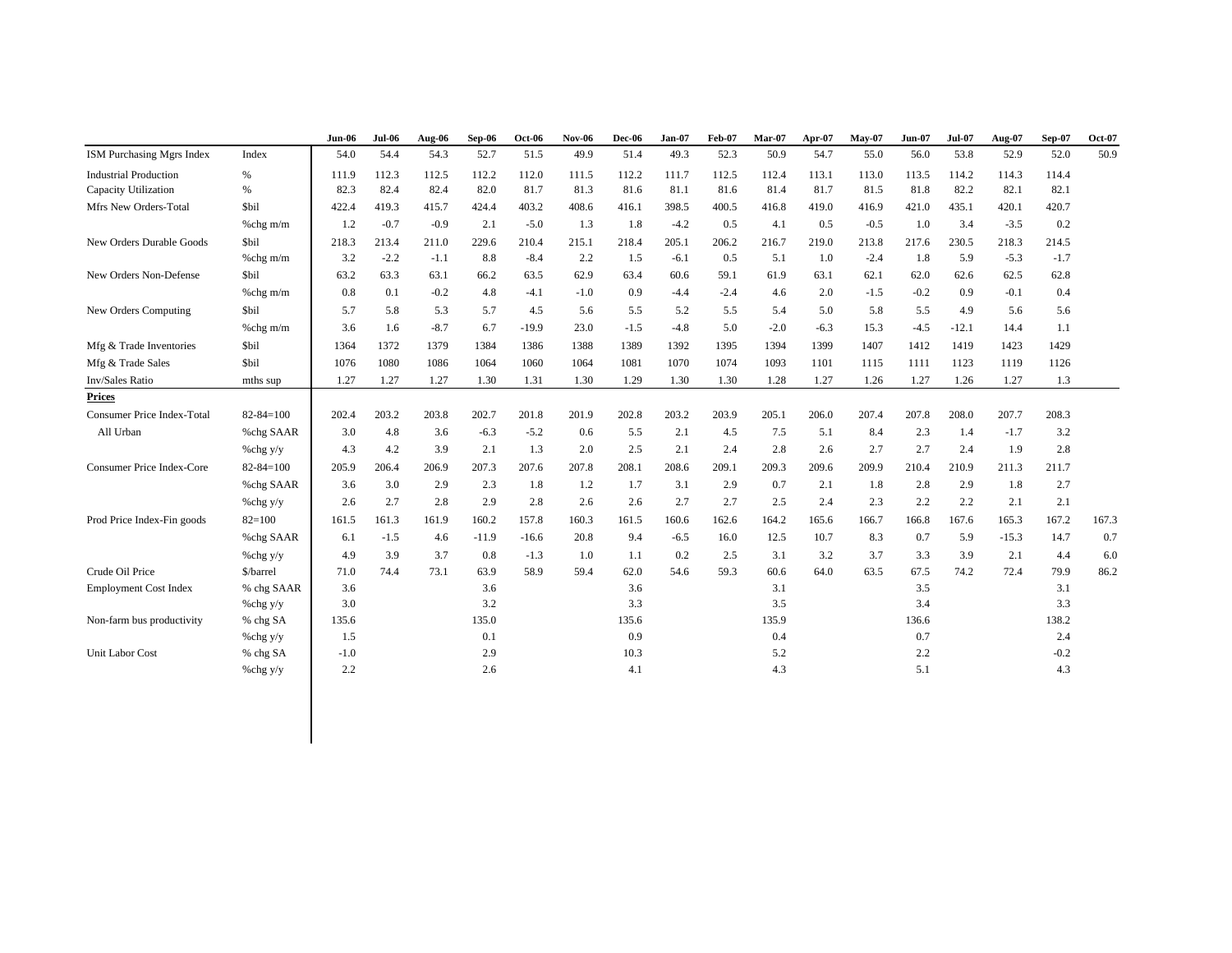|                                   |                 | $Mav-06$ | $Jun-06$ | <b>Jul-06</b> | Aug-06   | Sep-06  | <b>Oct-06</b> | <b>Nov-06</b> | <b>Dec-06</b> | Jan-07  | <b>Feb-07</b> | $Mar-07$ | Apr-07  | $Mav-07$ | <b>Jun-07</b> | <b>Jul-07</b> | Aug-07    | <b>Sep-07</b> | Oct-07   |
|-----------------------------------|-----------------|----------|----------|---------------|----------|---------|---------------|---------------|---------------|---------|---------------|----------|---------|----------|---------------|---------------|-----------|---------------|----------|
| <b>Financial</b>                  |                 |          |          |               |          |         |               |               |               |         |               |          |         |          |               |               |           |               |          |
| Money Supply M2                   | <b>Sbil</b>     | 6811.5   | 6836.4   | 6860.4        | 6885.9   | 6906.7  | 6955.7        | 6990.6        | 7030.8        | 7085.7  | 7108.4        | 7164.5   | 7218.4  | 7237.9   | 7250          | 7274.5        | 7338.8    | 7370.8        |          |
|                                   | % $chg y/y$     | 4.9      | 4.8      | 4.8           | 4.6      | 4.4     | 4.7           | 4.9           | 5.1           | 5.2     | 5.2           | 5.7      | 6.1     | 6.3      | 6.0           | 6.0           | 6.6       | 6.7           |          |
| <b>Discount Rate</b>              |                 | 5.93     | 6.02     | 6.25          | 6.25     | 6.25    | 6.25          | 6.25          | 6.25          | 6.25    | 6.25          | 6.25     | 6.25    | 6.25     | 6.25          | 6.25          | 6.01      | 5.53          | 5.24     |
| Fed Funds Rate--average           | %               | 4.94     | 4.99     | 5.24          | 5.25     | 5.25    | 5.25          | 5.25          | 5.24          | 5.25    | 5.26          | 5.26     | 5.25    | 5.25     | 5.25          | 5.26          | 5.02      | 4.94          | 4.76     |
| Fed Funds Rate--Actual            | $\%$            | -5       | 5.25     | 5.25          | 5.25     | 5.25    | 5.25          | 5.25          | 5.25          | 5.25    | 5.25          | 5.25     | 5.25    | 5.25     | 5.25          | 5.25          | 5.25      | 4.75          | 4.50     |
| Prime Rate                        | %               | 7.93     | 8.02     | 8.25          | 8.25     | 8.25    | 8.25          | 8.25          | 8.25          | 8.25    | 8.25          | 8.25     | 8.25    | 8.25     | 8.25          | 8.25          | 8.25      | 8.03          | 7.74     |
| 3-mo T-bill Rate                  | $\%$            | 4.72     | 4.79     | 4.96          | 4.98     | 4.84    | 4.89          | 4.96          | 4.86          | 4.96    | 5.02          | 4.96     | 4.87    | 4.76     | 4.66          | 4.83          | 4.34      | 4.01          | 3.96     |
| 10-yr T-bond Rate                 | %               | 5.11     | 5.11     | 5.09          | 4.88     | 4.72    | 4.73          | 4.60          | 4.56          | 4.76    | 4.72          | 4.56     | 4.69    | 4.75     | 5.10          | 5.00          | 4.67      | 4.52          | 4.53     |
| minus Fed Funds Rt (Yld Curve)    | basis points    | 17       | 12       | $-15$         | $-37$    | $-53$   | $-52$         | $-65$         | $-68$         | $-49$   | $-54$         | $-70$    | $-56$   | $-50$    | $-15$         | $-26$         | $-35$     | $-42$         | $-23$    |
| <b>AAA Corp Bond Rate</b>         | %               | 5.95     | 5.89     | 5.85          | 5.68     | 5.51    | 5.51          | 5.33          | 5.29          | 5.40    | 5.39          | 5.30     | 5.47    | 5.47     | 5.79          | 5.73          | 5.79      | 5.74          | 5.66     |
| minus 10 yr t-bond                | basis points    | 84       | 78       | 76            | 80       | 79      | 78            | 73            | 73            | 64      | 67            | 74       | 78      | 72       | 69            | 73            | 112       | 122           | 113      |
| Municipal                         | 96              | 4.72     | 4.7      | 4.73          | 4.44     | 4.22    | 4.24          | 4.1           | 4.04          | 4.14    | 4.14          | 4.07     | 4.2     | 4.24     | 4.3           | 4.47          | 4.5       | 4.46          | 4.39     |
| NY Stock Exchange Volume          | millions        | 43,711   | 44,135   | 35,952        | 37,128   | 35,746  | 40,755        | 39,925        | 33,754        | 40,127  | 36,809        | 46,830   | 38,305  | 43,625   | 45,825        | 47,160        | 61,154    | 37,157        | 45,427   |
| Dow Jones Industrial Avg          | index           | 11,168   | 11,150   | 11,186        | 11,381   | 11,679  | 12,081        | 12,222        | 12,463        | 12,622  | 12,269        | 12,354   | 13,063  | 13,628   | 13,409        | 13,212        | 13,358    | 13,896        | 13,930   |
| S & P 500 Index                   | $1941 - 3 = 10$ | 1290     | 1253.1   | 1260.2        | 1287.2   | 1317.8  | 1363.4        | 1388.6        | 1416.4        | 1424.2  | 1444.8        | 1407     | 1463.7  | 1511.2   | 1514.5        | 1520.7        | 1474      | 1497.1        | 1539.7   |
| Price/Earnings Ratio              |                 | 18.1     | 17.2     | 17.4          | 17.5     | 17.7    | 18.3          | 18.3          | 18.1          | 18.2    | 17.8          | 17.1     | 17.9    | 18.3     | 18.1          | 18.4          | 17.4      | 17.6          | 18.2     |
| NYSE Member -Firm Profits         | Sbil            |          | 4.5      |               |          | 4.1     |               |               | 7.6           |         |               | 4.7      |         |          | 4.2           |               |           |               |          |
| Government and the Foreign Sector |                 |          |          |               |          |         |               |               |               |         |               |          |         |          |               |               |           |               |          |
| <b>Exports of Goods and Svcs</b>  | \$bil           | 118.8    | 121.0    | 119.9         | 122.6    | 123.4   | 124.6         | 125.9         | 127.1         | 127.6   | 125.7         | 128.9    | 129.2   | 132.4    | 134.1         | 137.7         | 138.6     | 140.1         |          |
| Imports of Goods and Svcs         | \$bil           | 184.5    | 185.6    | 187.5         | 190.2    | 187.5   | 182.8         | 184.4         | 187.4         | 184.6   | 183.5         | 191.6    | 187.8   | 192.1    | 193.5         | 196.7         | 195.4     | 196.6         |          |
| Trade Balance-Gds & Svcs          | <b>Sbil</b>     | $-65.7$  | $-64.5$  | $-67.6$       | $-67.6$  | $-64.1$ | $-58.2$       | $-58.5$       | $-60.3$       | $-57.0$ | $-57.9$       | $-62.7$  | $-58.6$ | $-59.6$  | $-59.4$       | $-59.0$       | $-56.8$   | $-56.5$       |          |
| Merchandise Trade Balance         | <b>Sbil</b>     | $-71.4$  | $-69.9$  | $-77.7$       | $-78.3$  | $-70.1$ | $-71.6$       | $-65.9$       | $-59.9$       | $-64.7$ | $-54.6$       | $-60.7$  | $-64.4$ | $-65.7$  | $-64.4$       | $-75.4$       | $-69.7$   | $-64.2$       |          |
| with China                        | <b>Sbil</b>     | $-17.8$  | $-19.6$  | $-19.6$       | $-22.0$  | $-22.9$ | $-24.4$       | $-23.0$       | $-18.9$       | $-21.3$ | $-18.4$       | $-17.2$  | $-19.4$ | $-20.0$  | $-21.2$       | $-23.8$       | $-22.5$   | $-23.8$       |          |
| with Japan                        | <b>Sbil</b>     | $-7.2$   | $-6.9$   | $-7.6$        | $-7.4$   | $-6.7$  | $-8.3$        | $-7.9$        | $-7.5$        | $-6.5$  | $-7.1$        | $-7.1$   | $-7.4$  | $-5.9$   | $-6.3$        | $-8.0$        | $-6.7$    | $-6.2$        |          |
| with Canada                       | <b>Sbil</b>     | $-6$     | $-5.7$   | $-6.3$        | $-6.0$   | $-5.7$  | $-5.1$        | $-5.5$        | $-5.9$        | $-6.9$  | $-4.8$        | $-5.7$   | $-5.8$  | $-5.2$   | $-5.8$        | $-5.7$        | $-5.3$    | $-4.9$        |          |
| with Mexico                       | <b>Sbil</b>     | $-5.6$   | $-6.1$   | $-5.1$        | $-6.3$   | $-5.9$  | $-5.1$        | $-5.5$        | $-5.0$        | $-4.6$  | $-5.1$        | $-6.7$   | $-5.2$  | $-5.9$   | $-6.4$        | $-5.6$        | $-6.9$    | $-6.3$        |          |
| with Europe                       | <b>Sbil</b>     | $-14$    | $-10.8$  | $-15.3$       | $-13.5$  | $-9.1$  | $-11.2$       | $-10.9$       | $-10.1$       | $-7.7$  | $-7.2$        | $-8.9$   | $-10.0$ | $-9.9$   | -9.6          | $-14.8$       | $-11.1$   | $-7.3$        |          |
| with NIC's                        | \$bil           | $-1.7$   | $-0.5$   | $-1.9$        | $-1.6$   | $-0.6$  | $-1.5$        | $-0.4$        | 1.0           | $-1.4$  | $-0.5$        | $-0.1$   | $-0.4$  | $-1.3$   | 0.5           | $-1.0$        | 0.1       | $-0.1$        |          |
| with OPEC                         | \$bil           | $-10.6$  | $-9.9$   | $-11.3$       | $-10.9$  | $-9.2$  | $-7.6$        | $-6.8$        | $-6.9$        | $-9.3$  | $-7.0$        | $-8.7$   | $-9.8$  | $-11.0$  | $-9.9$        | $-10.9$       | $-11.4$   | $-11.1$       |          |
| Yen/S                             | FC/S            | 111.7    | 114.6    | 115.8         | 115.9    | 117.2   | 118.6         | 117.3         | 117.3         | 120.4   | 120.5         | 117.3    | 118.9   | 120.8    | 122.7         | 121.4         | 116.7     | 115.0         | 115.8    |
| Dollar/Euro                       | \$/FC           | 1.28     | 1.3      | 1.3           | 1.3      | 1.3     | 1.3           | 1.3           | 1.3           | 1.3     | 1.3           | 1.3      | 1.4     | 1.4      | 1.3           | 1.4           | 1.4       | 1.4           | 1.4      |
| Federal Budget Deficit            | <b>Sbil</b>     | $-42907$ | 20517    | $-33164$      | $-64717$ | 56167   | $-49321$      | $-73042$      | 41961         | 38236   | $-119993$     | $-96270$ | 177674  | $-67699$ | 27481         | $-36447$      | $-116973$ | 111567        | $-55557$ |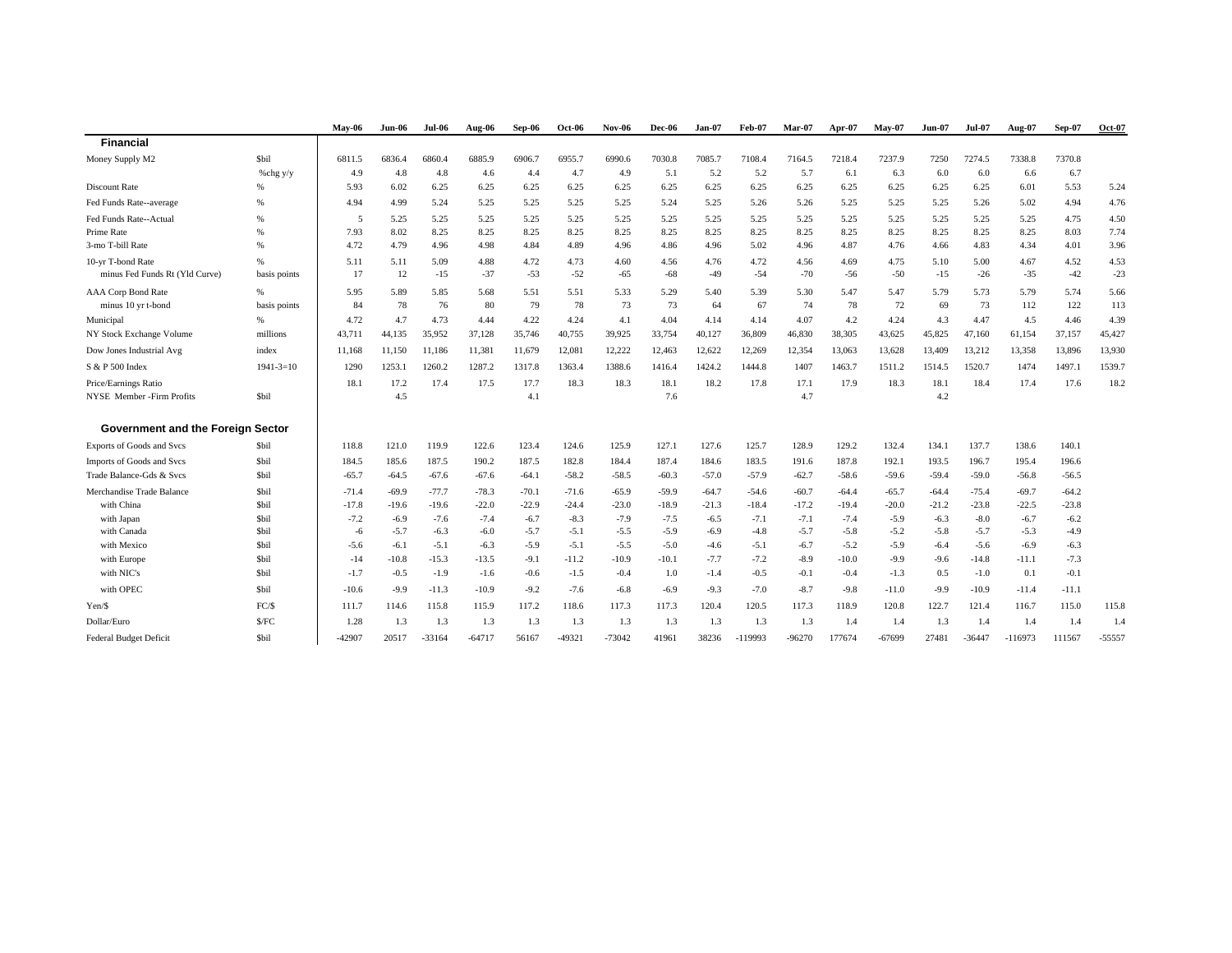### **New York City Economic Data**

|                                      |                      | <b>May-06</b>                                       | <b>Jun-06</b> | <b>Jul-06</b> | Aug 06 | Sep-06  | $Oct-06$ | <b>Nov-06</b> | <b>Dec-06</b> | <b>Jan-07</b> | Feb-07 | $Mar-07$ | Apr-07 | $Mav-07$ | <b>Jun-07</b> | <b>Jul-07</b> | Aug-07 | $Sep-07$ |
|--------------------------------------|----------------------|-----------------------------------------------------|---------------|---------------|--------|---------|----------|---------------|---------------|---------------|--------|----------|--------|----------|---------------|---------------|--------|----------|
| Real Gross City Product-SA*          | 2000 \$bil           |                                                     | 447.4         |               |        | 437.8   |          |               | 516.9         |               |        |          |        |          |               |               |        |          |
| %chg y/y                             | $\%$                 |                                                     | 2.3           |               |        | $-3.5$  |          |               | 5.6           |               |        |          |        |          |               |               |        |          |
| Nominal Gross City Prod-SA*          | 2000 \$bil           |                                                     | 537.1         |               |        | 528.6   |          |               | 624.1         |               |        |          |        |          |               |               |        |          |
| %chg y/y                             | %                    |                                                     | 6.4           |               |        | 0.2     |          |               | 9.2           |               |        |          |        |          |               |               |        |          |
| <b>Total Employment, NAICS-NSA</b>   | 000s                 | 3,668                                               | 3,687         | 3,666         | 3,649  | 3,673   | 3,696    | 3,727         | 3,745         | 3,643         | 3,661  | 3,682    | 3,694  | 3,721    | 3,739         | 3,721         | 3,707  | 3,722    |
| chg from previous year               | 000s                 | 69.3                                                | 70.6          | 63.1          | 56.0   | 63.4    | 69.1     | 61.7          | 48.8          | 58.3          | 60.2   | 50.7     | 49.1   | 52.9     | 51.1          | 54.9          | 57.8   | 48.4     |
| Unemp. Insurance Beneficiaries       | 000s                 | 55                                                  | 53            | 61            | 62.0   | 52.0    | 52.0     | 53.0          | 55.0          | 59.0          | 59.0   | 57.0     | 56.0   | 51.0     | 51.0          |               |        |          |
| <b>Unemployment Rate-NSA</b>         | %                    | 4.7                                                 | 4.8           | 5.6           | 4.8    | 4.4     | 4.3      | 4.3           | 4.0           | 5.3           | 5.1    | 4.4      | 4.2    | 4.6      | 5.2           | 6.1           | 5.8    | 5.0      |
| <b>Unemployment Rate-SA</b>          | %                    | 4.9                                                 | 5             | 5             | 4.7    | 4.5     | 4.4      | 4.5           | 4.4           | 4.9           | 4.8    | 4.3      | 4.4    | 4.9      | 5.3           | 5.7           | 5.7    | 5.1      |
| Wage Rate-NSA**                      | $\frac{f}{f}$        |                                                     | 62,498        |               |        | 61,483  |          |               | 74,738        |               |        | 109,447  |        |          |               |               |        |          |
| %chg y/y                             | %                    |                                                     | 6.9           |               |        | 0.4     |          |               | 5.5           |               |        | 14.8     |        |          |               |               |        |          |
| FIN Wage Rate-NSA                    | $\frac{\sqrt{2}}{2}$ |                                                     | 156,082       |               |        | 144,422 |          |               | 216,817       |               |        | 576,449  |        |          |               |               |        |          |
| % $chg y/y$                          | %                    |                                                     | 11            |               |        | 0.7     |          |               | 7.2           |               |        | 24.3     |        |          |               |               |        |          |
| Pvt Non-FIN Wage-NSA                 | $\frac{\sqrt{3}}{2}$ |                                                     | 52,779        |               |        | 52,758  |          |               | 61,493        |               |        | 62,928   |        |          |               |               |        |          |
| % $chg y/y$                          | %                    |                                                     | 4.9           |               |        | 0.8     |          |               | 5.4           |               |        | 7.2      |        |          |               |               |        |          |
| <b>Consumer Price Index-NSA</b>      | $82 - 84 = 100$      | 221.6                                               | 222.6         | 223.1         | 224.1  | 222.9   | 221.7    | 220.9         | 221.3         | 221.8         | 223.1  | 224.6    | 225.8  | 227.1    | 228.3         | 228.6         | 228.3  | 228.3    |
| %chg y/y                             | %                    | 4.8                                                 | 5.6           | 5             | 4.7    | 3.3     | 2.4      | 2.6           | 3.3           | 2.7           | 3.1    | 2.9      | 2.5    | 2.5      | 2.5           | 2.5           | 1.9    | 2.4      |
| Price Gap vs US (NY less US)         | %age pts             | 0.6                                                 | 1.3           | 0.9           | 0.9    | 1.2     | 1.1      | 0.6           | 0.8           | 0.6           | 0.7    | 0.1      | $-0.1$ | $-0.2$   | $-0.2$        | 0.1           | $-0.1$ |          |
| Primary Office Vacancy Rate          |                      |                                                     |               |               |        |         |          |               |               |               |        |          |        |          |               |               |        |          |
| Midtown                              | $\%$                 | 7.8                                                 | 6.7           | 6.4           | 6.3    | 6.3     | 6.1      | 6.1           | 6.1           | 5.0           | 5.3    | 5.1      | 5.4    | 5.0      | 5.1           | 5.6           | 5.4    | 5.4      |
| Downtown                             | %                    | 12.1                                                | 11.9          | 11.2          | 10.3   | 8.0     | 8.2      | 7.9           | 6.9           | 6.9           | 6.6    | 6.3      | 6.0    | 5.9      | 6.3           | 5.7           | 5.7    | 5.4      |
| Total                                | $\%$                 | 8.6                                                 | 7.8           | 7.4           | 7.1    | 6.6     | 6.5      | 6.5           | 6.3           | 5.3           | 5.6    | 5.4      | 5.5    | 5.2      | 5.3           | 5.6           | 5.4    | 5.4      |
| Primary Office Asking Rental Rate(1) |                      |                                                     |               |               |        |         |          |               |               |               |        |          |        |          |               |               |        |          |
| Midtown                              | S/sf                 | 55.16                                               | 54.93         | 56.13         | 56.96  | 58.09   | 62.43    | 64.59         | 65.66         | 64.76         | 67.38  | 69.69    | 70.12  | 71.75    | 75.37         | 80.10         | 80.62  | 81.47    |
| Downtown                             | S/sf                 | 40.23                                               | 40.23         | 40.06         | 41.78  | 41.76   | 43.00    | 46.03         | 45.02         | 45.74         | 47.53  | 47.41    | 48.59  | 50.06    | 50.59         | 50.81         | 51.30  | 51.43    |
| Total                                | S/sf                 | 50.99                                               | 50.44         | 51.27         | 52.55  | 54.15   | 57.53    | 60.08         | 61.13         | 59.91         | 62.74  | 64.53    | 65.51  | 66.90    | 69.60         | 74.23         | 74.54  | 75.51    |
| * GCP data on an accrual basis.      |                      | **Wage Rates after 2001 are calculated using NAICS. |               |               |        |         |          |               |               |               |        |          |        |          |               |               |        |          |

(1) Commercial office market data are based on statistics published by Cushman & Wakefield. Data for 1995 are not directly comparable to prior years due to a reclassification of many buildings by Cushman & Wakefiel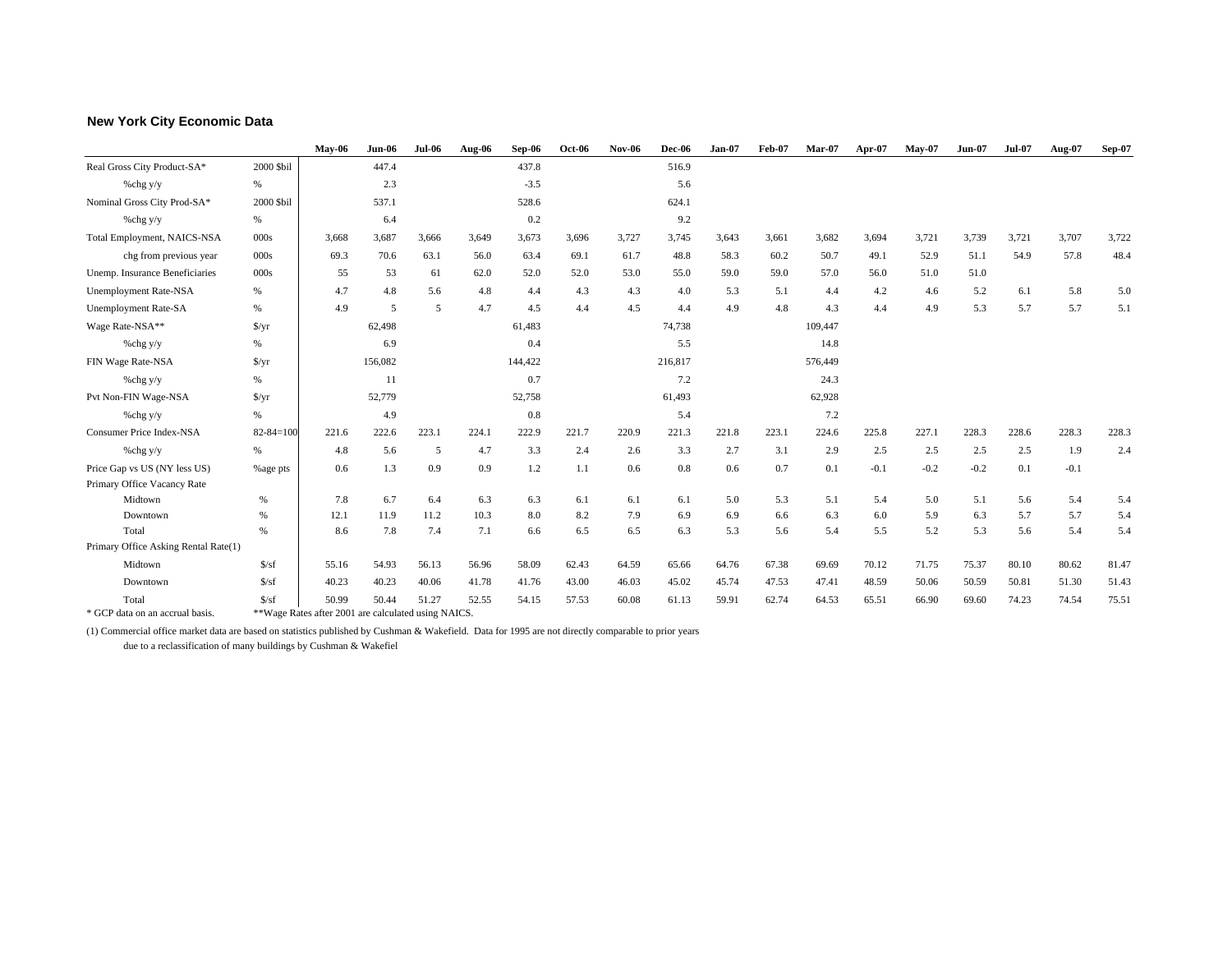### **Employment by Industry-Not Seasonally Adjusted**

|                               |      | Feb-06   | Mar-06 | Apr-06         | May-06         | Jun-06         | $Jul-06$       | Aug-06 | Sep-06         | <b>Oct-06</b>  | <b>Nov-06</b>  | <b>Dec-06</b> | Jan-07 | Feb-07        | Mar-07 | Apr-07   | $Mav-07$       | $Jun-07$ | <b>Jul-07</b>  | Aug-07 | Sep-07         |
|-------------------------------|------|----------|--------|----------------|----------------|----------------|----------------|--------|----------------|----------------|----------------|---------------|--------|---------------|--------|----------|----------------|----------|----------------|--------|----------------|
| Total                         | 000s | 3600.6   | 3631.2 | 3645.3         | 3668.2         | 3687.4         | 3665.9         | 3649.1 | 3673.3         | 3696.2         | 3726.7         | 3744.7        | 3642.6 | 3660.8        | 3681.9 | 3694.4   | 3721.1         | 3738.5   | 3720.8         | 3706.9 | 3721.7         |
| chg y/y                       | 000s | 60.1     | 69.4   | 57.7           | 69.3           | 70.6           | 63.1           | 56     | 63.4           | 69.1           | 61.7           | 48.8          | 58.3   | 60.2          | 50.7   | 49.1     | 52.9           | 51.1     | 54.9           | 57.8   | 48.4           |
| Private                       | 000s | 3049.3   | 3078   | 3090.6         | 3111.5         | 3131.2         | 3098.3         | 3093.6 | 3125.2         | 3141.8         | 3169.7         | 3187.3        | 3090.8 | 3110.9        | 3132.1 | 3142.5   | 3166.1         | 3184.6   | 3154.7         | 3152.2 | 3173.2         |
| chg y/y                       | 000s | 58.7     | 66.9   | 58.4           | 69.5           | 74.7           | 69.4           | 62.6   | 61.2           | 63.2           | 59.8           | 49.1          | 59.6   | 61.6          | 54.1   | 51.9     | 54.6           | 53.4     | 56.4           | 58.6   | 48             |
| Finance & Insurance           | 000s | 332.4    | 334.3  | 334.3          | 335.6          | 341.6          | 346.1          | 347.4  | 342.4          | 343            | 344            | 344.5         | 342.2  | 344.2         | 344.3  | 345.8    | 346.6          | 351.9    | 356.5          | 358.2  | 354.3          |
| chg y/y                       | 000s | 11.7     | 13.1   | 10.8           | 12.7           | 13.5           | 12.9           | 13.7   | 13.5           | 14.1           | 13.7           | 11.6          | 11.7   | 11.8          | 10     | 11.5     | 11             | 10.3     | 10.4           | 10.8   | 11.9           |
| Securities                    | 000s | 174      | 174.7  | 174.7          | 175.5          | 180.4          | 184.2          | 185.2  | 181.6          | 182.7          | 183.4          | 183.2         | 183.9  | 184.9         | 184.6  | 185.8    | 185.8          | 189      | 192.8          | 194.8  | 191.8          |
| chg y/y                       | 000s | 8.5      | 9      | 7.7            | 9              | 9.9            | 9.9            | 10.4   | 10.5           | 11.1           | 11.2           | 9.3           | 11     | 10.9          | 9.9    | 11.1     | 10.3           | 8.6      | 8.6            | 9.6    | 10.2           |
| Banking                       | 000s | 94.2     | 95.2   | 95.3           | 95.6           | 96.2           | 96.6           | 97     | 96.2           | 96.7           | 96.9           | 97.4          | 95.7   | 96.3          | 96.4   | 96.9     | 97             | 97.5     | 98.4           | 97.7   | 97             |
| chg y/y                       | 000s | 4.2      | 5.2    | 4.1            | 4.2            | 3.9            | 3.2            | 3.4    | 3              | 3.7            | 3.2            | 3.5           | 2.1    | 2.1           | 1.2    | 1.6      | 1.4            | 1.3      | 1.8            | 0.7    | 0.8            |
| <b>Real Estate</b>            | 000s | 116.7    | 117.3  | 119.2          | 119.5          | 120.5          | 118.9          | 118.9  | 119.3          | 119.1          | 119.9          | 119.7         | 117    | 117.2         | 119.1  | 120.1    | 120.2          | 121.1    | 119.7          | 119.4  | 120            |
| chg y/y                       | 000s | 0.7      | 0.1    | 1.2            | 1.9            | 1.2            | 1.1            | 1.1    | 0.9            | 0.2            | $\overline{1}$ | $-0.9$        | 0.9    | 0.5           | 1.8    | 0.9      | 0.7            | 0.6      | 0.8            | 0.5    | 0.7            |
| Information                   | 000s | 162.5    | 163.6  | 163.1          | 164.8          | 167            | 165.7          | 165.9  | 165.4          | 167.5          | 166.5          | 168.4         | 161.8  | 162.6         | 163.7  | 163.1    | 164.6          | 165.8    | 165.6          | 166.8  | 165            |
| chg y/y                       | 000s | 2.5      | 3.9    | 3.6            | 3.4            | 2.8            | 3.2            | 2.2    | 0.9            | $\overline{2}$ | $\overline{0}$ | $-0.3$        | $-0.2$ | 0.1           | 0.1    | $\theta$ | $-0.2$         | $-1.2$   | $-0.1$         | 0.9    | $-0.4$         |
| Professional Services         | 000s | 310.6    | 316.1  | 315.9          | 317.1          | 324.1          | 325.1          | 324.4  | 321.9          | 326.8          | 328.9          | 332.1         | 326    | 328.1         | 328.8  | 329.9    | 330.9          | 337.5    | 338.9          | 338.1  | 336.4          |
| chg y/y                       | 000s | 17.3     | 19.5   | 15.4           | 18.2           | 20.4           | 18.1           | 16.9   | 16.8           | 18.1           | 17.2           | 15.7          | 18     | 17.5          | 12.7   | 14       | 13.8           | 13.4     | 13.8           | 13.7   | 14.5           |
| Management of Companies       | 000s | 58.1     | 58.4   | 57.9           | 57.8           | 58.4           | 59.2           | 59.2   | 57.8           | 57.4           | 57.6           | 57.8          | 57.7   | 57.9          | 58.2   | 57.6     | 57.6           | 58.1     | 58.1           | 58     | 57.1           |
| chg y/y                       | 000s | $\theta$ | 1.6    | 0.8            | -1             | 1.3            | 2.1            | 1.8    | $\overline{1}$ | $-0.2$         | $-1$           | $-1.9$        | $-0.5$ | $-0.2$        | $-0.2$ | $-0.3$   | $-0.2$         | $-0.3$   | $-1.1$         | $-1.2$ | $-0.7$         |
| Admin. Services               | 000s | 189.3    | 190.3  | 190.7          | 193.1          | 194.7          | 191.9          | 194.4  | 195.6          | 191.8          | 193.6          | 195.8         | 188.1  | 188.5         | 191.2  | 192.6    | 193.5          | 197.1    | 193.6          | 195    | 196.4          |
| chg y/y                       | 000s | $-3.6$   | $-2.9$ | $-3.3$         | $-2.1$         | $-1.1$         | 0.1            | 0.8    | $-0.5$         | $-0.7$         | $-1.7$         | $-1.1$        | 0.4    | $-0.8$        | 0.9    | 1.9      | 0.4            | 2.4      | 1.7            | 0.6    | 0.8            |
| <b>Educational Services</b>   | 000s | 157.5    | 159.3  | 159.5          | 156.2          | 143.2          | 132.1          | 127.7  | 145.6          | 156.1          | 161.7          | 160.3         | 150.6  | 159.4         | 163.1  | 161.1    | 158.2          | 146.4    | 134.1          | 129.6  | 143.4          |
| chg y/y                       | 000s | 5.8      | 5.3    | 5.1            | 5.1            | 5.2            | 3.4            | 2.3    | 4.5            | 0.5            | $\overline{4}$ | 2.9           | 2.9    | 1.9           | 3.8    | 1.6      | $\overline{c}$ | 3.2      | $\overline{2}$ | 1.9    | $-2.2$         |
| Health & Social Assistance    | 000s | 536      | 539    | 541.5          | 544.7          | 546.6          | 544.1          | 541.4  | 544.6          | 548.6          | 552.2          | 555.7         | 548.3  | 551.4         | 551.7  | 551.6    | 556.2          | 558.4    | 555.9          | 555    | 555.4          |
| chg y/y                       | 000s | 10.3     | 10.3   | 12.1           | 12.5           | 12.7           | 12.5           | 11.2   | 11             | 12.8           | 12.4           | 14            | 13.4   | 15.4          | 12.7   | 10.1     | 11.5           | 11.8     | 11.8           | 13.6   | 10.8           |
| Arts, Entertainment           | 000s | 59.5     | 61.2   | 63.5           | 64.3           | 64.1           | 64.2           | 63.8   | 63.2           | 63.6           | 63.4           | 63.7          | 59.1   | 60.2          | 62.4   | 65       | 66.4           | 66.3     | 65.5           | 64.9   | 65.6           |
| chg y/y                       | 000s | 1.2      | 1.2    | $\overline{2}$ | $\overline{2}$ | $\overline{2}$ | 2.3            | 2      | 0.3            | 1.5            | 0.2            | 0.7           | 0.4    | 0.7           | 1.2    | 1.5      | 2.1            | 2.2      | 1.3            | 1.1    | 2.4            |
| Accommodation & Food Services | 000s | 211.1    | 215.3  | 218.2          | 224.1          | 225.8          | 221.8          | 220.8  | 225.3          | 223.8          | 226.6          | 227.5         | 215.8  | 217           | 219.7  | 224.5    | 229.7          | 232.7    | 230.4          | 228.9  | 231            |
| chg y/y                       | 000s | 4.4      | 4.7    | 3.4            | 5.6            | 4.9            | $\overline{7}$ | 6.1    | 6.1            | 6.4            | 6.7            | 6.5           | 7.5    | 5.9           | 4.4    | 6.3      | 5.6            | 6.9      | 8.6            | 8.1    | 5.7            |
| Other Services                | 000s | 151.7    | 153    | 153.3          | 154.6          | 155.7          | 153.8          | 152.5  | 154.9          | 155.6          | 156.8          | 156.9         | 153.1  | 154.7         | 155.8  | 155.8    | 156.7          | 156.5    | 154.7          | 153.2  | 154.7          |
| chg y/y                       | 000s | 0.8      | 1.4    | $-0.4$         | 0.3            | 0.3            | 0.4            | 0.5    | 1.5            | 2.1            | 2.4            | 1.1           | 2      | $\mathcal{E}$ | 2.8    | 2.5      | 2.1            | 0.8      | 0.9            | 0.7    | $-0.2$         |
| Retail Trade                  | 000s | 279      | 280.6  | 281.2          | 282.8          | 286.1          | 284.3          | 283.7  | 286.9          | 289.1          | 298            | 303.7         | 287.1  | 284.1         | 285.6  | 285.5    | 288.5          | 291.7    | 290.6          | 291.1  | 292            |
| chg y/y                       | 000s | 7        | 7.2    | 5.3            | 4.9            | 5.4            | 6.3            | 4.8    | 4.1            | 4.7            | 4.4            | 1.6           | 3.3    | 5.1           | 5      | 4.3      | 5.7            | 5.6      | 6.3            | 7.4    | 5.1            |
| <b>Wholesale Trade</b>        | 000s | 146.8    | 148    | 147.7          | 148.1          | 149.3          | 148.2          | 148.6  | 148.9          | 148.7          | 148.8          | 150.1         | 146.5  | 146.9         | 147.2  | 146.6    | 146.8          | 147.1    | 145.9          | 146.2  | 146.5          |
| chg y/y                       | 000s | 0.9      | 1.8    | -1             | -1             | 1.6            | 1.4            | -1     | 0.3            | $-0.3$         | $-0.4$         | $-0.7$        | $-0.4$ | 0.1           | $-0.8$ | $-1.1$   | $-1.3$         | $-2.2$   | $-2.3$         | $-2.4$ | $-2.4$         |
| Manufacturing                 | 000s | 106.9    | 107.1  | 107.1          | 107.7          | 108.7          | 105.1          | 105.4  | 106.4          | 106.4          | 105.5          | 104.6         | 100    | 99.6          | 99.6   | 98.5     | 100.4          | 100.6    | 98.4           | 99.5   | 99.2           |
| chg y/y                       | 000s | $-8.2$   | $-8.7$ | $-7.8$         | $-6.8$         | $-6.6$         | $-8$           | $-8.4$ | $-7.7$         | $-6.6$         | $-6.6$         | $-6.5$        | $-6.4$ | $-7.3$        | $-7.5$ | $-8.6$   | $-7.3$         | $-8.1$   | $-6.7$         | $-5.9$ | $-7.2$         |
| Transportation                | 000s | 105.4    | 105.9  | 106.7          | 107.9          | 109.3          | 103            | 102.2  | 108.8          | 107.2          | 107.9          | 108.9         | 107.1  | 107.1         | 107.3  | 107.4    | 109.6          | 110.7    | 104.3          | 104.1  | 110.4          |
| chg y/y                       | 000s | 3.2      | 3.2    | 4.2            | 4.2            | 4.7            | 1.4            | 1.7    | 3.6            | 2.3            | 1.3            | 0.1           | 1.5    | 1.7           | 1.4    | 0.7      | 1.7            | 1.4      | 1.3            | 1.9    | 1.6            |
| Utilities                     | 000s | 15.1     | 15.1   | 15.1           | 15.2           | 15.3           | 15.4           | 15.4   | 15.3           | 15.4           | 15.5           | 15.6          | 15.6   | 15.6          | 15.7   | 15.8     | 15.8           | 16       | 16             | 16.1   | 15.9           |
| chg y/y                       | 000s | 0.5      | 0.4    | 0.3            | 0.4            | 0.4            | 0.4            | 0.4    | 0.3            | 0.4            | 0.5            | 0.6           | 0.5    | 0.5           | 0.6    | 0.7      | 0.6            | 0.7      | 0.6            | 0.7    | 0.6            |
| Construction                  | 000s | 110.7    | 113.5  | 115.7          | 118            | 120.8          | 119.4          | 121.9  | 122.9          | 121.7          | 122.8          | 122           | 114.8  | 116.4         | 118.7  | 121.6    | 124.4          | 126.7    | 126.5          | 128.1  | 129.9          |
| chg y/y                       | 000s | 4.2      | 4.8    | 4.7            | 5.2            | 6              | 4.8            | 4.5    | 4.6            | 5.9            | 5.7            | 5.7           | 4.6    | 5.7           | 5.2    | 5.9      | 6.4            | 5.9      | 7.1            | 6.2    | $\overline{7}$ |
| Government (F,S,L)            | 000s | 551.3    | 553.2  | 554.7          | 556.7          | 556.2          | 567.6          | 555.5  | 548.1          | 554.4          | 557            | 557.4         | 551.8  | 549.9         | 549.8  | 551.9    | 555            | 553.9    | 566.1          | 554.7  | 548.5          |
| chg y/y                       | 000s | 1.4      | 2.5    | $-0.7$         | $-0.2$         | $-4.1$         | $-6.3$         | $-6.6$ | 2.2            | 5.9            | 1.9            | $-0.3$        | $-1.3$ | $-1.4$        | $-3.4$ | $-2.8$   | $-1.7$         | $-2.3$   | $-1.5$         | $-0.8$ | 0.4            |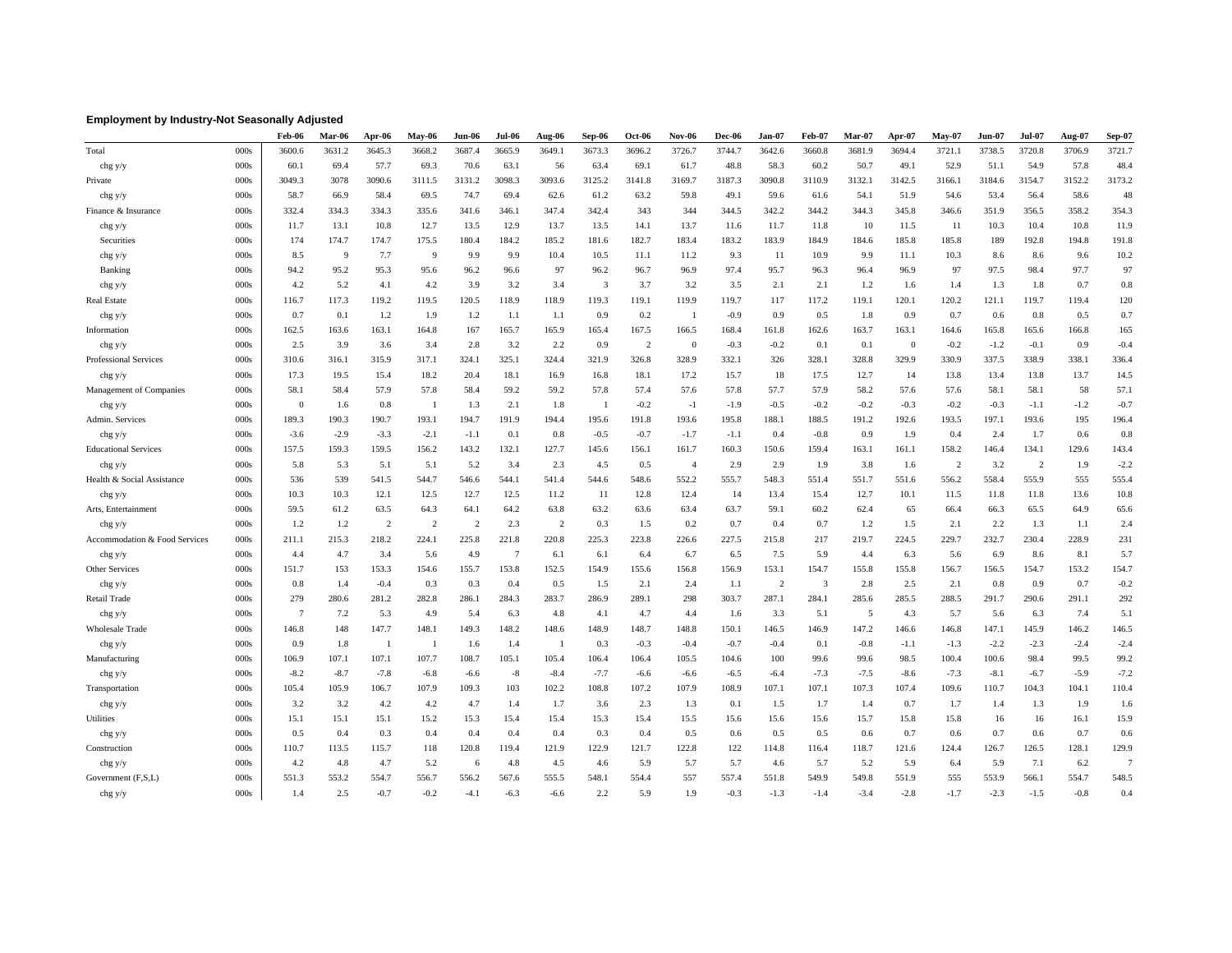### **Employment by Industry- Seasonally Adjusted**

|                               |              | Mar-06       | Apr-06         | May-06         | Jun-06       | Jul-06          | Aug-06       | Sep-06            | <b>Oct-06</b>  | <b>Nov-06</b> | <b>Dec-06</b>  | Jan-07         | Feb-07         | Mar-07          | Apr-07         | $Mav-07$     | $Jun-07$     | <b>Jul-07</b>  | Aug-07          | <b>Sep-07</b>  |
|-------------------------------|--------------|--------------|----------------|----------------|--------------|-----------------|--------------|-------------------|----------------|---------------|----------------|----------------|----------------|-----------------|----------------|--------------|--------------|----------------|-----------------|----------------|
| Total                         | 000s         | 3650.2       | 3652.8         | 3661           | 3667.3       | 3666.8          | 3668         | 3684.7            | 3680.7         | 3684.5        | 3679.4         | 3694.9         | 3703.1         | 3701.2          | 3701.7         | 3714.2       | 3717.7       | 3722           | 3725.8          | 3732.3         |
| chg m/m                       | 000s         | 8.6          | 2.6            | 8.1            | 6.3          | $-0.5$          | 1.2          | 16.7              | $-4$           | 3.8           | $-5.1$         | 15.5           | 8.1            | $-1.8$          | 0.4            | 12.6         | 3.5          | 4.2            | 3.8             | 6.5            |
| Private                       | 000s         | 3093.6       | 3097.4         | 3105.7         | 3113.7       | 3114.4          | 3116.6       | 3124.5            | 3123           | 3128          | 3124.5         | 3140.3         | 3148.7         | 3148.1          | 3149.2         | 3160.8       | 3166.3       | 3170.9         | 3175.1          | 3172.2         |
| chg m/m                       | 000s         | 7.8          | 3.8            | 8.3            | 8            | 0.7             | 2.2          | 7.9               | $-1.5$         | 5             | $-3.5$         | 15.8           | 8.4            | $-0.7$          | 1.1            | 11.6         | 5.5          | 4.5            | 4.3             | $-3$           |
| Finance & Insurance           | 000s         | 336.5        | 336.6          | 338.3          | 339.9        | 340.5           | 342          | 342.7             | 343.9          | 344.6         | 343.3          | 344.9          | 346.4          | 346.6           | 348.1          | 349.4        | 350.1        | 350.7          | 352.5           | 354.6          |
| $chg$ m/m                     | 000s         | 2            | 0.1            | 1.7            | 1.6          | 0.6             | 1.5          | 0.7               | 1.2            | 0.7           | $-1.3$         | 1.6            | 1.5            | 0.2             | 1.5            | 1.4          | 0.7          | 0.6            | 1.8             | $\overline{c}$ |
| Securities                    | 000s         | 176.5        | 176.5          | 177.7          | 179.3        | 180.1           | 181.1        | 181.8             | 183.1          | 183.9         | 182.4          | 185.4          | 186.3          | 186.5           | 187.7          | 188.2        | 187.9        | 188.5          | 190.4           | 192            |
| chg m/m                       | 000s         | 1.1          | $\overline{0}$ | 1.2            | 1.6          | 0.8             | -1           | 0.7               | 1.3            | 0.8           | $-1.5$         | 3              | 0.9            | 0.2             | 1.2            | 0.5          | $-0.3$       | 0.6            | 1.9             | 1.6            |
| Banking                       | 000s         | 95.5         | 95.4           | 95.8           | 96           | 95.8            | 96.2         | 96.3              | 96.9           | 96.9          | 97.2           | 96.3           | 96.9           | 96.7            | 97             | 97.2         | 97.2         | 97.5           | 97              | 97.1           |
| $chg$ m/m                     | 000s         | 0.8          | $\Omega$       | 0.4            | 0.1          | $-0.2$          | 0.5          | 0.1               | 0.6            | $\mathbf{0}$  | 0.3            | $-0.9$         | 0.6            | $-0.2$          | 0.4            | 0.2          | 0.1          | 0.3            | $-0.5$          | 0.1            |
| <b>Real Estate</b>            | 000s         | 117.9        | 119.1          | 119.6          | 119.3        | 119.1           | 119.1        | 119               | 118.5          | 119.3         | 117.9          | 118.8          | 119            | 119.7           | 120            | 120.3        | 119.9        | 119.9          | 119.6           | 119.7          |
| $chg$ m/m                     | 000s         | $-0.5$       | 1.2            | 0.5            | $-0.3$       | $-0.2$          | 0.1          | $-0.1$            | $-0.5$         | 0.7           | $-1.4$         | 0.9            | 0.2            | 0.7             | 0.2            | 0.3          | $-0.4$       | $\overline{0}$ | $-0.3$          | 0.1            |
| Information                   | 000s         | 165.4        | 165.5          | 165.4          | 166.3        | 166             | 165          | 164.8             | 165.5          | 163.6         | 165            | 165.1          | 164.8          | 165.4           | 165.4          | 165.4        | 165          | 165.8          | 165.9           | 164.4          |
| $chg$ m/m                     | 000s         | 0.7          | 0.1            | $\Omega$       | 0.9          | $-0.3$          | $-1$         | $-0.2$            | 0.7            | $-1.9$        | 1.4            | 0.1            | $-0.3$         | 0.6             | $\overline{0}$ | $\Omega$     | $-0.5$       | 0.8            | 0.1             | $-1.5$         |
| <b>Professional Services</b>  | 000s         | 316.6        | 315.6          | 319.4          | 321.5        | 322.6           | 323.6        | 324.5             | 326.6          | 327           | 326.8          | 330.3          | 331.9          | 329.4           | 329.7          | 333.4        | 334.8        | 336.2          | 337.2           | 339.1          |
| chg m/m                       | 000s         | 2.5          | $-1$           | 3.8            | 2.1          | 1.1             | -1           | 0.9               | $\overline{2}$ | 0.4           | $-0.2$         | 3.5            | 1.6            | $-2.4$          | 0.2            | 3.8          | 1.4          | 1.4            | -1              | $\overline{2}$ |
| Management of Companies       | 000s         | 58.8         | 58.3           | 58.3           | 58.4         | 59              | 59           | 58.4              | 57.7           | 57.2          | 56.2           | 57.8           | 58.1           | 58.5            | 58             | 58.1         | 58.2         | 57.9           | 57.7            | 57.7           |
| $chg$ m/m                     | 000s         | 0.4          | $-0.5$         | $\Omega$       | 0.2          | 0.6             | $-0.1$       | $-0.6$            | $-0.7$         | $-0.5$        | $-1$           | 1.5            | 0.3            | 0.4             | $-0.5$         | 0.1          | 0.1          | $-0.2$         | $-0.2$          | $-0.1$         |
| Admin. Services               | 000s         | 192.4        | 192            | 192.6          | 192.6        | 193             | 193.7        | 193               | 191.1          | 191.7         | 192            | 192.7          | 191.8          | 193.2           | 193.8          | 193.1        | 194.9        | 194.8          | 194.2           | 193.8          |
| $chg$ m/m                     | 000s         | $-0.3$       | $-0.4$         | 0.7            | $\Omega$     | 0.4             | 0.6          | $-0.6$            | $-1.9$         | 0.6           | 0.3            | 0.7            | $-0.9$         | 1.4             | 0.6            | $-0.8$       | 1.9          | $-0.2$         | $-0.6$          | $-0.5$         |
| <b>Educational Services</b>   | 000s         | 149.5        | 150.3          | 149.9          | 149.8        | 149.9           | 149.2        | 152.1             | 151.3          | 152.8         | 152.3          | 152.2          | 151.8          | 152.9           | 151.8          | 152.1        | 153.1        | 152.3          | 151.5           | 149.8          |
| chg m/m                       | 000s         | $-0.6$       | 0.8            | $-0.4$         | $-0.1$       | 0.1             | $-0.8$       | 3                 | $-0.8$         | 1.5           | $-0.5$         | $-0.2$         | $-0.3$         | - 1             | $-1.1$         | 0.3          | - 1          | $-0.7$         | $-0.8$          | $-1.7$         |
| Health & Social Assistance    | 000s         | 539.7        | 542.1          | 543.1          | 544          | 544.9           | 545.2        | 547.1             | 547.3          | 549.1         | 550.5          | 551.3          | 553.9          | 552.4           | 552.3          | 554.5        | 555.8        | 556.7          | 558.8           | 558            |
| $chg$ m/m                     | 000s         | 1.2          | 2.5            | 0.9            | 0.9          | 0.9             | 0.3          | $\overline{c}$    | 0.1            | 1.8           | 1.4            | 0.8            | 2.6            | $-1.5$          | $-0.1$         | 2.2          | 1.3          | - 1            | 2               | $-0.8$         |
| Arts, Entertainment           | 000s         | 62.4         | 62.7           | 62.7           | 62.7         | 63.2            | 63.6         | 63.1              | 63.2           | 62.7          | 62.9           | 62.2           | 63             | 63.6            | 64.2           | 64.7         | 64.9         | 64.5           | 64.7            | 65.4           |
| $chg$ m/m                     | 000s         | 0.2          | 0.3            | 0.1            | $\Omega$     | 0.5             | 0.4          | $-0.6$            | 0.2            | $-0.6$        | 0.2            | $-0.7$         | 0.8            | 0.6             | 0.6            | 0.5          | 0.1          | $-0.4$         | 0.2             | 0.7            |
| Accommodation & Food Services | 000s         | 219.6        | 219.1          | 220.7          | 220.7        | 221.6           | 221.4        | 222.1             | 221.9          | 222.7         | 223            | 224.8          | 224.6          | 224.1           | 225.4          | 226.2        | 227.4        | 230.2          | 229.5           | 227.7          |
| $chg$ m/m                     | 000s         | 1.2          | $-0.5$         | 1.5            | 0.1          | 0.9             | $-0.2$       | 0.7               | $-0.3$         | 0.9           | 0.3            | 1.8            | $-0.2$         | $-0.5$          | 1.3            | 0.7          | 1.2          | 2.9            | $-0.8$          | $-1.8$         |
| Other Services                | 000s         | 153.1        | 153.4          | 153.6          | 153.9        | 154.1           | 154.3        | 155.5             | 155.1          | 155.7         | 155            | 155            | 156.1          | 156             | 155.9          | 155.7        | 154.7        | 155            | 155             | 155.3          |
| $chg$ m/m                     | 000s         | 0.1          | 0.3            | 0.1            | 0.4          | 0.2             | 0.2          | 1.3               | $-0.4$         | 0.6           | $-0.7$         | $\overline{0}$ | 1.1            | $-0.1$          | $\overline{0}$ | $-0.3$       | $-0.9$       | 0.3            | $\overline{0}$  | 0.3            |
| Retail Trade                  | 000s         | 286.4        | 286.1          | 285.9          | 286.7        | 287.3           | 287          | 287               | 287.5          | 287.9         | 285.7          | 289.2          | 291.2          | 291.4           | 290.4          | 291.6        | 292.3        | 293.6          | 294.4           | 292.2          |
| chg m/m                       | 000s         | 0.4          | $-0.3$         | $-0.2$         | 0.8          | 0.6             | $-0.4$       | $\mathbf{0}$      | 0.5            | 0.5           | $-2.2$         | 3.4            | $\overline{2}$ | 0.3             | $^{-1}$        | 1.2          | 0.6          | 1.3            | 0.8             | $-2.2$         |
| Wholesale Trade               | 000s         | 148.7        | 148.6          | 148.6          | 148.9        | 148.7           | 148.7        | 148.4             | 147.7          | 147.4         | 147.7          | 148.2          | 148.4          | 147.9           | 147.5          | 147.2        | 146.7        | 146.4          | 146.2           | 146            |
| chg m/m                       | 000s         | 0.5          | $-0.1$         | $\overline{0}$ | 0.4          | $-0.2$          | $\theta$     | $-0.3$            | $-0.7$         | $-0.3$        | 0.3            | 0.5            | 0.2            | $-0.4$          | $-0.5$         | $-0.2$       | $-0.5$       | $-0.3$         | $-0.2$          | $-0.3$         |
| Manufacturing                 | 000s         | 108          | 107.8          | 107.4          | 107.2        | 105.8           | 104.7        | 105               | 105            | 104.2         | 104.2          | 102.8          | 101.4          | 100.5           | 99.2           | 100.1        | 99.2         | 99             | 98.8            | 97.9           |
| chg m/m                       | 000s         | $-0.8$       | $-0.2$         | $-0.5$         | $-0.2$       | $-1.4$          | $-1.1$       | 0.3               | $\overline{0}$ | $-0.8$        | $\overline{0}$ | $-1.3$         | $-1.4$         | $-0.9$          | $-1.3$         | 0.9          | $-0.9$       | $-0.1$         | $-0.3$          | $-0.8$         |
| Transportation                | 000s         | 106.4        | 107.4          | 107.2          | 107.8        | 105.3           | 106          | 107.4             | 106            | 106.4         | 106.2          | 107.8          | 108            | 107.9           | 108.1          | 108.9        | 109.1        | 106.7          | 108.1           | 109            |
| chg m/m                       | 000s         | 0.1          | 1.1            | $-0.2$         | 0.6          | $-2.5$          | 0.7          | 1.4               | $-1.4$         | 0.4           | $-0.2$         | 1.6            | 0.2            | $-0.1$          | 0.3            | 0.8          | 0.3          | $-2.5$         | 1.4             | 0.9            |
| Utilities                     | 000s         | 15.1         | 15.1           | 15.2           | 15.3         | 15.4            | 15.3         | 15.3              | 15.4           | 15.5          | 15.6           | 15.6           | 15.6           | 15.7            | 15.8           | 15.8         | 16           | 15.9           | 16              | 16             |
| chg m/m                       | 000s         | $\Omega$     | $\Omega$       | 0.1            | $\Omega$     | 0.1             | $\Omega$     | $\Omega$          | 0.1            | 0.1           | 0.1            | $\mathbf{0}$   | 0.1            | 0.1             | 0.1            | $\Omega$     | 0.1          | $\overline{0}$ | 0.1             | $-0.1$         |
| Construction<br>chg $m/m$     | 000s<br>000s | 117.2<br>0.5 | 117.5<br>0.3   | 117.8<br>0.3   | 118.5<br>0.7 | 117.9<br>$-0.6$ | 118.8<br>0.9 | 118.8<br>$\theta$ | 119.2<br>0.4   | 120.1<br>0.9  | 120<br>$-0.1$  | 121.6<br>1.6   | 122.7<br>- 1   | 122.6<br>$-0.1$ | 123.5<br>0.9   | 124.2<br>0.7 | 124.3<br>0.1 | 125<br>0.7     | 124.8<br>$-0.1$ | 125.6<br>0.7   |
| Government (F,S,L)            | 000s         | 556.6        | 555.4          | 555.3          | 553.6        | 552.4           | 551.4        | 560.2             | 557.7          | 556.5         | 554.9          | 554.6          | 554.3          | 553.2           | 552.5          | 553.5        | 551.4        | 551.1          | 550.7           | 560.1          |
| chg m/m                       | 000s         | 0.8          | $-1.2$         | $-0.1$         | $-1.7$       | $-1.2$          | $-1$         | 8.7               | $-2.5$         | $-1.2$        | $-1.5$         | $-0.3$         | $-0.3$         | $-1.1$          | $-0.7$         | 0.9          | $-2.1$       | $-0.3$         | $-0.4$          | 9.4            |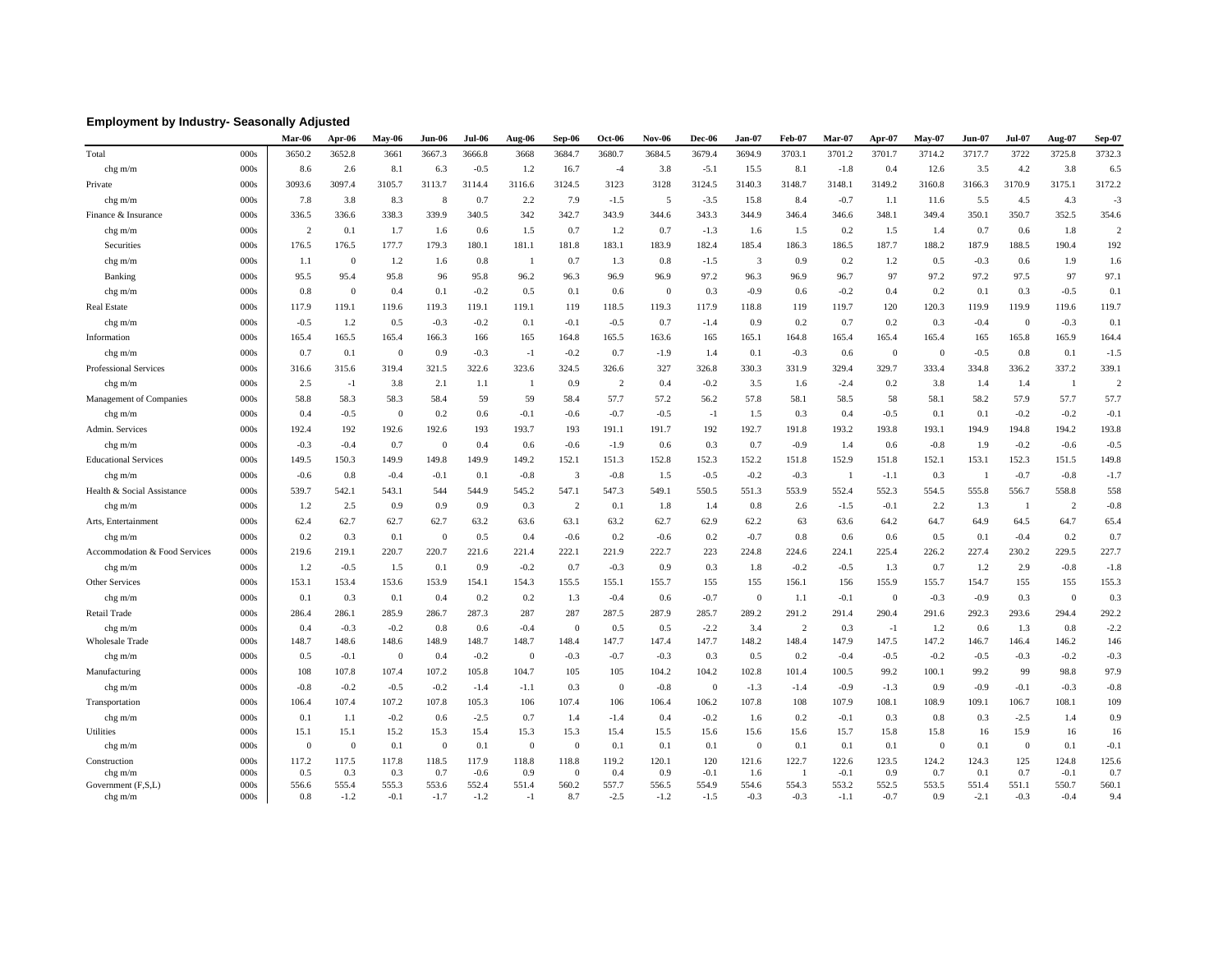#### **Resident Employment & Unemployment**

|                          |      | Apr-06  | $Mav-06$ | <b>Jun-06</b> | <b>Jul-06</b> | Aug-06  | Sep-06  | <b>Oct-06</b> | <b>Nov-06</b> | <b>Dec-06</b> | <b>Jan-07</b> | <b>Feb-07</b> | Mar-07  | Apr-07  | <b>May-07</b> | <b>Jun-07</b>           | <b>Jul-07</b> | Aug-07  | <b>Sep-07</b> |
|--------------------------|------|---------|----------|---------------|---------------|---------|---------|---------------|---------------|---------------|---------------|---------------|---------|---------|---------------|-------------------------|---------------|---------|---------------|
| <b>New York City</b>     |      |         |          |               |               |         |         |               |               |               |               |               |         |         |               |                         |               |         |               |
| Resident Empl SA         | 000s | 3,604   | 3,610    | 3,615         | 3,620         | 3,625   | 3,630   | 3,634         | 3,639         | 3,643         | 3,643         | 3,640         | 3,629   | 3,609   | 3,608         | 3,602                   | 3,592         | 3,602   | 3,636         |
| chg from prev mth        | 000s | 5.5     | 5.4      | 5.2           | 5.0           | 5.0     | 4.9     | 4.7           | 4.5           | 4.4           | $-0.7$        | $-2.8$        | $-11.0$ | $-19.5$ | $-1.4$        | $-5.4$                  | $-10.8$       | 10.8    | 33.2          |
| Resident Empl NSA        | 000s | 3,602   | 3,597    | 3,609         | 3,636         | 3,632   | 3,608   | 3,638         | 3,641         | 3,654         | 3,623         | 3,634         | 3,634   | 3,603   | 3,595         | 3,599                   | 3,624         | 3,623   | 3,621         |
| chg from prev yr         | 000s | 73.8    | 72.2     | 76.5          | 62.9          | 57.3    | 57.5    | 58.3          | 63.2          | 64.9          | 45.7          | 39.6          | 24.6    | 1.2     | $-2.6$        | $-10$                   | $-12.3$       | $-8.8$  | 12.7          |
| % chg y/y                | $\%$ | 2.1     | 2.0      | 2.2           | 1.8           | 1.6     | 1.6     | 1.6           | 1.8           | 1.8           | 1.3           | 1.1           | 0.7     | 0.0     | $-0.1$        | $-0.3$                  | $-0.3$        | $-0.2$  | 0.4           |
| Labor force SA           | 000s | 3,797   | 3,797    | 3,804         | 3,811         | 3,805   | 3,802   | 3,802         | 3,810         | 3,811         | 3,829         | 3,822         | 3,791   | 3,777   | 3,795         | 3,805                   | 3,811         | 3,822   | 3,830         |
| chg from prev mth        | 000s | $-1.6$  | $-0.4$   | 7.0           | 7.8           | $-6.5$  | $-3.3$  | 0.6           | 7.9           | 0.9           | 17.7          | $-7.2$        | $-30.9$ | $-13.9$ | 18.6          | 10.0                    | 5.2           | 11.3    | 7.9           |
| Labor force NSA          | 000s | 3,793   | 3,775    | 3,792         | 3,851         | 3,816   | 3,775   | 3,801         | 3,804         | 3,808         | 3,824         | 3,827         | 3,800   | 3,761   | 3,768         | 3,795                   | 3,859         | 3,844   | 3,810         |
| chg from prev yr         | 000s | 58.1    | 47.5     | 56.9          | 49.9          | 35.8    | 4.4     | 2.7           | 4.6           | 11.5          | 32.9          | 20.5          | $-11.9$ | $-31.6$ | $-6.1$        | $\overline{\mathbf{3}}$ | 8.5           | 27.8    | 34.5          |
| % chg y/y                | $\%$ | 1.6     | 1.3      | 1.5           | 1.3           | 0.9     | 0.1     | 0.1           | 0.1           | 0.3           | 0.9           | 0.5           | $-0.3$  | $-0.8$  | $-0.2$        | 0.1                     | 0.2           | 0.7     | 0.9           |
| Unemployed<br>SA         | 000s | 193     | 187      | 189           | 192           | 180     | 172     | 168           | 171           | 168           | 186           | 182           | 162     | 168     | 188           | 203                     | 219           | 219     | 194           |
| chg from prev mth        | 000s | $-7.1$  | $-5.8$   | 1.8           | 2.8           | $-11.5$ | $-8.2$  | $-4.1$        | 3.4           | $-3.5$        | 18.4          | $-4.4$        | $-19.9$ | 5.6     | 20.0          | 15.4                    | 16.0          | 0.5     | $-25.3$       |
| Unemployed NSA           | 000s | 191     | 177      | 184           | 215           | 185     | 167     | 162           | 163           | 154           | 201           | 194           | 166     | 158     | 174           | 197                     | 236           | 222     | 189           |
| chg from prev yr         | 000s | $-15.7$ | $-24.7$  | $-19.6$       | $-13.0$       | $-21.5$ | $-53.1$ | $-55.6$       | $-58.6$       | $-53.4$       | $-12.8$       | $-19.1$       | $-36.5$ | $-32.8$ | $-3.5$        | 13.0                    | 20.8          | 36.6    | 21.8          |
| % chg y/y                | $\%$ | $-7.6$  | $-12.2$  | $-9.6$        | $-5.7$        | $-10.4$ | $-24.1$ | $-25.5$       | $-26.4$       | $-25.8$       | $-6.0$        | $-9.0$        | $-18.0$ | $-17.2$ | $-2.0$        | 7.1                     | 9.7           | 19.8    | 13.0          |
| Lab Force Part Rate SA   | $\%$ | 59.1    | 59.1     | 59.2          | 59.3          | 59.2    | 59.2    | 59.2          | 59.3          | 59.3          | 59.6          | 59.4          | 59.0    | 58.7    | 59.0          | 59.2                    | 59.2          | 59.4    | 59.5          |
| Lab Force Part Rate NSA  | $\%$ | 59.1    | 58.8     | 59.0          | 59.9          | 59.4    | 58.8    | 59.1          | 59.2          | 59.2          | 59.5          | 59.5          | 59.1    | 58.5    | 58.6          | 59.0                    | 60.0          | 59.8    | 59.2          |
| Unempl rate SA           | $\%$ | 5.1     | 4.9      | 5.0           | 5.0           | 4.7     | 4.5     | 4.4           | 4.5           | 4.4           | 4.9           | 4.8           | 4.3     | 4.4     | 4.9           | 5.3                     | 5.7           | 5.7     | 5.1           |
| Unempl rate NSA          | %    | 5.0     | 4.7      | 4.8           | 5.6           | 4.8     | 4.4     | 4.3           | 4.3           | 4.0           | 5.3           | 5.1           | 4.4     | 4.2     | 4.6           | 5.2                     | 6.1           | 5.8     | 5.0           |
| <b>New York State</b>    |      |         |          |               |               |         |         |               |               |               |               |               |         |         |               |                         |               |         |               |
| Resident Empl SA         | 000s | 9,052   | 9,062    | 9,072         | 9,077         | 9,084   | 9,091   | 9,103         | 9,110         | 9,114         | 9,107         | 9,078         | 9,072   | 9,031   | 9,022         | 9,029                   | 8,983         | 8,971   | 9,043         |
| chg from prev mth        | 000s | 7.8     | 9.8      | 10.7          | 4.5           | 7.3     | 7.1     | 11.7          | 6.8           | 4.3           | $-7.1$        | $-28.7$       | $-6.2$  | $-41.4$ | $-9.2$        | 7.8                     | $-46.8$       | $-12$   | 72.5          |
| Resident Empl NSA        | 000s | 9,004   | 9,033    | 9,152         | 9,201         | 9,183   | 9,039   | 9,120         | 9,107         | 9,123         | 9,008         | 8,988         | 9,009   | 8,976   | 8,992         | 9,118                   | 9,146         | 9,099   | 9,006         |
| chg from prev yr         | 000s | 109.4   | 112.8    | 128.4         | 90.4          | 76      | 76.4    | 91.5          | 104.5         | 103.9         | 53            | 23.8          | 15.6    | $-28.7$ | $-40.9$       | $-34$                   | $-55.3$       | $-83.3$ | $-33.4$       |
| % chg y/y                | %    | 1.2     | 1.3      | 1.4           | 1.0           | 0.8     | 0.9     | 1.0           | 1.2           | 1.2           | 0.6           | 0.3           | 0.2     | $-0.3$  | $-0.5$        | $-0.4$                  | $-0.6$        | $-0.9$  | $-0.4$        |
| Labor force SA           | 000s | 9,494   | 9,492    | 9,504         | 9,512         | 9,504   | 9,499   | 9,502         | 9,510         | 9,507         | 9,519         | 9,491         | 9,455   | 9,419   | 9,437         | 9,471                   | 9,446         | 9,431   | 9,475         |
| chg from prev mth        | 000s | $-3.5$  | $-1.4$   | 11.8          | 8.4           | $-8.3$  | $-5$    | 3.3           | 7.1           | $-3$          | 12.1          | $-27.5$       | $-36.1$ | $-35.6$ | 17.6          | 33.5                    | $-24.4$       | $-15.5$ | 44.3          |
| Labor force NSA          | 000s | 9,444   | 9,445    | 9,576         | 9,674         | 9,599   | 9,428   | 9,480         | 9,481         | 9,485         | 9,474         | 9,449         | 9,415   | 9,345   | 9,379         | 9,548                   | 9,631         | 9,549   | 9,418         |
| chg from prev yr         | 000s | 98.3    | 80.3     | 96.6          | 71.8          | 48.9    | 1.5     | 9.4           | 9.5           | 16.4          | 29.9          | $-13.4$       | $-50.6$ | $-98.9$ | $-65.3$       | $-27.3$                 | $-42.7$       | $-49.9$ | $-9.6$        |
| % chg y/y                | $\%$ | 1.1     | 0.9      | 1.0           | 0.7           | 0.5     | 0.0     | 0.1           | 0.1           | 0.2           | 0.3           | $-0.1$        | $-0.5$  | $-1.0$  | $-0.7$        | $-0.3$                  | $-0.4$        | $-0.5$  | $-0.1$        |
| Unemployed<br>SA         | 000s | 442     | 431      | 432           | 436           | 420     | 408     | 399           | 400           | 392           | 412           | 413           | 383     | 389     | 416           | 441                     | 464           | 460     | 432           |
| chg from prev mth        | 000s | $-11.3$ | $-11.2$  | 1.1           | 3.9           | $-15.6$ | $-12.1$ | $-8.4$        | 0.3           | $-7.3$        | 19.2          | 1.2           | $-29.9$ | 5.8     | 26.8          | 25.7                    | 22.4          | $-3.5$  | $-28.2$       |
| Unemployed<br><b>NSA</b> | 000s | 439     | 412      | 424           | 473           | 416     | 389     | 360           | 374           | 363           | 466           | 461           | 406     | 369     | 388           | 431                     | 486           | 449     | 412           |
| chg from prev yr         | 000s | $-11.1$ | $-32.5$  | $-31.8$       | $-18.6$       | $-27.1$ | $-74.9$ | $-82.1$       | $-95.0$       | $-87.5$       | $-23.1$       | $-37.2$       | $-66.2$ | $-70.2$ | $-24.4$       | 6.7                     | 12.6          | 33.4    | 23.8          |
| % chg y/y                | $\%$ | $-2.5$  | $-7.3$   | $-7.0$        | $-3.8$        | $-6.1$  | $-16.2$ | $-18.6$       | $-20.3$       | $-19.4$       | $-4.7$        | $-7.5$        | $-14.0$ | $-16.0$ | $-5.9$        | 1.6                     | 2.7           | 8.0     | 6.1           |
| Unempl rate SA           | %    | 4.7     | 4.5      | 4.5           | 4.6           | 4.4     | 4.3     | 4.2           | 4.2           | 4.1           | 4.3           | 4.4           | 4.0     | 4.1     | 4.4           | 4.7                     | 4.9           | 4.9     | 4.6           |
| Unempl rate NSA          | %    | 4.7     | 4.4      | 4.4           | 4.9           | 4.3     | 4.1     | 3.8           | 3.9           | 3.8           | 4.9           | 4.9           | 4.3     | 4.0     | 4.1           | 4.5                     | 5.0           | 4.7     | 4.4           |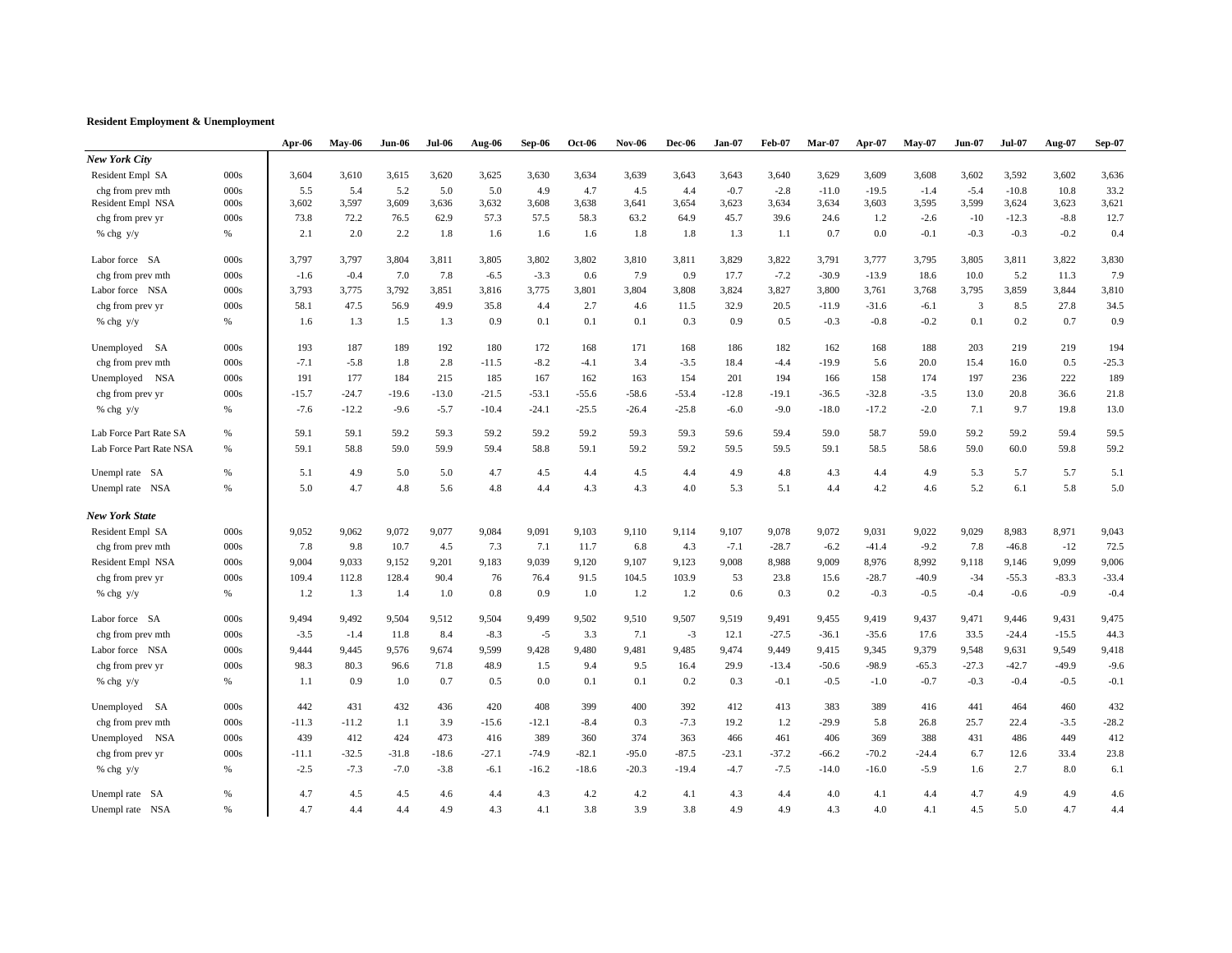| The U.S. Economy                                                |                       | 1994           | 1995            | 1996          | 1997          | 1998          | 1999          | 2000          | 2001             | 2002             | 2003             | 2004          | 2005          | 2006             |
|-----------------------------------------------------------------|-----------------------|----------------|-----------------|---------------|---------------|---------------|---------------|---------------|------------------|------------------|------------------|---------------|---------------|------------------|
| <b>General Economic Indicators</b>                              |                       |                |                 |               |               |               |               |               |                  |                  |                  |               |               |                  |
| Nominal GDP                                                     | <b>Sbil</b>           | 7,072          | 7,398           | 7,817         | 8,304         | 8,747         | 9,268         | 9,817         | 10,128           | 10,470           | 10,961           | 11,712        | 12,456        | 13,245           |
| Real GDP (Chain-Wt)                                             | 2000 \$bil            | 7,835          | 8,032           | 8,329         | 8,704         | 9,067         | 9,470         | 9,817         | 9,891            | 10,049           | 10,301           | 10,704        | 11,049        | 11,414           |
|                                                                 | y/y%chg               | 4.0            | 2.5             | 3.7           | 4.5           | 4.2           | 4.4           | 3.7           | 0.8              | 1.6              | 2.5              | 3.9           | 3.2           | 3.3              |
| Nominal Change in Inventories                                   | 2000 \$bil            | 63.8           | 31.1            | 30.8          | 72.0          | 70.8          | 66.9          | 56.5          | $-31.7$          | 11.9             | 14.3             | 57.4          | 21.3          | 48.1             |
| Real Change in Inventories                                      | 2000 \$bil            | 63.6           | 29.9            | 28.7          | 71.2          | 72.6          | 68.9          | 56.5          | $-31.7$          | 12.5             | 14.3             | 53.4          | 19.7          | 41.9             |
| <b>Real Final Sales</b>                                         | 2000 \$bil            | 7,772          | 8,002           | 8,300         | 8,632         | 8,994         | 9,401         | 9,760         | 9,922            | 10,036           | 10,287           | 10,650        | 11,029        | 11,372           |
|                                                                 | y/y%chg               | 3.5            | 3.0             | 3.7           | 4.0           | 4.2           | 4.5           | 3.8           | 1.7              | 1.1              | 2.5              | 3.5           | 3.6           | 3.1              |
| <b>Consumption Expenditures</b>                                 | 2000 \$bil            | 5,291          | 5,433           | 5,619         | 5,832         | 6,126         | 6,439         | 6,739         | 6,910            | 7,099            | 7,295            | 7,577         | 7,841         | 8,091            |
|                                                                 | y/y%chg               | 3.7            | 2.7             | 3.4           | 3.8           | 5.0           | 5.1           | 4.7           | 2.5              | 2.7              | 2.8              | 3.9           | 3.5           | 3.2              |
| Nonres Fixed Investments                                        | 2000 \$bil            | 690            | 762             | 834           | 934           | 1,038         | 1,133         | 1,232         | 1,181            | 1,072            | 1,082            | 1,146         | 1,224         | 1,313            |
|                                                                 | y/y%chg               | 9.2            | 10.5            | 9.3           | 12.1          | 11.1          | 9.2           | 8.7           | $-4.2$           | $-9.2$           | 1.0              | 5.9           | 6.8           | 7.3              |
| <b>Invesment Proc Machines</b>                                  | 2000 \$bil            | 156            | 183             | 219           | 270           | 329           | 398           | 468           | 459              | 437              | 463              | 509           | 553           | 602              |
|                                                                 | y/y%chg               | 12.6           | 17.3            | 19.8          | 23.3          | 21.9          | 21.2          | 17.4          | $-1.8$           | -4.7             | 5.8              | 10.1          | 8.5           | 9.0              |
| <b>Residential Fixed Inv</b>                                    | 2000 \$bil            | 365            | 353             | 381           | 389           | 418           | 444           | 447           | 449              | 470              | 509              | 560           | 608           | 583              |
| Net Exports                                                     | y/y%chg<br>2000 \$bil | 9.6<br>$-79.0$ | $-3.2$<br>$-71$ | 8.0<br>$-80$  | 1.9<br>$-105$ | 7.6<br>$-204$ | 6.0<br>$-296$ | 0.8<br>$-379$ | 0.4<br>-399      | 4.8<br>$-471$    | 8.4<br>$-519$    | 9.9<br>$-591$ | 8.6<br>$-619$ | $-4.2$<br>$-619$ |
| Corporate Profits                                               | \$bil                 | 577.1          | 674.3           | 733.0         | 798.2         | 718.3         | 775.9         | 773.4         | 707.9            | 768.5            | 908.1            | 1144.3        | 1518.7        | 1,810.9          |
|                                                                 | % chg y/y             | 11.6           | 16.8            | 8.7           | 8.9           | $-10.0$       | 8.0           | $-0.3$        | $-8.5$           | 8.6              | 18.2             | 26.0          | 32.7          | 19.2             |
|                                                                 |                       |                |                 |               |               |               |               |               |                  |                  |                  |               |               |                  |
| <b>NAICS Non-Ag Series</b><br><b>Employment</b>                 |                       |                |                 |               |               |               |               |               |                  |                  |                  |               |               |                  |
| Total                                                           | 000s                  | 114,282        | 117,306         | 119,699       | 122,767       | 125,924       | 128,992       | 131,792       | 131,832          | 130,342          | 129,993          | 131,423       | 133,696       | 136,175          |
| chg from previous period                                        | 000s                  | 3,435          | 3,024           | 2,392         | 3,068         | 3,157         | 3,068         | 2,800         | 40               | $-1,490$         | $-349$           | 1,430         | 2,273         | 2,478            |
| y/y%chg                                                         | y/y%chg               | 3.1            | 2.6             | 2.0           | 2.6           | 2.6           | 2.4           | 2.2           | 0.0              | $-1.1$           | $-0.3$           | 1.1           | 1.7           | 1.9              |
| Private                                                         | 000s                  | 95,008         | 97,872          | 100,170       | 103,107       | 106,014       | 108,680       | 111,002       | 110,711          | 108,834          | 108,412          | 109,804       | 111,890       | 114,187          |
| chg from previous period                                        | 000s                  | 3,154          | 2,864           | 2,298         | 2,938         | 2,907         | 2,666         | 2,322         | $-290$           | $-1,877$         | $-423$           | 1,392         | 2,086         | 2,297            |
| Construction                                                    | 000s                  | 5,094          | 5,276           | 5,538         | 5,813         | 6,147         | 6,545         | 6,788         | 6,827            | 6,716            | 6,732            | 6,976         | 7,336         | 7,690            |
| chg from previous period                                        | 000s                  | 315            | 182             | 262           | 275           | 334           | 397           | 243           | 39               | $-111$           | 16               | 244           | 360           | 354              |
| Manufacturing                                                   | 000s                  | 17,024         | 17,244          | 17,236        | 17,418        | 17,560        | 17,323        | 17,266        | 16,442           | 15,257           | 14,507           | 14,315        | 14,229        | 14,201           |
| chg from previous period                                        | 000s                  | 248            | 220             | $-8$          | 181           | 143           | $-237$        | $-58$         | $-824$           | $-1,185$         | $-750$           | $-192$        | $-86$         | $-27$            |
| Trade, Transportation and Utilities<br>chg from previous period | 000s<br>000s          | 23,123<br>746  | 23,833<br>711   | 24,240<br>406 | 24,700<br>460 | 25,186<br>486 | 25,770<br>584 | 26,225<br>455 | 25,986<br>$-239$ | 25,499<br>$-487$ | 25,288<br>$-210$ | 25,532<br>244 | 25,959<br>427 | 26,232<br>273    |
| Information                                                     | 000s                  | 2,421          | 2,495           | 2,568         | 2,681         | 2,781         | 2,898         | 3,022         | 3,044            | 2,872            | 2,708            | 2,653         | 2,601         | 2,585            |
| chg from previous period                                        | 000s                  | 62             | 75              | 73            | 113           | 100           | 117           | 125           | 21               | $-171$           | $-164$           | $-56$         | $-52$         | $-16$            |
| <b>Financial Activities</b>                                     | 000s                  | 6,866          | 6,828           | 6,969         | 7,178         | 7,462         | 7,646         | 7,688         | 7,808            | 7,848            | 7,975            | 8,030         | 8,153         | 8,363            |
| chg from previous period                                        | 000s                  | 158            | $-38$           | 142           | 209           | 284           | 185           | 41            | 121              | 39               | 128              | 55            | 122           | 210              |
| Professional and Business Services<br>chg from previous period  | 000s<br>000s          | 12,171<br>677  | 12,846<br>675   | 13,461<br>615 | 14,332<br>871 | 15,142<br>810 | 15,954<br>812 | 16,670<br>715 | 16,481<br>$-189$ | 15,976<br>$-504$ | 15,984<br>7      | 16,391<br>407 | 16,946<br>555 | 17,555<br>608    |
| <b>Educational and Health Services</b>                          | 000s                  | 12,806         | 13,288          | 13,683        | 14,088        | 14,445        | 14,794        | 15,109        | 15,643           | 16,201           | 16,588           | 16,952        | 17,371        | 17,836           |
| chg from previous period                                        | 000s                  | 503            | 482             | 395           | 405           | 357           | 349           | 315           | 534              | 557              | 387              | 364           | 419           | 465              |
| Leisure and Hospitality Services<br>chg from previous period    | 000s<br>000s          | 10,098<br>365  | 10,499<br>401   | 10,774<br>275 | 11,016<br>243 | 11,232<br>216 | 11,544<br>311 | 11,860<br>316 | 12,032<br>173    | 11,989<br>$-44$  | 12,176<br>188    | 12,493<br>317 | 12,814<br>321 | 13,139<br>325    |
| Other Services                                                  | 000s                  | 4,429          | 4,572           | 4,691         | 4,825         | 4,976         | 5,087         | 5,168         | 5,258            | 5,372            | 5,400            | 5,409         | 5,394         | 5,432            |
| chg from previous period                                        | 000s                  | 78             | 143             | 119           | 134           | 151           | 111           | 82            | 90               | 114              | 28               | 9             | $-15$         | 38               |
| Government                                                      | 000s                  | 19,274         | 19,435          | 19,529        | 19,659        | 19,910        | 20,312        | 20,790        | 21,120           | 21,508           | 21,582           | 21,620        | 21,806        | 21,988           |
| chg from previous period                                        | 000s                  | 281            | 161             | 94            | 130           | 251           | 402           | 478           | 330              | 388              | 74               | 38            | 187           | 182              |
| Initial Claims for Unemployment                                 | 000s/wk               | 340            | 359             | 352           | 321           | 316           | 297           | 299           | 406              | 404              | 402              | 343           | 331           | 313              |
| % of total employment                                           | $\%$                  | 3.0            | 3.1             | 2.9           | 2.6           | 2.5           | 2.3           | 2.3           | 3.1              | 3.1              | 3.1              | 2.6           | 2.5           | 2.3              |
| Unemployment Rate, Civ                                          | %                     | 6.1            | 5.6             | 5.4           | 4.9           | 4.5           | 4.2           | 4.0           | 4.7              | 5.8              | 6.0              | 5.5           | 5.1           | 4.6              |
| Weekly Hours                                                    | hrs/wk                | 34.5           | 34.3            | 34.3          | 34.5          | 34.5          | 34.4          | 34.3          | 33.9             | 33.9             | 33.7             | 33.7          | 33.7          | 33.8             |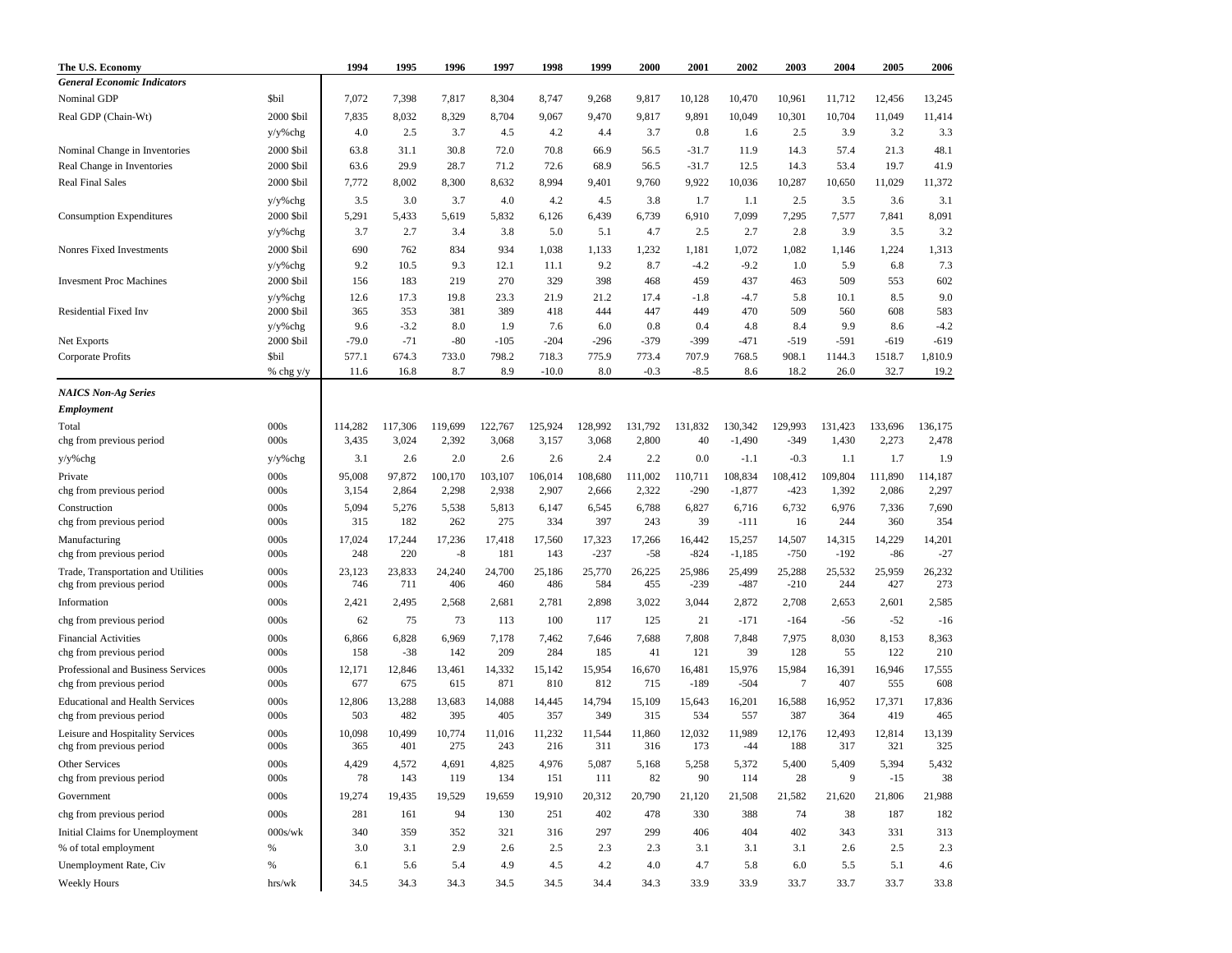|                                    |                      | 1996   | 1997   | 1998   | 1999   | 2000   | 2001   | 2002   | 2003   | 2004   | 2005   | 2006   |
|------------------------------------|----------------------|--------|--------|--------|--------|--------|--------|--------|--------|--------|--------|--------|
| <b>Consumer</b>                    |                      |        |        |        |        |        |        |        |        |        |        |        |
| Personal Income                    | \$bil                | 6,521  | 6,915  | 7,423  | 7,802  | 8,430  | 8,724  | 8,882  | 9,164  | 9,727  | 10,301 | 10,983 |
|                                    | % chg $y/y$          | 6.0    | 6.1    | 7.3    | 5.1    | 8.0    | 3.5    | 1.8    | 3.2    | 6.2    | 5.9    | 6.6    |
| <b>Consumption Expenditures</b>    | \$bil                | 5,257  | 5,547  | 5,879  | 6,282  | 6,739  | 7,055  | 7.351  | 7,704  | 8,196  | 8,708  | 9,225  |
|                                    | % chg $y/y$          | 5.6    | 5.5    | 6.0    | 6.9    | 7.3    | 4.7    | 4.2    | 4.8    | 6.4    | 6.2    | 5.9    |
| Wage Rate                          | $\frac{\sqrt{2}}{2}$ | 30,239 | 31,585 | 33,222 | 34,624 | 36,643 | 37,493 | 38,213 | 39,331 | 41,047 | 42,394 | 44,195 |
|                                    | % chg $y/y$          | 3.7    | 4.5    | 5.2    | 4.2    | 5.8    | 2.3    | 1.9    | 2.9    | 4.4    | 3.3    | 4.2    |
| Personal Savings Rate              |                      | 4.0    | 3.6    | 4.3    | 2.4    | 2.3    | 1.8    | 2.4    | 2.1    | 2.1    | 0.5    | 0.4    |
| Consumer Inst Credit               | \$bil                | 1,204  | 1,288  | 1,373  | 1,484  | 1,622  | 1,797  | 1,929  | 2,034  | 2,138  | 2,247  | 2,337  |
| Change (year ago)                  | \$bil                | 129.2  | 83.7   | 85.3   | 111.2  | 138.1  | 174.8  | 132.0  | 104.8  | 104.4  | 108.7  | 90.4   |
| as % of disposable income          | $\%$                 | 21.2   | 21.5   | 21.5   | 22.2   | 22.6   | 24.0   | 24.6   | 24.9   | 24.6   | 24.7   | 24.3   |
| <b>Retail Sales</b>                |                      |        |        |        |        |        |        |        |        |        |        |        |
| Total                              | \$bil                | 2,361  | 2,476  | 2,588  | 2,806  | 2,985  | 3,068  | 3,135  | 3,264  | 3,462  | 3,691  | 3,910  |
|                                    | % chg $y/y$          | 6.1    | 4.9    | 4.5    | 8.4    | 6.4    | 2.8    | 2.2    | 4.1    | 6.1    | 6.6    | 5.9    |
| <b>Auto Sales</b>                  | mil                  | 7.1    | 6.8    | 6.7    | 7.2    | 7.3    | 7.0    | 6.7    | 6.3    | 6.2    | 6.4    | 6.5    |
| Auto & Light Truck sales           | mil                  | 15.1   | 15.1   | 15.5   | 16.9   | 17.3   | 17.1   | 16.8   | 16.6   | 16.9   | 16.9   | 16.5   |
| Cons Conf, Conference Bd, 1985=100 |                      | 104.6  | 125.4  | 131.7  | 135.3  | 139.0  | 106.6  | 96.6   | 79.8   | 96.1   | 100.3  | 105.9  |
| Cons Exp, Conference Bd, 1985=100  |                      | 93.7   | 108.0  | 106.6  | 107.8  | 110.9  | 83.2   | 98.0   | 87.7   | 96.9   | 89.7   | 89.7   |
| <b>Industry</b>                    |                      |        |        |        |        |        |        |        |        |        |        |        |
| Purchasing Mgrs Index              | $\%$                 | 50.1   | 55.0   | 50.2   | 54.6   | 51.6   | 43.9   | 52.4   | 53.3   | 60.5   | 55.5   | 53.9   |
| <b>Industrial Production</b>       | $\%$                 | 4.3    | 7.2    | 6.1    | 4.7    | 4.5    | $-3.5$ | 0.0    | 1.1    | 2.5    | 3.2    | 4.0    |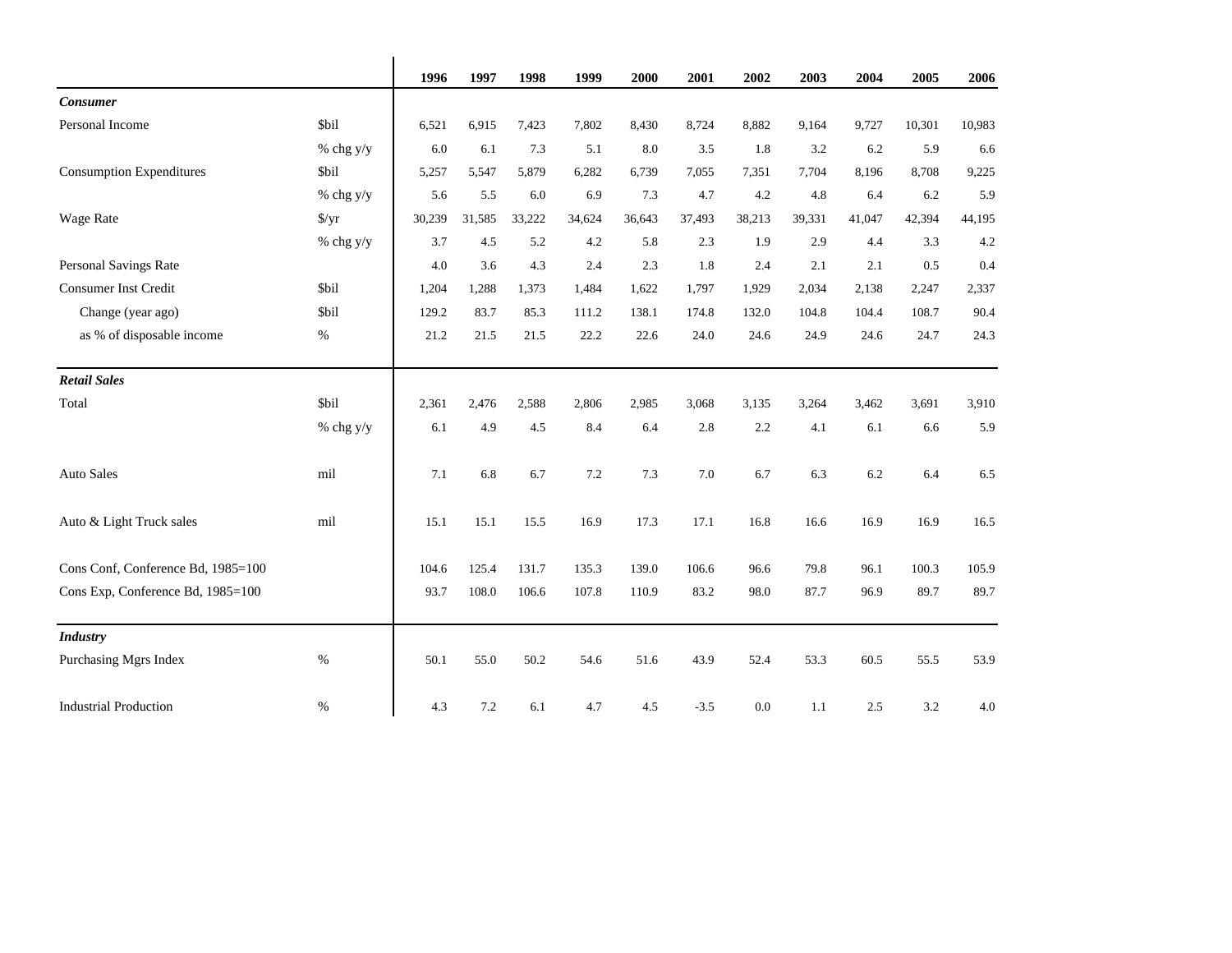|                                   |                 | 1996   | 1997   | 1998   | 1999   | 2000   | 2001    | 2002   | 2003    | 2004   | 2005   | 2006   |
|-----------------------------------|-----------------|--------|--------|--------|--------|--------|---------|--------|---------|--------|--------|--------|
| Capacity Utilization              | $\%$            | 83     | 84     | 83     | 82     | 82     | 76      | 75     | 76      | 78     | 80     | 82     |
| Mfrs New Orders-Total             | \$bil           | 3,558  | 3,782  | 3,807  | 3,959  | 4,154  | 3,918   | 3,869  | 3,903   | 4,195  | 4,550  | 4,798  |
|                                   | %chg y/y        | 3.8    | 6.3    | 0.7    | 4.0    | 4.9    | $-5.7$  | $-1.2$ | 0.9     | 7.5    | 8.5    | 5.4    |
| New Orders Durable Goods          | <b>Sbil</b>     | 1,943  | 2,094  | 2,138  | 2,254  | 2,322  | 2,097   | 2,072  | 2,060   | 2,192  | 2,390  | 2,559  |
|                                   | %chg y/y        | 5.0    | 7.8    | 2.1    | 5.4    | 3.0    | $-9.7$  | $-1.2$ | $-0.6$  | 6.4    | 9.0    | 7.1    |
| New Orders Non-Defense            | <b>Sbil</b>     | 605    | 676    | 698    | 729    | 766    | 665     | 617    | 605     | 622    | 699    | 763    |
|                                   | %chg y/y        | 4.8    | 11.8   | 3.2    | 4.5    | 5.1    | $-13.2$ | $-7.1$ | $-2.0$  | 2.8    | 12.3   | 9.3    |
| New Orders Computing              | \$bil           | 94     | 107    | 116    | 115    | 107    | 92      | 87     | 68      | 63     | 78     | 76     |
|                                   | % $chg$ y/y     | 11.7   | 13.9   | 7.7    | $-0.5$ | $-6.7$ | $-14.2$ | $-5.8$ | $-22.0$ | $-6.7$ | 23.6   | $-2.4$ |
| Mfg & Trade Inventories           | \$bil           | 11,971 | 12,309 | 12,788 | 13,253 | 14,077 | 14,143  | 13,679 | 13,809  | 14,335 | 15,151 | 16,038 |
| Mfg & Trade Sales                 | <b>Sbil</b>     | 8,224  | 8,689  | 8,914  | 9,437  | 10,004 | 9,878   | 9,938  | 10,200  | 10,994 | 11,819 | 12,615 |
| Inv/Sales Ratio                   | mths sup        | 1.5    | 1.4    | 1.4    | 1.4    | 1.4    | 1.4     | 1.4    | 1.4     | 1.3    | 1.3    | 1.3    |
| Prices                            |                 |        |        |        |        |        |         |        |         |        |        |        |
| <b>Consumer Price Index-Total</b> | $82 - 84 = 100$ | 157    | 161    | 163    | 167    | 172    | 177     | 180    | 184     | 189    | 195    | 202    |
|                                   | % $chg$ y/y     | 2.9    | 2.3    | 1.5    | 2.2    | 3.4    | 2.8     | 1.6    | 2.3     | 2.7    | 3.4    | 3.2    |
| <b>Consumer Price Index-Core</b>  | $82 - 84 = 100$ | 166    | 170    | 173    | 177    | 181    | 186     | 190    | 193     | 197    | 201    | 206    |
|                                   | % $chg y/y$     | 2.7    | 2.4    | 2.3    | 2.1    | 2.4    | 2.7     | 2.3    | 1.5     | 1.8    | 2.2    | 2.5    |
| Consumer Price Index-Med          | $82 - 84 = 100$ | 228    | 235    | 242    | 251    | 261    | 273     | 286    | 297     | 310    | 323    | 336    |
|                                   | % $chg y/y$     | 3.5    | 2.8    | 3.2    | 3.5    | 4.1    | 4.6     | 4.7    | 4.0     | 4.4    | 4.2    | 4.0    |
| Prod Price Index-Fin goods        | $82=100$        | 131    | 132    | 131    | 133    | 138    | 141     | 139    | 143     | 148    | 156    | 160    |
|                                   | %chg y/y        | 2.6    | 0.4    | (0.9)  | 1.8    | 3.8    | 1.9     | (1.3)  | 3.2     | 3.6    | 4.9    | 2.9    |
| Crude Oil Price                   | \$/barrel       | 22.2   | 20.6   | 14.4   | 19.3   | 30.3   | 25.9    | 26.1   | 31.1    | 41.4   | 56.5   | 66.1   |
| <b>Employment Cost Index</b>      |                 | 0.72   | 0.74   | 0.77   | 0.79   | 0.83   | 0.86    | 0.89   | 0.93    | 0.96   | 0.99   | 1.02   |
|                                   | % $chg y/y$     | 2.8    | 3.0    | 3.4    | 3.2    | 4.4    | 4.2     | 3.8    | 3.6     | 3.8    | 3.1    | 3.3    |
| Non-farm bus productivity         |                 | 1.05   | 1.06   | 1.09   | 1.13   | 1.16   | 1.19    | 1.23   | 1.28    | 1.32   | 1.35   | 1.37   |
|                                   | %chg y/y        | 2.7    | 1.6    | 2.8    | 2.9    | 2.8    | 2.6     | 4.1    | 3.7     | 2.9    | 2.1    | 1.6    |
| Unit Labor Cost                   |                 | 1.0    | 1.1    | 1.1    | 1.1    | 1.2    | 1.2     | 1.2    | 1.2     | 1.2    | 1.2    | 1.2    |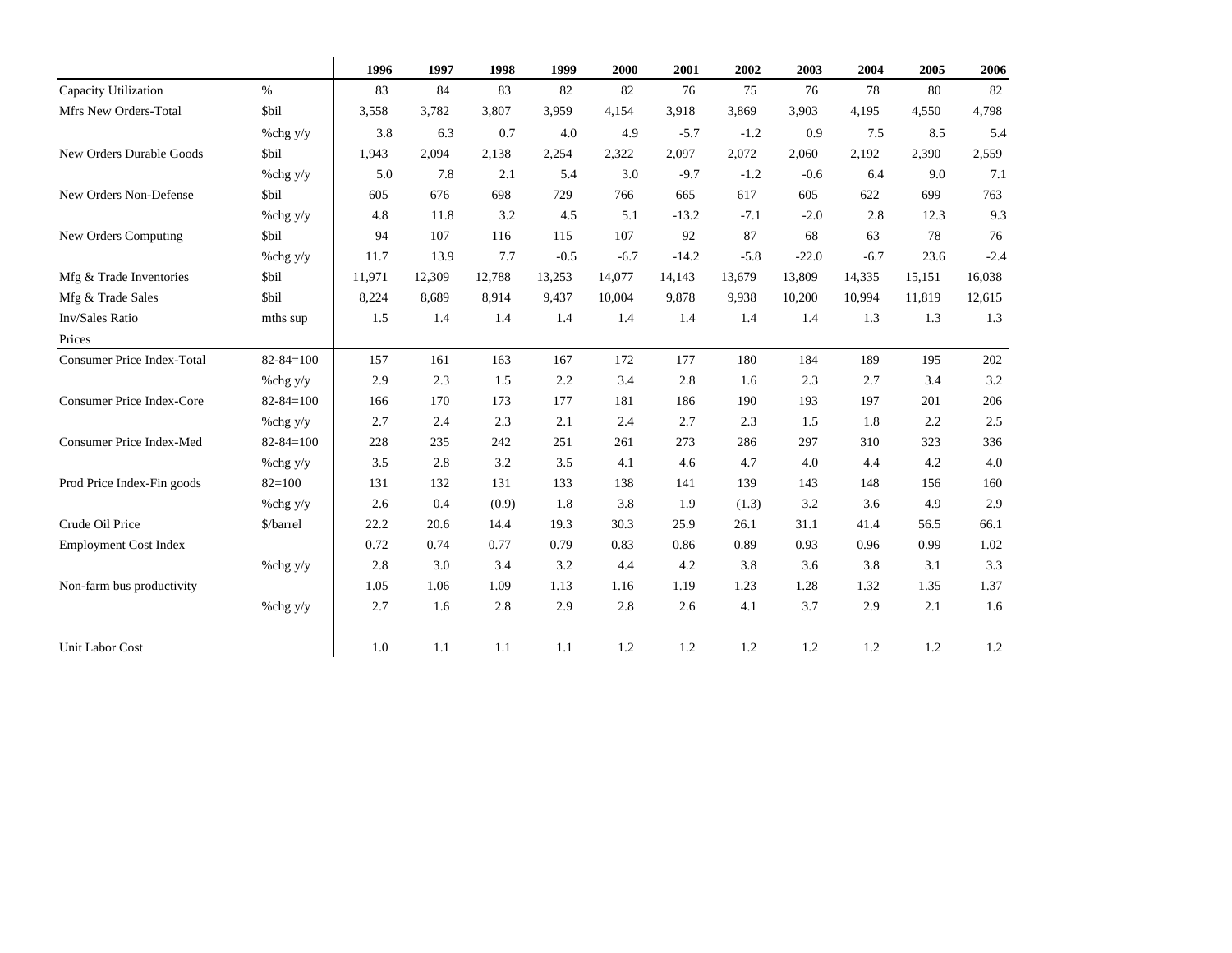|                                   |                 | 1996      | 1997      | 1998      | 1999    | 2000      | 2001      | 2002     | 2003     | 2004     | 2005     | 2006     |
|-----------------------------------|-----------------|-----------|-----------|-----------|---------|-----------|-----------|----------|----------|----------|----------|----------|
| <b>Financial</b>                  |                 |           |           |           |         |           |           |          |          |          |          |          |
| Money Supply M2                   | <b>Sbil</b>     | 3,739     | 3.926     | 4,209     | 4,519   | 4.788     | 5,206     | 5,596    | 5,987    | 6,269    | 6.548    | 6,862    |
|                                   | %chg y/y        | 4.8       | 5.0       | 7.2       | 7.4     | 5.9       | 8.7       | 7.5      | 7.0      | 4.7      | 4.4      | 4.8      |
| Discount Rate                     | $\%$            | 5.0       | 5.0       | 4.9       | 4.6     | 5.7       | 3.4       | 1.2      | 2.1      | 2.3      | 4.2      | 6.0      |
| Fed Funds Rate                    | $\%$            | 5.3       | 5.5       | 5.4       | 5.0     | 6.2       | 3.9       | 1.7      | 1.1      | 1.3      | 3.2      | 5.0      |
| Prime Rate                        | %               | 8.3       | 8.4       | 8.4       | 8.0     | 9.2       | 6.9       | 4.7      | 4.1      | 4.3      | 6.2      | 8.0      |
| 3-mo T-bill Rate                  | $\%$            | 5.0       | 5.1       | 4.8       | 4.7     | 5.8       | 3.5       | 1.6      | 1.0      | 1.4      | 3.1      | 4.7      |
| 10-yr T-bond Rate                 | $\%$            | 6.4       | 6.4       | 5.3       | 5.6     | 6.0       | 5.0       | 4.6      | 4.0      | 4.3      | 4.3      | 4.8      |
| minus Fed Funds Rt (Yld Curve)    | basis points    | 114.0     | 89.3      | $-8.9$    | 66.7    | $-20.7$   | 113.0     | 294.4    | 288.8    | 292.5    | 107.7    | $-17.3$  |
| AAA Corp Bond Rate                | $\%$            | 7.4       | 7.3       | 6.5       | 7.0     | 7.6       | 7.1       | 6.5      | 5.7      | 5.6      | 5.2      | 6        |
| minus10 yr t-bond                 | basis points    | 93.2      | 90.9      | 126.7     | 140.5   | 159.3     | 206.4     | 188.2    | 165.1    | 135.4    | 94.4     | 79.4     |
| Municipal                         | $\%$            | 5.7       | 5.4       | 5.0       | 5.5     | 5.8       | 5.3       | 5.1      | 4.8      | 4.8      | 4.5      | 4.4      |
| NY Stock Exchange Volume          | billions        | 105       | 133       | 170       | 204     | 262       | 308       | 363      | 352      | 370      | 415      | 458      |
| Dow Jones Industrial Avg          | index           | 5,780     | 7,438     | 8,610     | 10,475  | 10,688    | 10,133    | 9,181    | 9,017    | 10,326   | 10,529   | 11,472   |
| Nasdaq Index                      | index           | 1,165     | 1,468     | 1,793     | 2,714   | 3,778     | 2,031     | 1,543    | 1,643    | 1,986    | 2,099    | 2,265    |
| S & P 500 Index                   | $1941 - 3 = 10$ | 671       | 873       | 1,084     | 1,326   | 1,427     | 1,192     | 996      | 964      | 1,131    | 1,207    | 1,311    |
| Price/Earnings Ratio (S&P 500)    |                 | 19.3      | 22.1      | 27.5      | 33.6    | 28.8      | 27.1      | 37.8     | 30.9     | 22.7     | 19.8     | 18.1     |
| NYSE Member - Firm Profits        | \$bil           | 11.3      | 12.2      | 9.8       | 16.3    | 21.0      | 10.4      | 6.9      | 16.8     | 13.7     | 9.4      | 20.9     |
| Government and the Foreign Sector |                 |           |           |           |         |           |           |          |          |          |          |          |
| Exports of Goods and Svcs         | <b>Sbil</b>     | 71.0      | 77.9      | 77.8      | 80.5    | 89.2      | 83.7      | 81.2     | 84.8     | 96.4     | 106.9    | 120.5    |
| Imports of Goods and Svcs         | <b>Sbil</b>     | 79.6      | 86.9      | 91.6      | 102.6   | 120.9     | 114.2     | 116.5    | 126.2    | 147.4    | 166.5    | 183.7    |
| Trade Balance-Gds & Svcs          | <b>Sbil</b>     | $-8.7$    | $-9.0$    | $-13.8$   | $-22.1$ | $-31.7$   | $-30.4$   | $-35.3$  | $-41.4$  | $-51.0$  | $-59.5$  | $-63.2$  |
| Merchandise Trade Balance         | <b>Sbil</b>     | $-14.2$   | $-15.1$   | $-19.1$   | $-27.4$ | $-36.3$   | $-34.3$   | $-39.0$  | $-44.4$  | $-54.2$  | $-64.0$  | $-68.1$  |
| with China                        | <b>Sbil</b>     | $-3.3$    | $-4.1$    | $-4.7$    | $-5.7$  | $-7.0$    | $-6.9$    | $-8.6$   | $-10.3$  | $-13.5$  | $-16.8$  | $-19.4$  |
| with Japan                        | \$bil           | $-4.0$    | $-4.7$    | $-4.5$    | $-6.1$  | $-6.8$    | $-5.8$    | $-5.8$   | $-5.5$   | $-6.3$   | $-6.9$   | $-7.4$   |
| with Canada                       | <b>Sbil</b>     | $-1.8$    | $-1.4$    | $-1.2$    | $-2.7$  | $-4.3$    | $-4.4$    | $-4.0$   | $-4.3$   | $-5.5$   | $-6.5$   | $-6.0$   |
| with Mexico                       | <b>Sbil</b>     | $-1.5$    | $-1.2$    | $-1.3$    | $-1.9$  | $-2.0$    | $-2.5$    | $-3.1$   | $-3.4$   | $-3.8$   | $-4.1$   | $-5.4$   |
| with Europe                       | <b>Sbil</b>     | <b>UN</b> | <b>UN</b> | <b>UN</b> | UN      | <b>UN</b> | <b>UN</b> | $-7.4$   | $-8.4$   | $-9.4$   | $-12.0$  | $-11.5$  |
| with NIC's                        | <b>Sbil</b>     | $-0.6$    | $-0.7$    | $-1.9$    | $-2.0$  | $-2.2$    | $-1.8$    | $-1.8$   | $-1.8$   | $-1.8$   | $-1.3$   | $-1.0$   |
| Yen/\$                            | $FC/\$          | 108.7     | 121.0     | 130.7     | 113.7   | 107.8     | 121.5     | 125.3    | 115.9    | 108.2    | 110.1    | 116.3    |
| Dollar/Euro                       | $\sqrt{$}$      | 1.3       | 1.13      | 1.11      | 1.07    | 0.92      | 0.90      | 0.95     | 1.13     | 1.24     | 1.24     | 1.26     |
| Federal Budget Deficit            |                 | $-9241$   | $-203$    | 4532      | 13218   | 21237     | 7855      | $-19220$ | $-33064$ | $-33206$ | $-26815$ | $-17435$ |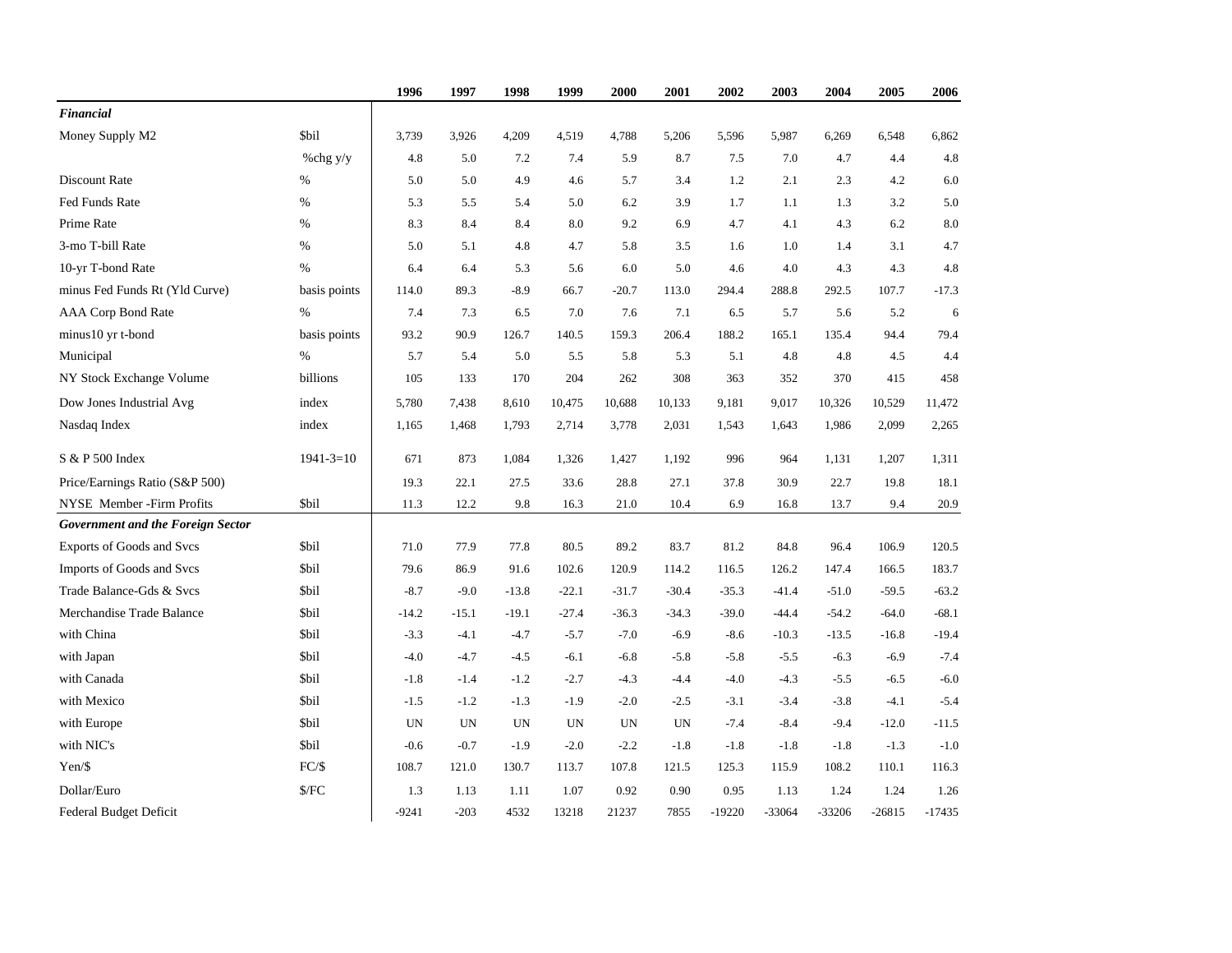| <b>Housing</b>                          |                  | 1996         | 1997   | 1998    | 1999   | 2000   | 2001    | 2002    | 2003    | 2004            | 2005   | 2006    |
|-----------------------------------------|------------------|--------------|--------|---------|--------|--------|---------|---------|---------|-----------------|--------|---------|
| <b>New 1-family Homes Sold</b>          | $\Omega$         | 755.8        | 806.3  | 889.4   | 878.5  | 880.3  | 907.3   | 976.2   | 1090.7  | 1200.8          | 1279.5 | 1233.0  |
|                                         | y/y % chg        | 12.9         | 6.7    | 10.3    | $-1.2$ | 0.2    | 3.1     | 7.6     | 11.7    | 10.1            | 6.6    | $-3.6$  |
| <b>Total Existing Homes Sold</b>        | $\overline{0}$   | 4167.0       | 4371.0 | 4966.0  | 5171.7 | 5187.5 | 5326.7  | 5656.7  | 6175.8  | 6726.7          | 7075.0 | 6510.0  |
|                                         | y/y % chg        | 8.2          | 4.9    | 13.6    | 4.1    | 0.3    | 2.7     | 6.2     | 9.2     | 8.9             | 5.2    | $-8.0$  |
| <b>Housing Starts (Private)</b>         | $\boldsymbol{0}$ | 1.5          | 1.5    | 1.6     | 1.6    | 1.6    | 1.6     | 1.7     | 1.9     | 1.9             | 2.1    | 2.2     |
|                                         | y/y % chg        | 7.9          | 0.4    | 9.9     | 1.6    | $-4.5$ | 1.8     | 6.8     | 8.4     | 5.2             | 6.3    | 6.7     |
| <b>Housing Permits (Private)</b>        | $\boldsymbol{0}$ | 1419.1       | 1442.3 | 1619.4  | 1663.9 | 1598.3 | 1637.2  | 1749.0  | 1888.4  | 2057.6          | 2158.8 | 2180.5  |
|                                         | y/y % chg        | 6.2          | 1.6    | 12.3    | 2.7    | $-3.9$ | 2.4     | 6.8     | 8.0     | 9.0             | 4.9    | 1.0     |
| <b>Effective Mortgage Rate-Existing</b> | $\%$             | 7.7          | 7.7    | 7.1     | 7.3    | 8.0    | 7.0     | 6.5     | 5.7     | 5.7             | 5.9    | 6.6     |
|                                         | y/y % chg        | $-1.7$       | $-0.4$ | $-7.6$  | 3.3    | 9.6    | $-12.4$ | $-6.9$  | $-12.3$ | $-0.3$          | 3.1    | 11.3    |
| C & I Loans Outstanding                 | \$Bil            | 616.2        | 654.2  | 749.4   | 838.7  | 962.2  | 857.1   | 711.4   | 622.5   | 585.7           | 637.1  | 689.9   |
|                                         | y/y % chg        | 5.8          | 6.2    | 14.5    | 11.9   | 14.7   | $-10.9$ | $-17.0$ | $-12.5$ | $-5.9$          | 8.8    | 8.3     |
|                                         |                  |              |        |         |        |        |         |         |         |                 |        |         |
| <b>Median New 1-family Home Price</b>   | \$0              | 139.8<br>4.7 | 145.1  | 152.0   | 159.8  | 166.5  | 172.6   | 185.0   | 191.4   | 217.8           | 234.2  | 238.1   |
|                                         | $y/y$ % chg      |              | 3.8    | 4.8     | 5.2    | 4.2    | 3.6     | 7.2     | 3.4     | 13.8            | 7.5    | 1.7     |
| Avg. New 1-family Home Price            | \$0              | 165.7        | 174.4  | 180.7   | 194.0  | 204.5  | 210.1   | 225.9   | 243.7   | 271.5           | 290.0  | 291.6   |
|                                         | $y/y$ % chg      | 5.2          | 5.3    | 3.6     | 7.4    | 5.4    | 2.8     | 7.5     | 7.9     | 11.4            | 6.8    | 0.6     |
| <b>Mortgage Loan Outstanding</b>        |                  |              |        |         |        |        |         |         |         |                 |        |         |
| 1-4 Family                              | \$Bil            | 3638.2       | 3864.7 | 4179.7  | 4624.7 | 5042.7 | 5524.0  | 6164.9  | 6844.0  | 7665.5          | 8859.1 | 9919.1  |
|                                         | y/y % chg        | 5.8          | 6.2    | 8.2     | 10.6   | 9.0    | 9.5     | 11.6    | 11.0    | 12.0            | 15.6   | 12.0    |
| 5+ Family                               | \$Bil            | 286.8        | 302.9  | 324.8   | 356.5  | 400.0  | 434.1   | 471.5   | 523.8   | 587.7           | 650.5  | 711.3   |
|                                         | y/y % chg        | 5.3          | 5.6    | $7.2\,$ | 9.8    | 12.2   | 8.5     | 8.6     | 11.1    | 12.2            | 10.7   | 9.4     |
| All                                     | \$Bil            | 4786.3       | 5085.8 | 5506.3  | 6128.4 | 6697.2 | 7307.9  | 8100.5  | 8962.5  | 10013.7 11488.5 |        | 12891.0 |
|                                         | y/y % chg        | 5.9          | 6.3    | 8.3     | 11.3   | 9.3    | 9.1     | 10.8    | 10.6    | 11.7            | 14.7   | 12.2    |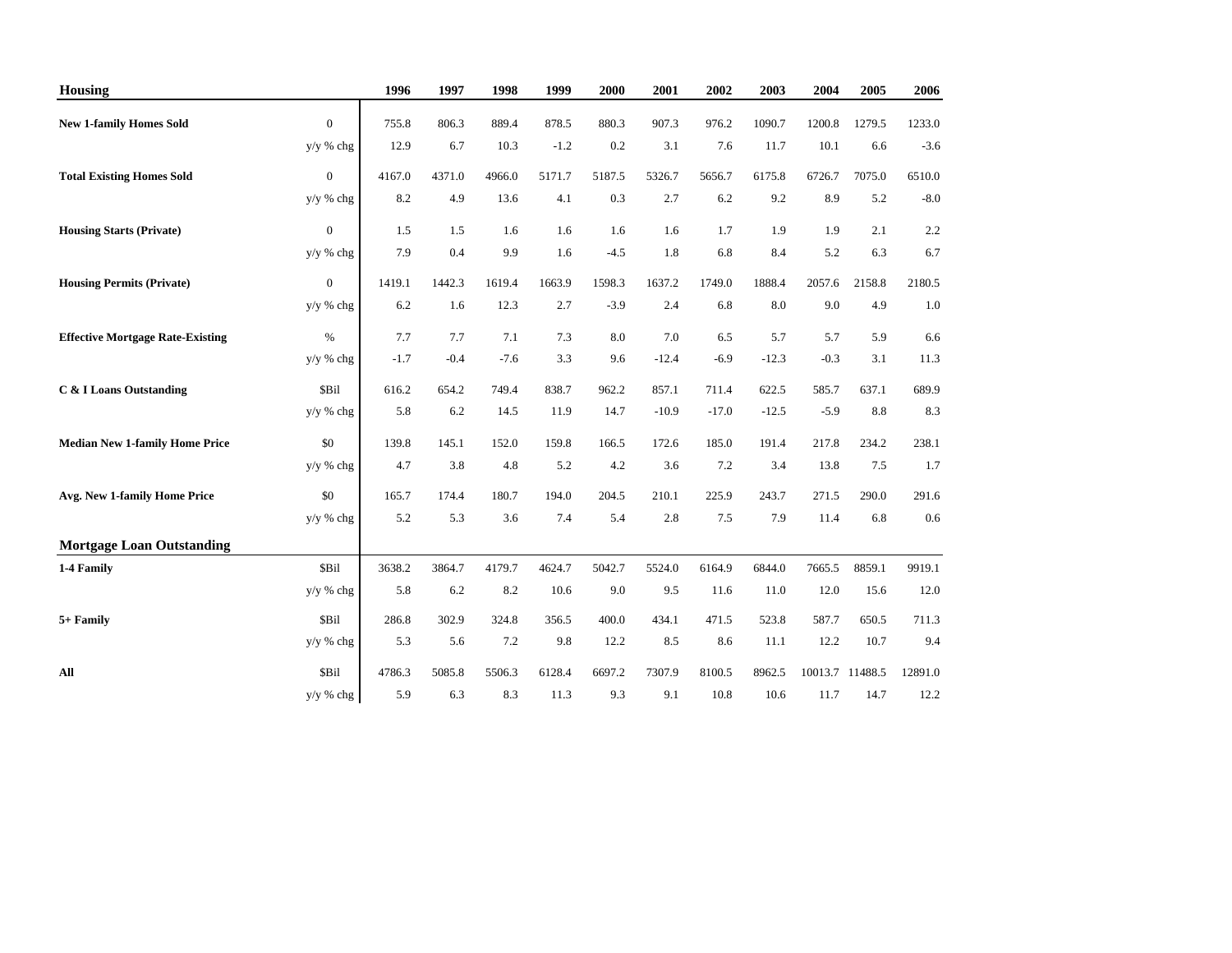| <b>Annual Historical Data - NYC</b> |                      |        |        |         |         |         |         |          |         |         |         |         |
|-------------------------------------|----------------------|--------|--------|---------|---------|---------|---------|----------|---------|---------|---------|---------|
|                                     |                      | 1996   | 1997   | 1998    | 1999    | 2000    | 2001    | 2002     | 2003    | 2004    | 2005    | 2006    |
| Real Gross City Product*            | 2000 \$bil           | 354    | 372    | 384     | 408     | 441     | 424     | 408      | 420     | 438     | 464     | 476     |
| %chg y/y                            | %chg y/y             | 6.7    | 5.1    | 3.2     | 6.2     | 8.2     | $-4.0$  | $-3.7$   | 3.0     | 4.2     | 6.1     | 2.4     |
| <b>Gross City Product</b>           | 2000 \$bil           | 334    | 356    | 372     | 400     | 441.0   | 432     | 428      | 453     | 490     | 538     | 570     |
| % $chg y/y$                         | % $chg$ y/y          | 8.7    | 6.8    | 4.4     | 7.5     | 10.3    | $-2.0$  | $-1.1$   | 6.0     | 8.1     | 9.9     | 6.0     |
| <b>Total Employment</b>             | 000s                 | 3,369  | 3,442  | 3,528   | 3,621   | 3,723   | 3,692   | 3,584    | 3,532   | 3,549   | 3,602   | 3,664   |
| chg Y/Y                             | 000s                 | 29.9   | 72.7   | 86.1    | 92.7    | 102.4   | $-31.0$ | $-108.6$ | $-51.8$ | 17.6    | 52.9    | 62.2    |
|                                     |                      | 0.9    | 2.2    | 2.5     | 2.6     | 2.8     | $-0.8$  | $-2.9$   | $-1.4$  | 0.5     | 1.5     | 1.7     |
| <b>Resident Labor Force</b>         | $000s$               | 3,385  | 3,524  | 3,567   | 3,621   | 3,666   | 3,674   | 3,730    | 3,726   | 3,725   | 3,761   | 3,802   |
| chg Y/Y                             | 000s                 | 96.1   | 139.5  | 43.3    | 53.2    | 45.2    | 8.0     | 55.7     | $-4.0$  | $-0.1$  | 36.0    | 40.5    |
| <b>Resident Employment</b>          | 000s                 | 3,086  | 3,192  | 3,284   | 3,373   | 3,454   | 3,451   | 3,429    | 3,417   | 3,463   | 3,546   | 3,616   |
| chg Y/Y                             | 000s                 | 67.9   | 106.1  | 91.5    | 88.8    | 81.0    | $-2.1$  | $-22.2$  | $-11.9$ | 45.7    | 82.8    | 70.6    |
| <b>Resident Unemployed</b>          | 000s                 | 298    | 332    | 284     | 248     | 212     | 222     | 300      | 308     | 262     | 216     | 186     |
| chg Y/Y                             | 000s                 | 28.2   | 33.4   | $-48.2$ | $-35.5$ | $-35.8$ | 10.1    | 77.8     | 8.0     | $-45.8$ | $-46.7$ | $-30.1$ |
| Labor Force Part Rate               | $\%$                 | 56.7   | 58.6   | 58.7    | 59      | 59      | 58.7    | 59.2     | 58.9    | 58.6    | 58.7    | 59.2    |
| <b>Unemployment Rate</b>            | $\%$                 | 8.8    | 9.4    | 7.9     | 6.9     | 5.8     | 6.0     | 8.1      | 8.3     | 7.0     | 5.8     | 5.0     |
| Wage Rate                           | $\frac{\sqrt{2}}{2}$ | 46,235 | 48,942 | 52,131  | 54,083  | 59,138  | 61,014  | 59,477   | 60,355  | 64,861  | 67,912  | 73,508  |
|                                     | % $chg$ y/y          | 6.6    | 5.9    | 6.5     | 3.7     | 9.3     | 3.2     | $-2.5$   | 1.5     | 7.5     | 4.7     | 8.2     |
| <b>Consumer Price Index</b>         | $82 - 84 = 100$      | 166.9  | 170.8  | 173.6   | 177     | 182.5   | 187.1   | 191.9    | 197.8   | 204.8   | 212.7   | 220.7   |
|                                     | % $chg$ y/y          | 2.9    | 2.3    | 1.6     | 1.9     | 3.1     | 2.5     | 2.5      | 3.1     | 3.5     | 3.9     | 3.8     |
| Personal Income                     | <b>Sbil</b>          | 234.1  | 245.5  | 262.0   | 275.4   | 296.0   | 302.7   | 299.8    | 306.1   | 329.6   | 343.4   |         |
|                                     | $\%$ chg y/y         | 5.8    | 4.9    | 6.7     | 5.1     | 7.4     | 2.3     | $-0.9$   | 2.1     | 7.7     | 4.2     |         |

\*GCP has been recalculated to reflect accrual basis.